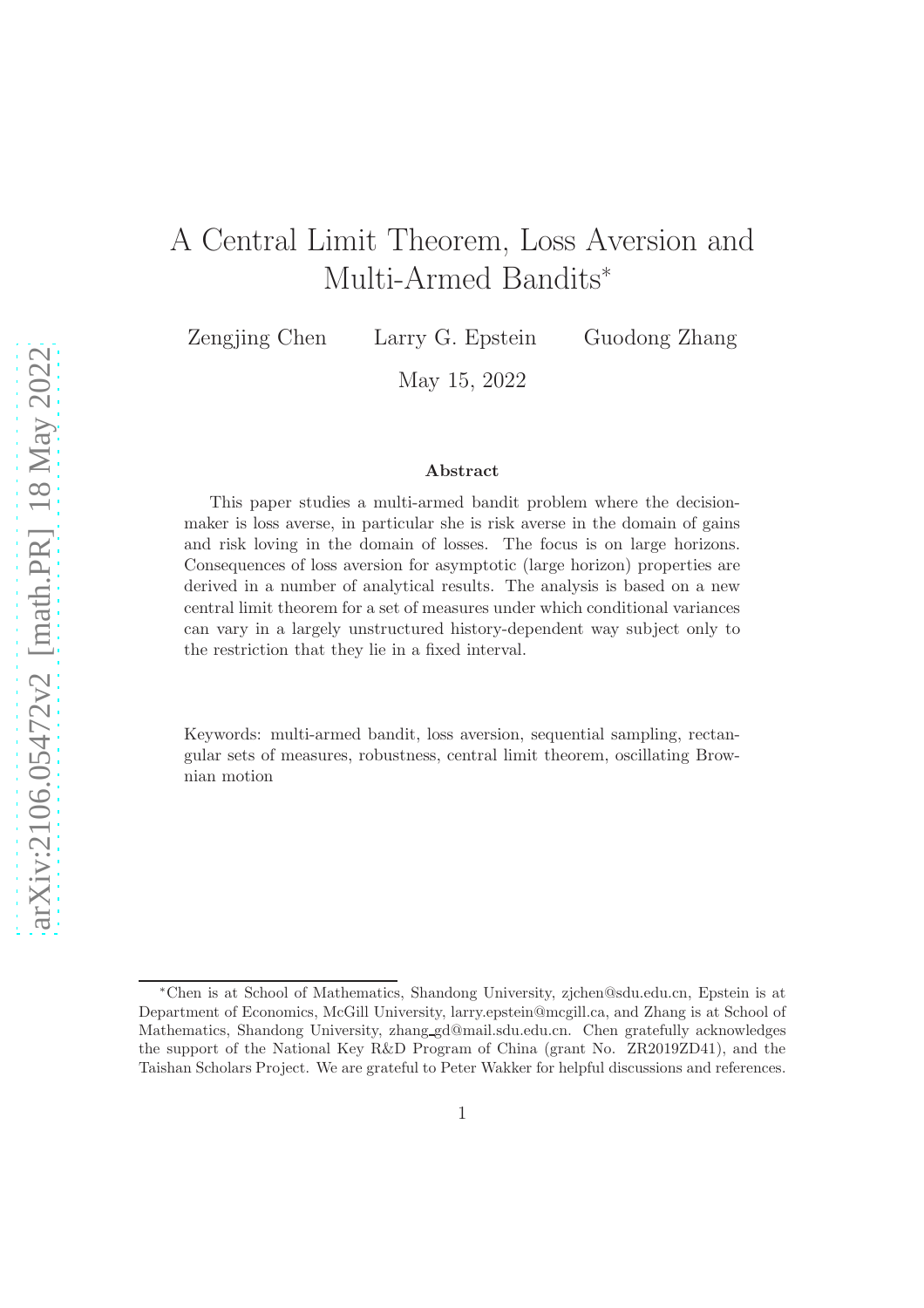## 1 Introduction

We study the following (multi-armed bandit) sequential choice problem.<sup>[1](#page-1-0)</sup> There are finitely many arms (or actions), each yielding a random payoff. Probability distributions have a common mean but differ otherwise and may not be known to the decision-maker (DM). At each stage  $i = 1, 2, ..., n$ , DM chooses one arm, knowing the realized outcomes from previous choices. Ex ante she chooses a strategy to maximize expected utility, where the utility index is a function of the (suitably weighted) average payoff. Because we are interested in varying horizons, it is convenient to define a strategy for an infinite horizon, and then to use its truncation for any given finite horizon. Refer to a strategy as asymptotically optimal if the expected utility it implies in the limit as horizon  $n \to \infty$  is at least as large as that implied by any other strategy. We study large-horizon approximations to the value (indirect utility) of the bandit problem and corresponding asymptotically optimal strategies.

A second novelty in our model is the assumption that DM is loss averse (global risk aversion is a limiting special case). Loss aversion was introduced via cumulative prospect theory by Tversky and Kahneman (1992), and has since been well-established empirically and widely applied in economics and finance (see for example, Kahneman and Tversky 2000, Kobberling and Wakker 2005, Barberis 2013, and the references therein). Its essential elements are (i) a reference point; (ii) utility depends only on gains and losses relative to that reference point rather than on the total payoff (or total wealth); (iii) risk aversion (concavity) for gains and risk loving (convexity) for losses; and (iv) greater sensitivity to losses than to gains. Our interest in this paper is the effect of loss aversion in the sequential context defined by a bandit problem. To our knowledge, this is the first study of loss aversion in bandit problems.<sup>[2](#page-1-1)</sup>

We have two related reasons for studying asymptotics. First, it promotes

<span id="page-1-0"></span><sup>1</sup>Overviews and textbook treatments of the bandit model can be found in Berry and Fristadt (1985) and Slivkins (2019), for example. The first application to economics is Rothschild (1974). See Bergemann and Valimaki (2008) for references to a range of other economic applications.

<span id="page-1-1"></span> $2$ Xu and Zhou (2013) and Ebert and Strack (2015) study optimal stopping problems assuming prospect theory. Their focus is on the probability-weighting aspect of prospect theory and loss aversion plays no role in their analyses. Two studies of loss aversion in a sequential context are Easley and Yang (2015) and Shi et al (2015). The former uses numerical analysis to study the wealth and price effects of loss aversion in the equilibrium of a dynamic heterogeneous-agent economy. The latter models dynamic portfolio choice with loss aversion, where the reference point varies endogenously in response to prior wealth outcomes. In both cases, analysis is largely numerical and there is little overlap with the bandit literature in general, and with our model, in particular. Guasoni et al (2020) study shortfall aversion, which shares the spirit of loss aversion but which is more directly relevant to preference over deterministic consumption streams rather than over lotteries.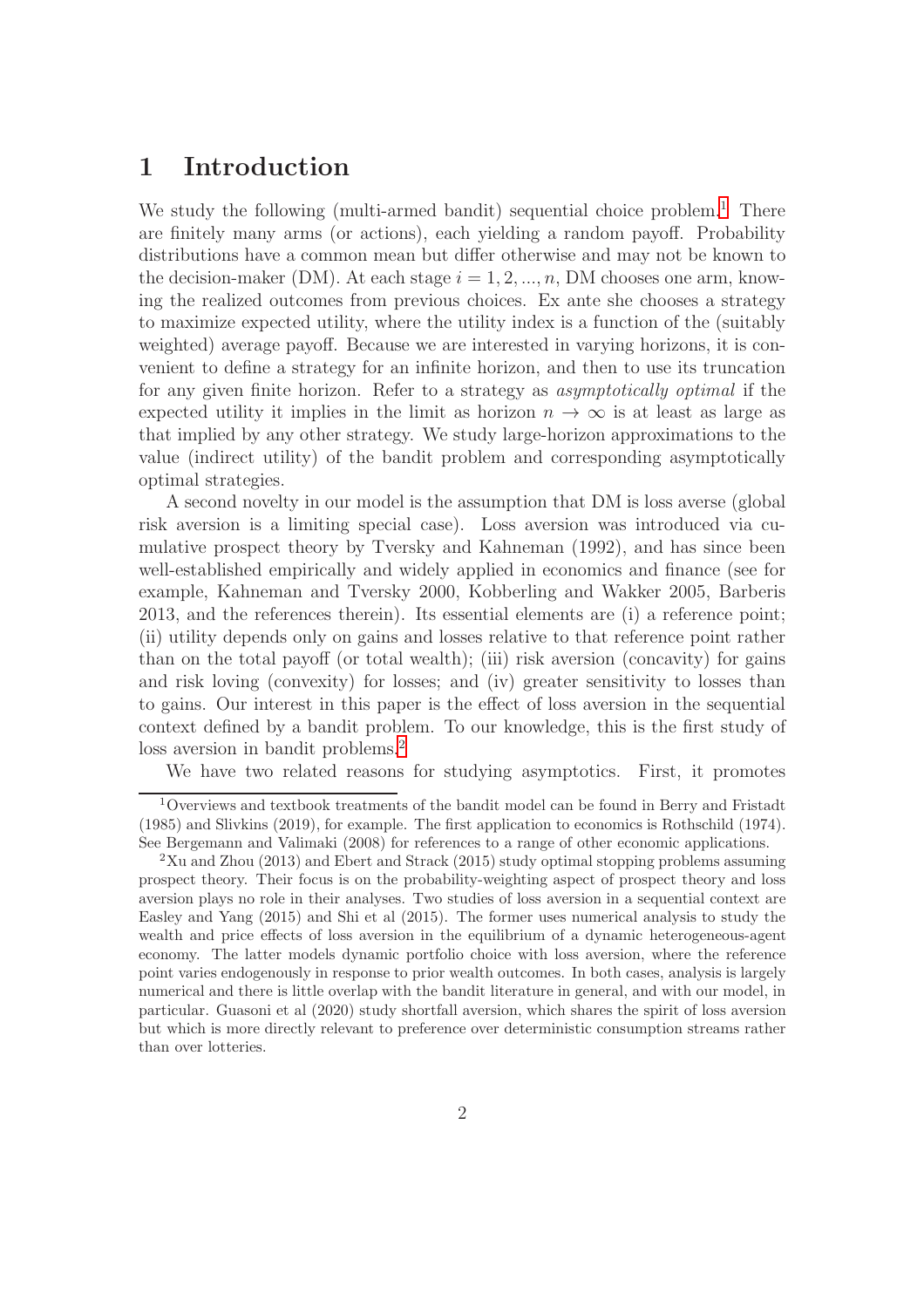tractability and the derivation of analytical results. Though the literature on bandit problems is enormous, theoretical analysis of Bayesian models is, to the best of our knowledge, restricted to the special case of risk neutrality (see section [2.1.3](#page-9-0) for elaboration and a qualification).<sup>[3](#page-2-0)</sup> Besides its obvious limitations, risk neutrality also imposes the invariance of risk attitude as some outcomes are realized, and this invariance is key to well-known sequential properties of optimal strategies derived in the literature.[4](#page-2-1) In contrast, endogenously varying risk attitude is inherent in loss aversion. Moreover, in our setting where means are known and common to all arms, risk neutrality would trivialize the problem.

Our second reason for studying asymptotics is that tractability is plausibly a concern not only for the modeler but also for the decision-maker within the model. We view her as struggling to comprehend an extremely complicated finitehorizon optimization problem, and adopting instead the simplifying assumption of an infinite horizon. She does so with the recognition that an asymptotically optimal strategy is approximately optimal if her horizon is sufficiently long.

Here is an informal outline of some of our analytical results, which obtain as stated in the infinite-horizon limit and approximately for sufficiently large finite horizons.

- 1. Maximum ex ante expected utility depends on the distributions describing each arm only through their variances. Moreover, it depends only on the largest and smallest variance. Consequently, at each history, arms with intermediate conditional variances can be ignored.
- 2. Depending on the reference point, it is possible to achieve a level of ex ante expected utility that is equal to, or strictly greater than, the level when the payoff to each arm is riskless. In that sense, risk may be desirable in the sequential context, even though "comparable" risks would be rejected in a one-shot choice setting.
- 3. Suppose that the distributions describing every arm are known. Then, in spite of the absence of learning, an asymptotically optimal strategy switches indefinitely between two fixed extreme arms (those with the smallest and largest variances) as the decision-maker moves between cumulative gains and cumulative losses. Given two arms that exhibit the two extreme variances, all other arms are redundant.

<span id="page-2-0"></span><sup>3</sup>Two studies of bandit problems that explicitly address risk are Sani, Lazaric and Munos (2013) and Huo and Fu (2017). They assume regret minimization rather than expected utility maximization, and focus on computational algorithms rather than on qualitative theoretical results.

<span id="page-2-1"></span><sup>4</sup>For example, in an infinite-horizon setting where means can differ, and with one unknown arm and one arm whose distribution is known, then once the known arm is chosen it will continue to be chosen therafter (Rothschild 1974, pp. 190-191).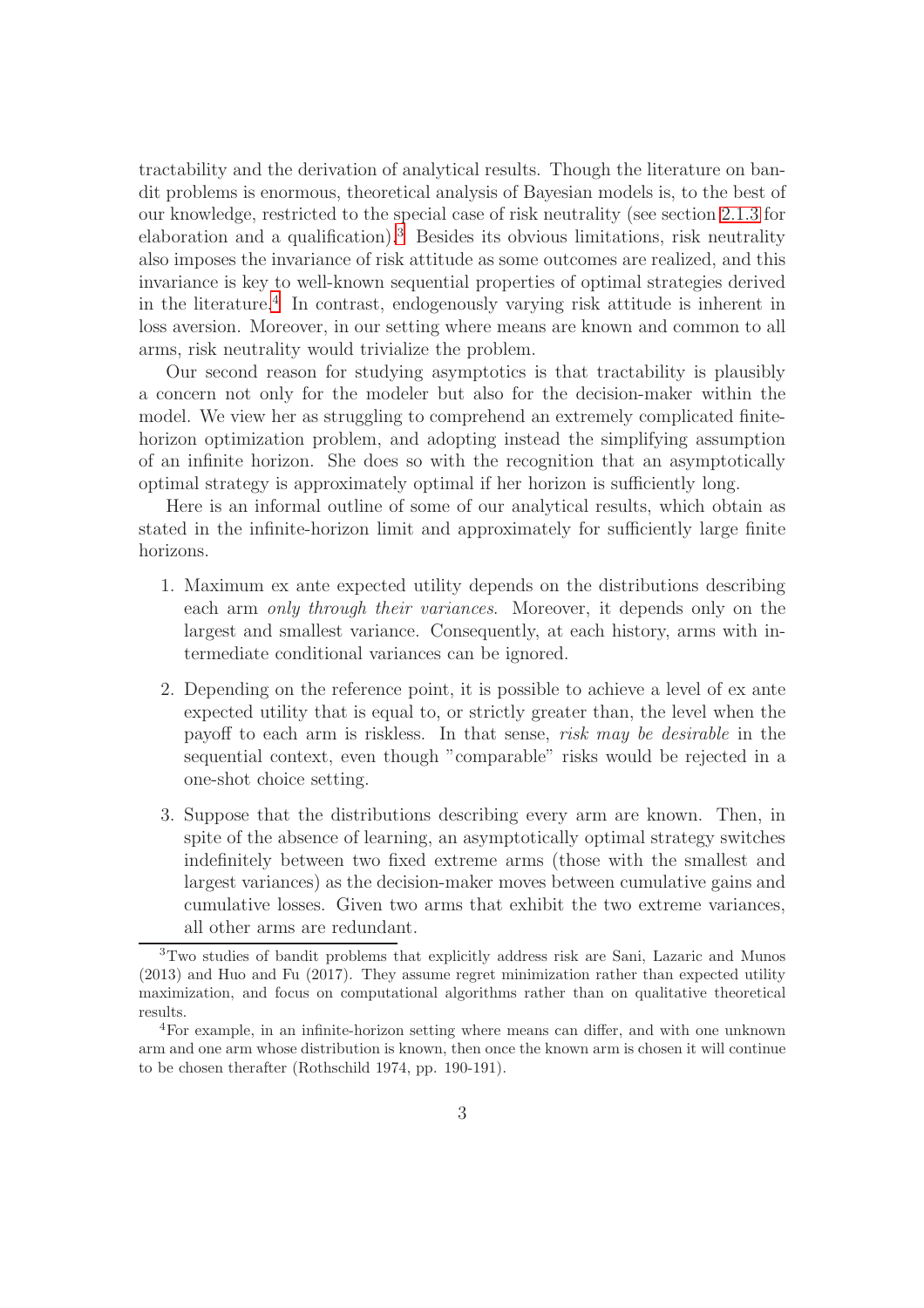- 4. Suppose there are two arms and that the pair of variances is known, but there is prior uncertainty about which arm has which variance. Then it is asymptotically optimal to choose myopically at each stage, that is, as though there are no subsequent choices to be made.
- 5. None of the above results rely on assumptions about the nature of risk aversion in the domain of gains or about the nature of risk loving in the domain of losses. They depend only on preference over "mixed" lotteries.

Finally, we turn to the proofs of these and other results about bandits and loss aversion. It is not surprising that asymptotic results may be approached via limit theorems. However, classic limit results do not apply, and the key to our proofs is a new central limit theorem (CLT). The martingale version of the central limit theorem considers a sequence  $(X<sub>i</sub>)$  of random variables having zero conditional mean and constant conditional variance  $\sigma^2$ , and shows that (under suitable additional conditions) the distribution of  $\sum_{i=1}^{n} X_i/\sqrt{n}$  converges to the normal  $\mathbb{N}(0, \sigma^2)$  as  $n \to \infty$ . (The classic result for identically and independently distributed random variables is an immediate special case). This paper establishes a CLT under the relaxed assumption on variance according to which conditional variances can vary in a largely unstructured history-dependent way subject only to the restriction that they lie in a fixed interval  $[\underline{\sigma}^2, \overline{\sigma}^2]$ , in which case limits take a novel and tractable form. This CLT is the main technical contribution of the paper. One well-known motivation for generalizing from a single probability distribution (hence single variance) to a set of probability distributions (hence set of variances) is robustness to model uncertainty or ambiguity. However, model uncertainty plays no role in our bandit problem - DM is a Bayesian agent, perfectly confident in her understanding of the environment - thus highlighting the usefulness of sets of measures even for Bayesian models.

We proceed as follows. The bandit model and the results outlined above are described in detail in the next section. Proofs for these results must await the CLT which is presented next in section [3.3.](#page-23-0) Proofs of the CLT and related results are presented in Appendix [A](#page-25-0) and proofs for the bandit application are in Appendix [B.](#page-33-0)

## 2 Multi-Armed Bandits

### 2.1 Beliefs, utility and optimization

Let  $A$  be a finite set of arms (or actions). The outcome of any action lies in the finite set  $\overline{\Omega} \subset \mathbb{R}$ . Thus outcome sequences lie in  $\Omega = \Pi_1^{\infty} \Omega_i$ , where  $\Omega_i = \overline{\Omega}$  for each *i*. The timing is as follows: At each  $i \geq 1$ , the history  $\omega^{(i-1)} = (\omega_1, ..., \omega_{i-1})$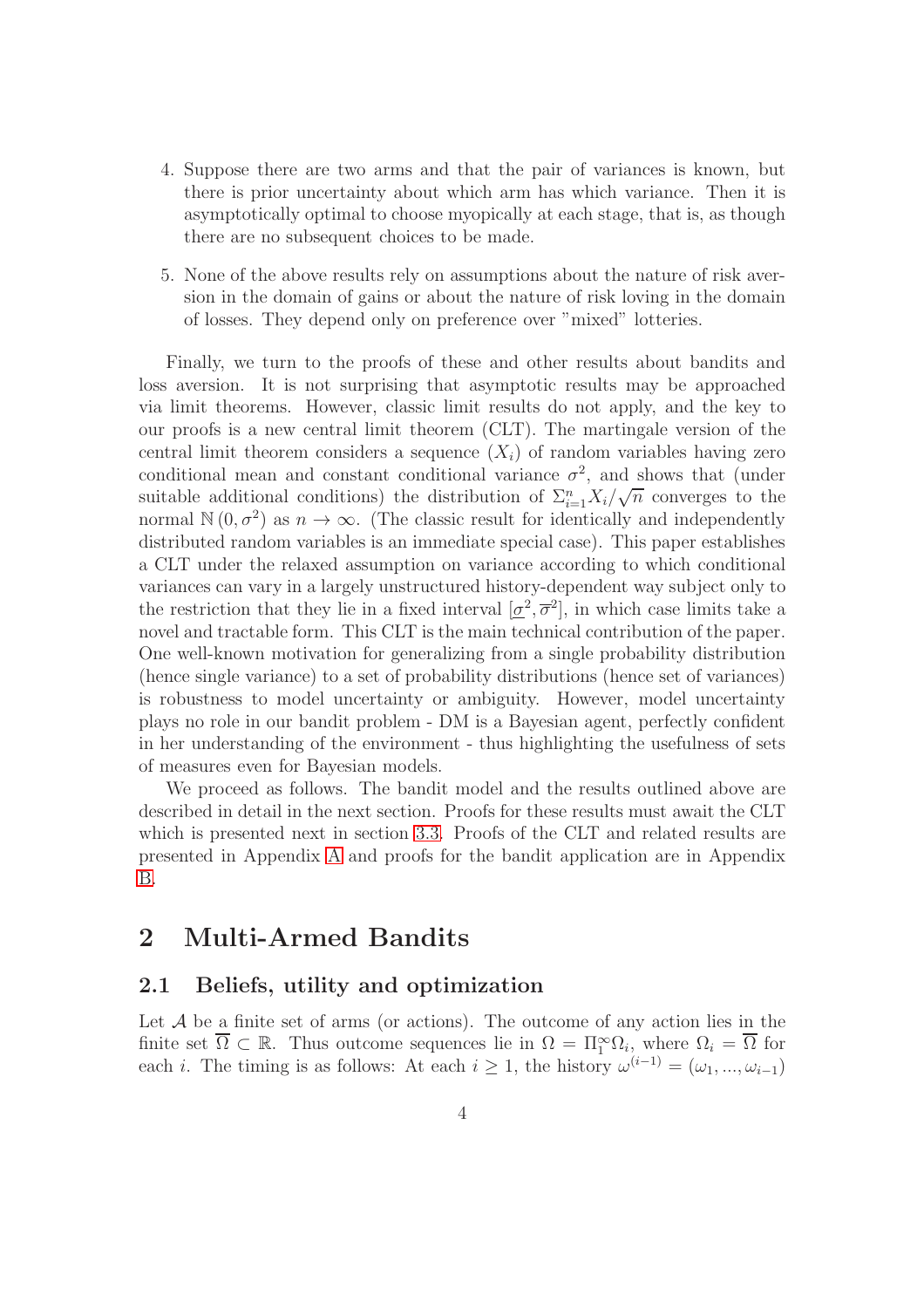is known,  $(\omega^{(0)} = \varnothing)$ , an action  $a_i \in \mathcal{A}$  is chosen, and then the resulting outcome  $\omega_i$  is realized. Define  $X_i(\omega) = \omega_i$ , the outcome at stage *i*.

Let  $\mathcal{G}_{i-1}$  be the  $\sigma$ -algebra representing information at stage i,  $(\mathcal{G}_0 = {\Omega, \emptyset} )$ , and let  $\mathcal{G} = \sigma(\cup_1^{\infty} \mathcal{G}_i)$  be the corresponding  $\sigma$ -algebra on  $\Omega$ .

The outcome resulting from any action is uncertain and the choice of a contingent plan, or strategy, is determined by expected utility maximization. The remaining primitives of the model - strategies, beliefs and the vNM utility index are described next.

#### <span id="page-4-3"></span>2.1.1 Strategies and beliefs

The contingent choice of action at stage i depends on (conditional) beliefs about the next outcome, which generally depend on the arm being considered and also on what is learned from previous choices and their outcomes. Importantly, the inference to be drawn from the history  $\omega^{(i-1)}$  of outcomes depends on which arms produced them. Thus, the choice of action at stage  $i$  is expressed as

$$
a_i = s_i(a^{(i-1)}, \omega^{(i-1)}), \tag{2.1}
$$

where  $a^{(i-1)} = (a_1, ..., a_{i-1})$  denotes the history of past actions  $(a^0 = \emptyset)$ . Refer to  $s_i$ :  $\mathcal{A}^{i-1} \times \prod_{j=1}^{i-1} \Omega_j \rightarrow \mathcal{A}$  as the *strategy at stage i*, and denote the set of all such  $s_i$  by  $S_i$ . The infinite sequence  $s = (s_i)_1^{\infty}$  is called simply a *strategy*. The corresponding set of strategies is  $S$ <sup>[5](#page-4-0)</sup>

Turn to beliefs. For the reasons noted above, beliefs about the next outcome depend on both the action being considered, hence on the strategy for the current stage, and on the history of past actions. Thus we model these beliefs for stage  $i$ by the conditional probability measure

<span id="page-4-1"></span>
$$
P_i^{s_i} = P_i^{s_i} \left( \cdot \mid a^{(i-1)}, \omega^{(i-1)} \right) \in \Delta \left( \Omega_i \right). \tag{2.2}
$$

The set of 1-step-ahead conditionals  $\{P_i^{s_i}\}_{i\geq 1, s_i\in \mathcal{S}_i}$  is a primitive that represents beliefs (which may be taken to be subjective or objective).

Given a (fixed) strategy  $s = (s_1, ..., s_i, ...)$ , we can combine the primitive conditionals into a measure  $P^s$  on  $\Pi_1^{\infty} \Omega_i$ . To describe why and how, suppose that DM is considering the strategy s. Then she knows that the action history  $a^{(i-1)}$  at any future stage *i* is uniquely determined by the corresponding outcome history  $\omega^{(i-1)}$ , and by the given stage strategies  $s_1, ..., s_{i-1}$ , via repeated iteration of the relation

<span id="page-4-2"></span>
$$
a_j = s_j \left( a^{(j-1)}, \omega^{(j-1)} \right), \ j = 1, 2, ..., i - 1.
$$
 (2.3)

<span id="page-4-0"></span><sup>&</sup>lt;sup>5</sup>For any given  $n, s \in \mathcal{S}$  induces the contingent plan  $(s_i)_1^n$  $\frac{n}{1}$ , which is adequate if one is interested only in the n-horizon case. Because we will be interested in varying horizons, it is convenient to define a strategy to apply to all finite horizons.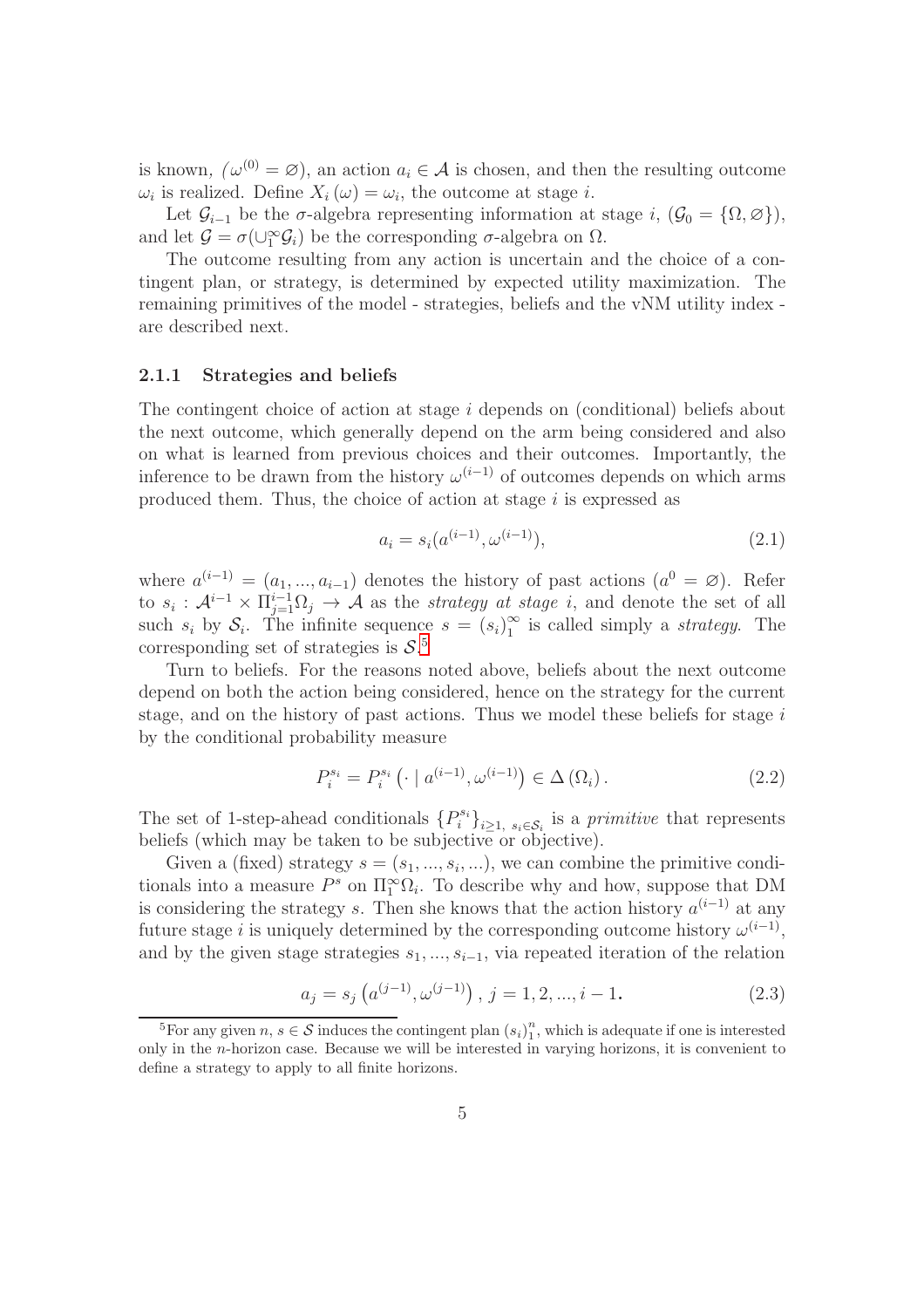Consequently, DM faces uncertainty only about future outcomes and she seeks a probability measure over all outcome sequences that is consistent with the primitive 1-step-ahead conditionals  $\{P_i^{s_i}\}_{i\geq 1, s_i\in \mathcal{S}_i}$ . As noted, the action history appearing in [\(2.2\)](#page-4-1) can be substituted out and the conditioning information becomes a function of  $\omega^{(i-1)}$  alone. Therefore, the 1-step-ahead conditionals can be pasted together in the usual fashion: By the Ionescu-Tulcea extension theorem, one obtains a (unique) measure  $P^s$ ,

<span id="page-5-4"></span>
$$
P^s \in \Delta\left(\Pi_1^{\infty}\Omega_i, \mathcal{G}\right). \tag{2.4}
$$

Moreover, its 1-step-ahead conditional  $P_i^s(\cdot | \mathcal{G}_i) \in \Delta(\Omega_i)$  "agrees" with the primitive conditional  $P_i^{s_i}$  in the sense that

<span id="page-5-3"></span>
$$
P_i^s \left( \cdot \mid \mathcal{G}_i \right) \left( \omega^{(i-1)} \right) = P_i^{s_i} \left( \cdot \mid a^{(i-1)}, \omega^{(i-1)} \right), \tag{2.5}
$$

where  $a^{(i-1)}$  is obtained from  $(2.3)$ .

We assume that each  $P_i^s$  has full support on  $\overline{\Omega}$ . We assume also that mean outcomes are common to all arms (hence also strategies) and fixed:

<span id="page-5-1"></span>
$$
E_{P^s}[X_i \mid \mathcal{G}_{i-1}] = m = 0 \text{ for all } i \ge 1 \text{ and all } s \in \mathcal{S},\tag{2.6}
$$

where setting  $m = 0$  is without loss of generality. Finally, the extreme (largest and smallest) variances across all arms are assumed constant:

<span id="page-5-2"></span>
$$
ess \sup_{s \in \mathcal{S}} E_{P^s} \left[ X_i^2 | \mathcal{G}_{i-1} \right] = \overline{\sigma}^2 \text{ and } ess \inf_{s \in \mathcal{S}} E_{P^s} \left[ X_i^2 | \mathcal{G}_{i-1} \right] = \underline{\sigma}^2 \text{ for all } i \ge 1, \quad (2.7)
$$

for some  $\overline{\sigma}^2 > \underline{\sigma}^2 > 0$ .

Apart from these conditions, the history-dependence of any primitive conditional  $P_i^{s_i}$  is unrestricted, and consequently so is the implied model of learning. For example, the model does not rule out that past outcomes of arm a may inform beliefs about future outcomes of arm  $a' \neq a$ . Independence across arms, or other hypotheses about the nature of learning, can be accommodated by suitably specializing beliefs, but are not assumed in the general model. (Sections [2.2.2](#page-13-0) and [2.2.3](#page-15-0) describe two such specializations.)

For readers who find the strategy-dependence of probability measures unorthodox we add that it is readily understood in the following terms. Consider a generic static choice problem of the form  $\sup_{a \in A} E_{\mu} [u(X^a)]$ , where  $X^a$  is the random variable outcome associated with action  $a$  and  $\mu$  is a prior over the underlying state space  $\Omega$ .<sup>[6](#page-5-0)</sup> Then each  $X^a$  induces a probability distribution, denoted  $p^a$ , over  $\Omega$ , and the preceding optimization problem can be written as  $\sup_{a \in \mathcal{A}} E_{p^a}[u(X)],$ 

<span id="page-5-0"></span><sup>&</sup>lt;sup>6</sup>Here  $\Omega$  is an abstract state space, not necessarily related to the product state space used in the bandit model. Similarly, for  $A$  and for  $X$  below.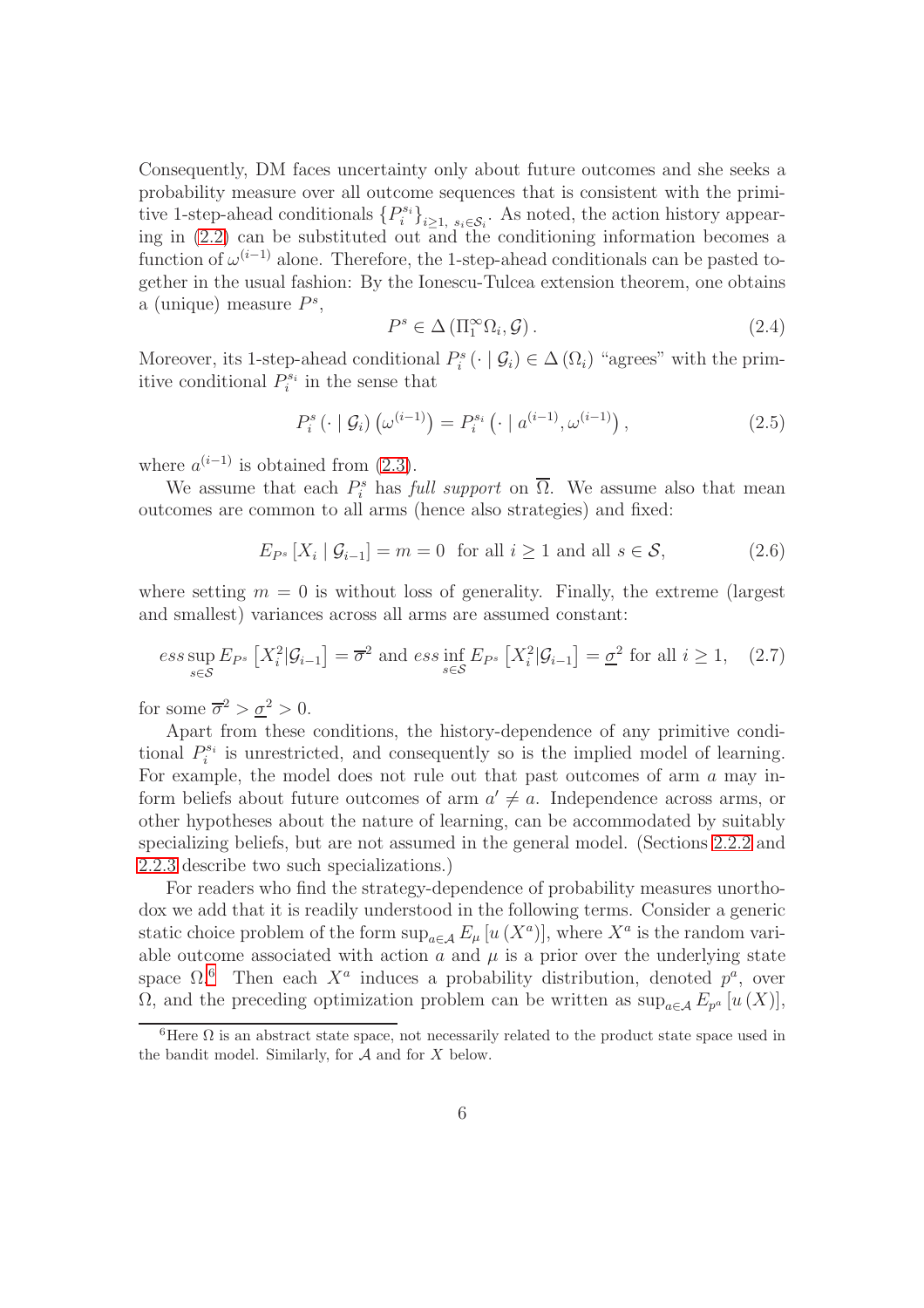where  $X(\omega) = \omega$ . Thus the choice between actions, modeled as the choice between random variables, can be expressed alternatively as the choice between action-dependent probability distributions over outcomes (that is, lotteries). The analogue of this reformulation for our sequential choice context leads to strategy-dependent probability measures.<sup>[7](#page-6-0)</sup>

#### 2.1.2 Utility

We assume that, at each stage  $i$ , outcomes for each action are evaluated according to whether they produce gains or losses relative to a reference point, which we take to be their common mean (taken to be zero for convenience). Then  $X_i$  gives the gain/loss at stage i. Since gains/losses are incurred at each stage, they must be aggregated. We posit that, for any horizon length  $n$ , utility depends on their  $\sqrt{n}$ -weighted average. Consequently, given the strategy s, the implied stream of gains/losses has expected utility given by

<span id="page-6-1"></span>
$$
U_n(s) = E_{P^s} \left[ \varphi \left( \Sigma_1^n X_i / \sqrt{n} \right) \right], \tag{2.8}
$$

where  $\varphi$  is the vNM utility index, which will be described shortly.

The  $\sqrt{n}$ -weighted averaging calls for some discussion. Consider a setting (such as a casino, where trials correspond to playing one or another slot machine or gambling device) where the time between trials is so small as to preclude discounting, and where the monetary payoffs at different trials are perfect substitutes. We are not aware of any axiomatic (or empirical) guidance for how a decision-maker does or should aggregate or average money streams in this context given that arbitrarily large horizons are relevant. The unweighted arithmetic average might be slightly simpler to contemplate and calculate, but significantly, it also reflects a specific and possibly inappropriate weighting to finite sets of trials. Indeed, as is familiar from discussions of the classic law of large numbers (LLN) and CLT, one might argue that scaling by  $\frac{1}{n}$  implies "too little" weight for finite sets of trials, particularly when considering volatility. That will be argued also in our setting (Remark [2.3\)](#page-12-0) and is our practical modelers' rationale for preferring [\(2.8\)](#page-6-1).

**Remark 2.1.** To be perfectly clear, the utility functions  $U_n$  rank strategies for any given horizon n. They do not rank horizons. That is, statements such as  $U_n(s) \ge U_n(s')$  are meaningful, but statements such as  $U_n(s) \ge U_{n'}(s)$  are not and do not play a role below.

<span id="page-6-0"></span><sup>7</sup>The use of action-dependent probabilities (or moral hazard) has been recognized in the decision theory literature (Dreze 1987, Kelsey and Milne 1999, and Karni 2011, for example). These papers are concerned primarily with axiomatic foundations, extending those for subjective expected utility, while our motivation in studying the bandit problem is more applied. We differ also in our focus on sequential choice.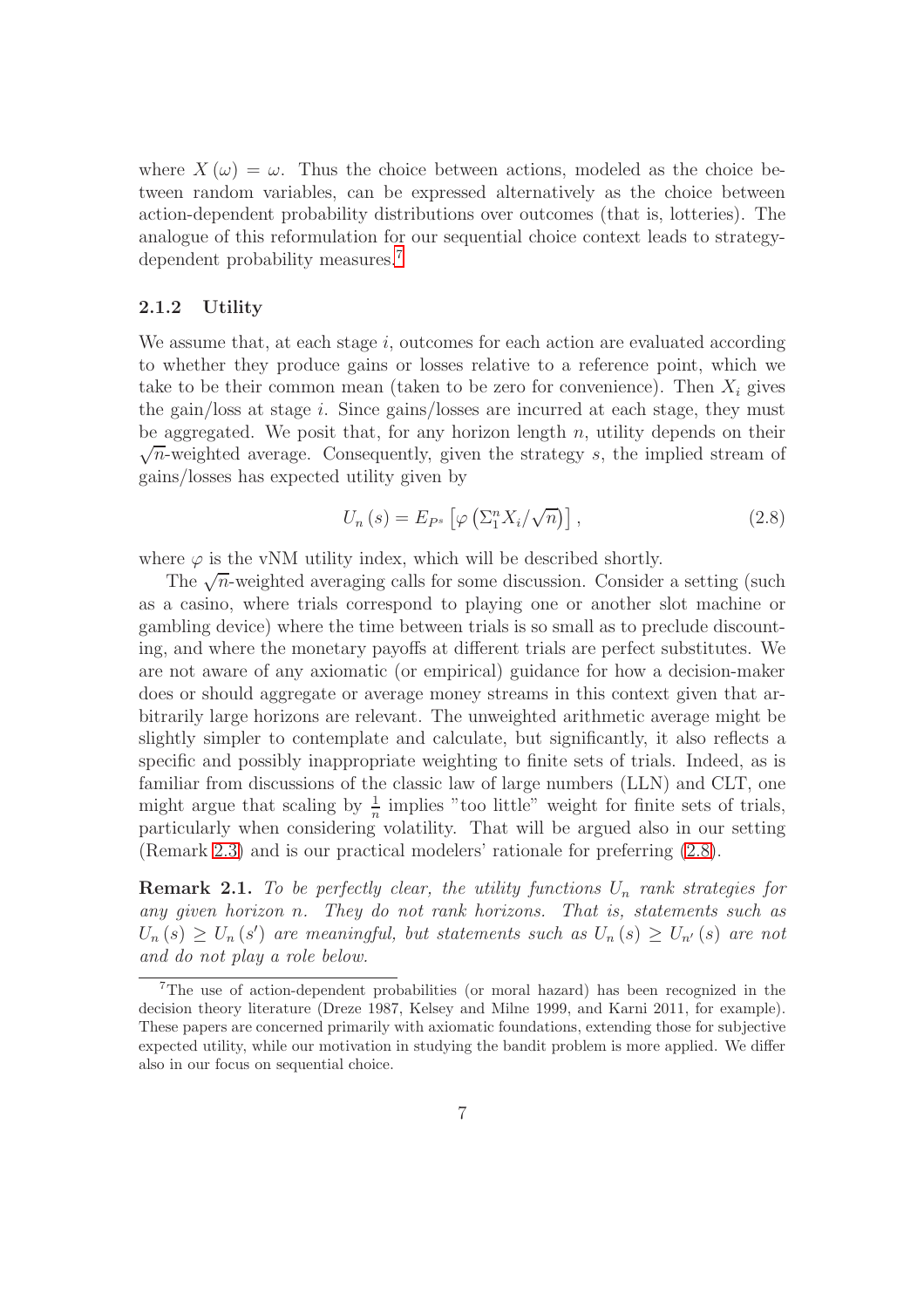The utility index  $\varphi$  appearing in [\(2.8\)](#page-6-1) is defined by

<span id="page-7-2"></span>
$$
\varphi(x) = \begin{cases} \varphi_1(x-c) & x \ge c \\ -\theta^{-1}\varphi_1(-\theta(x-c)) & x < c \end{cases}
$$
 (2.9)

where we assume:

**Assumption-Utility**:  $\theta = \underline{\sigma}/\overline{\sigma} < 1$ ,  $\varphi_1(0) = 0$ ,  $\varphi_1 \in C_b^3(\mathbb{R}_+)$ , and  $\varphi_1$  is (strictly) increasing and (strictly) concave for  $x > c$ <sup>[8](#page-7-0)</sup>

Then,  $\varphi$  is increasing globally, concave for  $x > c$  (corresponding to gains) and convex for  $x < c$  (corresponding to losses), implying risk aversion for gains and risk seeking for losses. In addition,

<span id="page-7-3"></span>
$$
x > y \ge 0 \implies (c + y, \frac{1}{2}; c - y, \frac{1}{2}) \succ (c + x, \frac{1}{2}; c - x, \frac{1}{2}), \tag{2.10}
$$

indicating greater sensitivity to the increased loss  $(-x < -y)$  than to the increased gain  $(x > y)$ . In differential form, it states that

$$
\varphi'(c-x) > \varphi'(c+x), \text{ for all } x > 0. \tag{2.11}
$$

We take these to be the defining properties of (strict) loss aversion, following Wakker and Tversky (1993, p. 164), for example. An implication is that  $-\varphi(c-x)$  $\varphi(c+x)$ , for all  $x > 0$ , that is, the lottery  $(c+x, \frac{1}{2}; c-x, \frac{1}{2})$  is strictly inferior to receiving 0 for sure.

The following example will be useful in the sequel (see [\(2.21\)](#page-11-0)) because of its tractability.

**Example 1** (Exponential). Let  $\varphi_1(x) = 1 - \exp(-x)$ , so that

<span id="page-7-4"></span>
$$
\varphi(x) = \begin{cases} 1 - \exp(-(x - c)) & x \ge c \\ \theta^{-1}(\exp(\theta(x - c)) - 1) & x < c \end{cases}
$$
\n(2.12)

where  $c \in \mathbb{R}$  and  $\theta = \sigma/\overline{\sigma}$ .

Because of its origins in prospect theory, loss aversion is often viewed as tied to probability weighting or distortion, (which is absent in our expected utility model), and also to a kink in the utility index at the reference point (which is also absent here because  $\varphi$  defined above is continuously differentiable everywhere). However, neither is necessary mathematically or conceptually for the above behavioral prop-erties that define loss aversion.<sup>[9](#page-7-1)</sup> Accordingly, consistent with common practice, we

<span id="page-7-0"></span> ${}^{8}C_{b}^{3}(\mathbb{R}_{+})$  is the set of functions on the non-negative real line with continuous and bounded third order derivatives.

<span id="page-7-1"></span><sup>9</sup>Kobberling and Wakker (2005) argue explicitly for a conceptual separation between loss aversion and probability weighting. They write (p. 124): "We have introduced utility, probability weighting and loss aversion as logically independent factors of risk attitude ... their (in)dependence empirically is more intricate."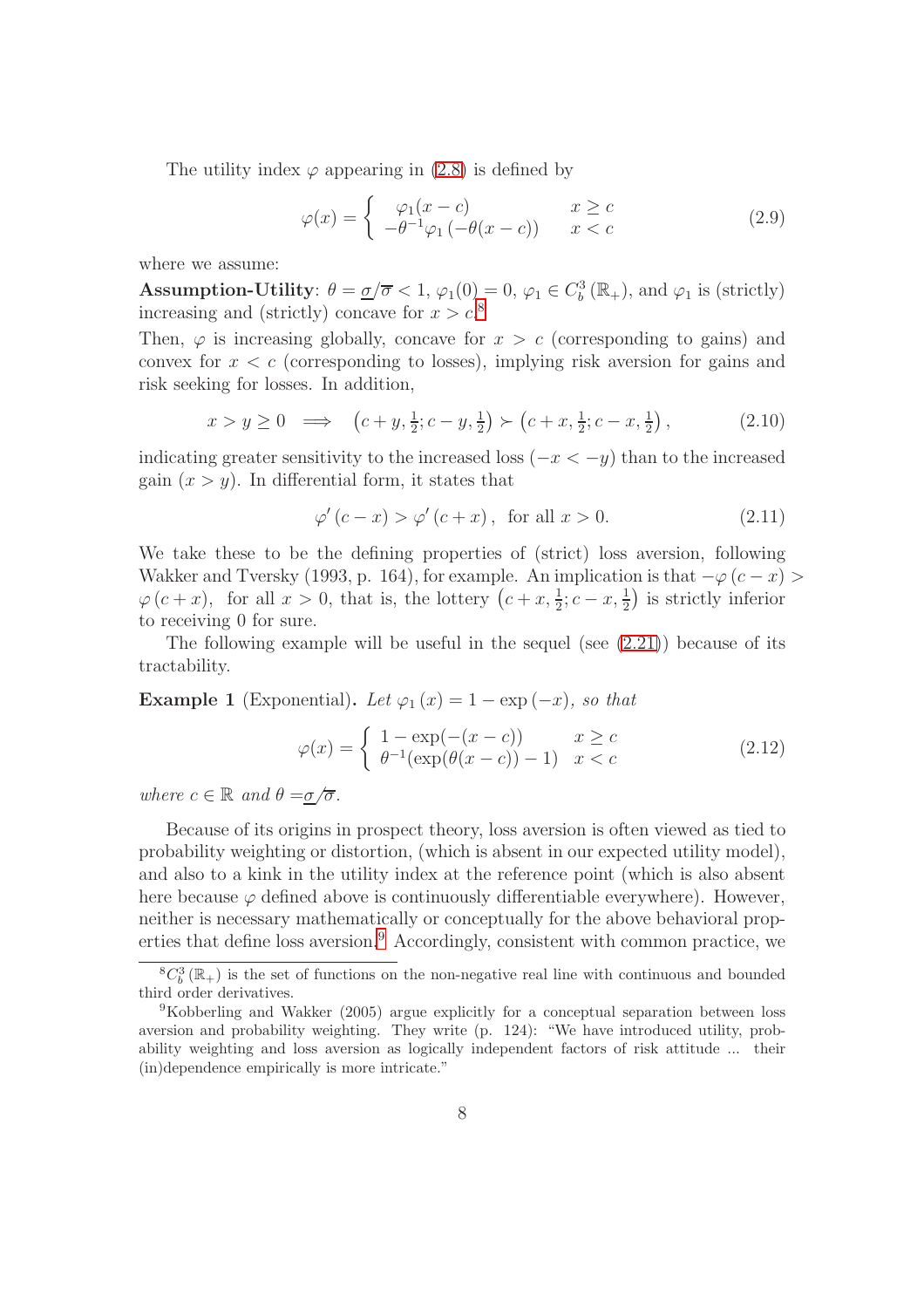exclude probability distortions, hence Allais-type behavior, in order to isolate the effects of loss aversion on sequential decision-making. As for a kink, it has limited empirical content; for example, a finite set of pairwise rankings of lotteries, as is common in experimental investigations of loss aversion, cannot refute differentiability. Moreover, the theoretical connection of a kink to loss aversion is very much dependent on the choice of functional form. For example, suppose that, instead of [\(2.9\)](#page-7-2), one posits that

<span id="page-8-0"></span>
$$
\varphi(x) = \begin{cases} \varphi_1(x-c) & x \ge c \\ -\lambda \varphi_1(-(x-c)) & x < c \end{cases}
$$
\n(2.13)

where  $\lambda > 1$ . Then [\(2.10\)](#page-7-3) is satisfied if and only if  $\lambda > 1$ , which renders  $\varphi$ nondifferentiable at c. Thus a kink is necessary for loss aversion given [\(2.13\)](#page-8-0), but not given  $(2.9)$ .

We add some interpretation of the functional form  $(2.9)$ . Take  $c = 0$  for simplicity. Then, as observed above, loss aversion implies

$$
(x, \frac{1}{2}; -x, \frac{1}{2}) \prec 0.
$$

How might one measure the degree of loss aversion expressed thereby? One possibility is to use the reduction in the loss needed to imply indifference, but then the new lottery would have nonzero mean which would obfuscate the determination of "greater sensitivity to losses". Similarly if one were to increase the odds of a gain with prizes unchanged. Thus we adjust both so as to keep the zero mean. Specifically, we look for  $\lambda > 1$  such that

<span id="page-8-1"></span>
$$
(x, \lambda p; -\lambda x, p) \sim 0 \text{ for all } x > 0 \text{ and } 0 < p < 1. \tag{2.14}
$$

(For probabilities to sum to 1, one needs  $p(1 + \lambda) = 1$ , but that can be safely ignored for present purposes given expected utility theory.) The above condition states that when both the odds of a gain and the size of the loss are increased by the factor  $\lambda$ , then (the zero mean condition is satisfied and) indifference with 0 is restored. In contrast, when  $\lambda = 1$ , then the strictly inferior  $\frac{1}{2}/\frac{1}{2}$  $\frac{1}{2}$  lottery is obtained. This suggests using  $\lambda - 1$  to measure loss aversion. Such a measure is well-defined for our model, using [\(2.9\)](#page-7-2), since [\(2.14\)](#page-8-1) is satisfied (uniquely) with  $\lambda = \theta^{-1}$ . Thus  $\theta^{-1} - 1$  gives a measure of loss aversion that is *behavioral* (defined by the preference condition [\(2.14\)](#page-8-1)), and global (the same  $\lambda$  works for all x and p as indicated).<sup>[10](#page-8-2)</sup> Alternatively, in our model  $(\alpha x, p; -x, \alpha p) \sim 0$  is satisfied (uniquely)

<span id="page-8-2"></span><sup>&</sup>lt;sup>10</sup>In fact, existence of  $\lambda$  satisfying [\(2.14\)](#page-8-1) is *equivalent* to our specification with  $\lambda = \theta^{-1}$ . More generally, one might weaken [\(2.14\)](#page-8-1) by allowing  $\lambda$  to depend on x and/or p. From that perspective, our model yields a constant measure of loss aversion, perhaps suggesting a partial analogue to CARA utility functions.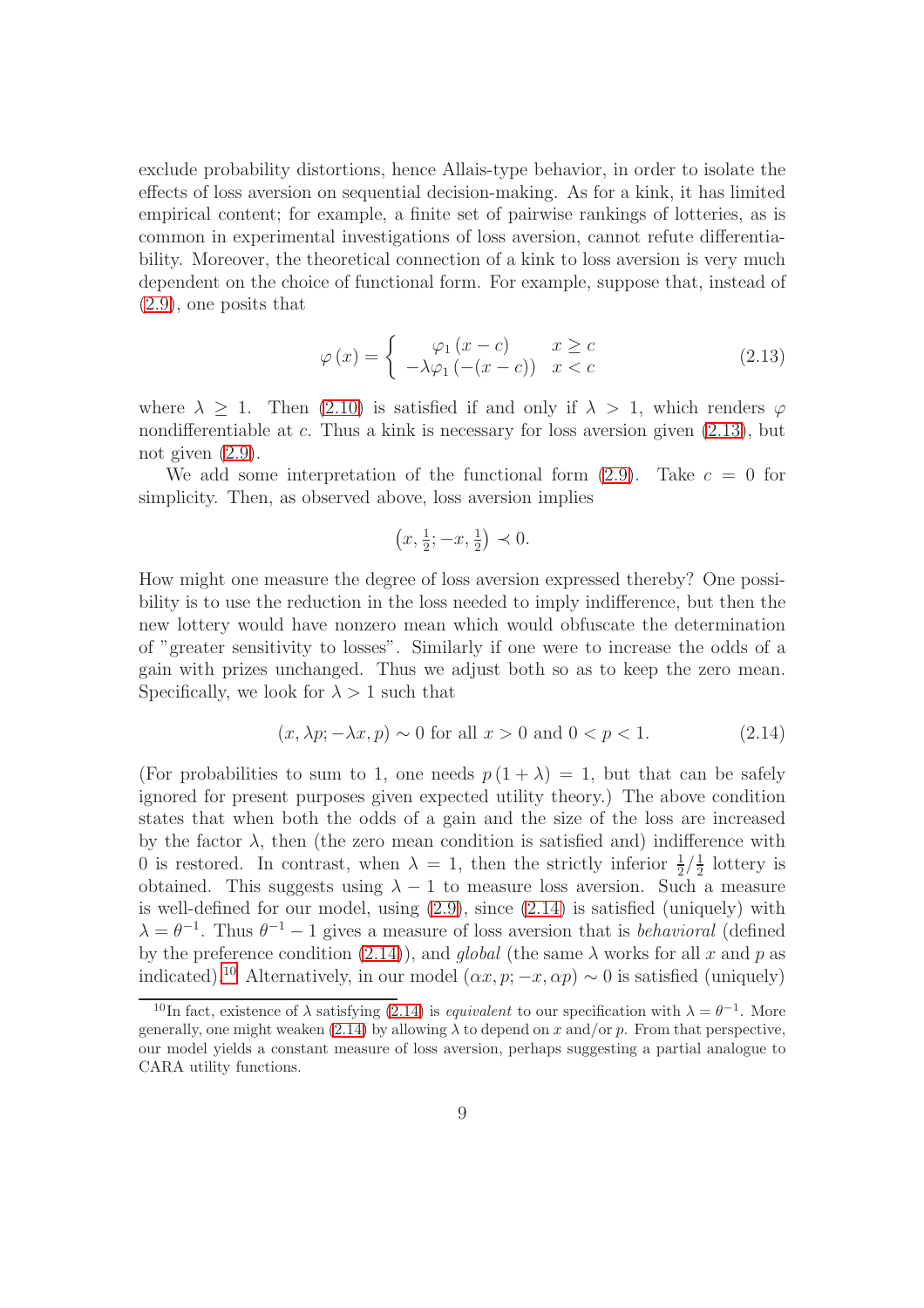by  $\alpha = \theta < 1$ , suggesting  $1 - \theta$  as a measure of loss aversion. In either case, the parameter  $\theta$  admits a simple behavioral interpretation.

The results below, and the CLT underlying them, are limited to the case  $\theta =$  $\sigma/\overline{\sigma}$ . However, they are robust to the specification of  $\varphi_1$ , which is unrestricted except for nonparametric monotonicity and concavity assumptions and technical (smoothness and boundedness) conditions. In particular, what follows makes no assumption about the nature of risk aversion in the domain of gains or alternatively, or about the nature of risk loving in the domain of losses. The only relevant restriction, imposed by [\(2.9\)](#page-7-2) and expected utility theory, is on preference over "mixed" lotteries.

#### <span id="page-9-0"></span>2.1.3 Optimization

The preceding leads finally to the optimization problem (for each  $n$ )

<span id="page-9-1"></span>
$$
V_n \equiv \sup_{s \in \mathcal{S}} E_{P^s} \left[ \varphi \left( \Sigma_1^n X_i / \sqrt{n} \right) \right]. \tag{2.15}
$$

(Recall that  $X_i(\omega) = \omega_i$  gives the outcome at stage i.)

The finite horizon problem is not tractable (for us). For reasons of tractability, Bayesian models in the literature typically take  $\varphi$  to be linear. In that case, given the fixed finite horizon n, the  $\frac{1}{\sqrt{2}}$  $\frac{1}{n}$  factor is irrelevant and the objective is to maximize the expected value of the sum  $\Sigma_1^n X_i$ . If outcomes are monetary prizes that are perfect substitutes, which is the way we think of our model, then a linear  $\varphi$  implies risk neutrality as remarked in the introduction. An alternative is that outcomes are measured in utils, as in the common expected-additive-utility model of preference over risky consumption streams. Then the underlying prizes (consumption levels, for example) at different stages are not perfect substitutes, and also the ranking of the risky consumption at stage  $i$  is independent of the risks involved at other stages (implying indifference to correlation in consumption risks). In applications where these features are appropriate, indifference to risk in consumption (or other underlying prizes) is not implied by a linear  $\varphi$ . However, for the settings we have in mind, tractability comes at the cost of assuming risk neutrality.

Consider briefly a common approach to solving bandit problems analytically which is to establish the optimality of index-based strategies, most commonly using the Gittins index (Gittins and Jones 1974). When arms can be valued separately, then at each stage and history an index summarizes each arm and comparison of these indices determines which arm to pull. This approach does not work in our model because arms cannot be delinked for at least two reasons: (i) outcomes from one arm may be informative about the distribution describing other arms because of common unknown parameters (see section [2.2.3\)](#page-15-0); (ii) because of loss aversion risk attitude depends on the sign of the sum of past payoffs from all arms.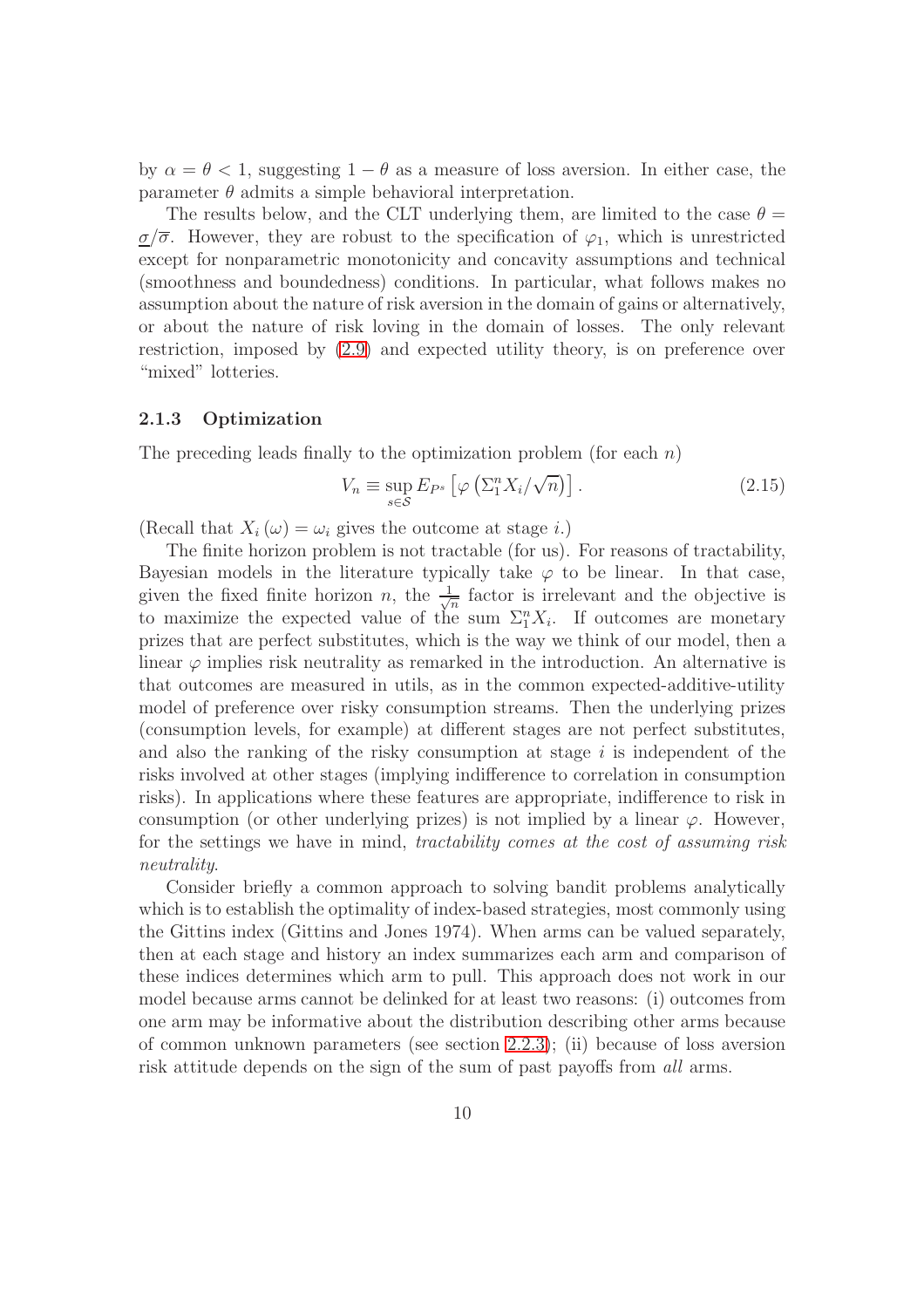Our approach to analysing  $(2.15)$  for the loss averse utility index  $(2.9)$  is to study large-horizon approximations to the value (indirect utility) of the bandit problem and corresponding approximately optimal strategies. More precisely, define, conditional on showing below that the following limit exists,

$$
V \equiv \lim_{n \to \infty} V_n. \tag{2.16}
$$

Below we derive results for V, which therefore imply approximate results for  $V_n$ when *n* is sufficiently large. Secondly, say that the strategy  $s^*$  is asymptotically optimal if

<span id="page-10-1"></span>
$$
\lim_{n \to \infty} U_n \left( s^* \right) = \lim_{n \to \infty} V_n; \tag{2.17}
$$

or, equivalently, if, for every  $\epsilon > 0$ , there exists  $n^*$  such that

$$
|U_n(s^*) - V_n| < \epsilon \quad \text{if } n > n^*.
$$

Thus asymptotic optimality of  $s^*$  is a more concise way to say that " $s^*$  is approx-imately optimal for problems with sufficiently long horizon."<sup>[11](#page-10-0)</sup>

### 2.2 Results

In all our results for the bandits model, the assumptions specified above are adopted: conditional beliefs satisfy full support,  $(2.6)$  and  $(2.7)$ , and the utility index  $\varphi$  is given by [\(2.9\)](#page-7-2) and satisfies Assumption-Utility. Though the latter requires  $\overline{\sigma} > \underline{\sigma}$ , all the results that follow are trivially valid, by the classic martingale CLT, also when  $\overline{\sigma} = \underline{\sigma}$ . Then all arms have a common variance and are equivalent in the large horizon limit, making the (asymptotic) choice between arms trivial. It simplifies discussions below to exclude that case.

#### 2.2.1 Value

Our first result concerns the limiting value  $V$ . We emphasize the surprising (to us) degree to which this result is *robust* to specifications of  $\varphi_1$  and the primitives  $\{P_i^{s_i}\}_{i\geq 1,\ s_i\in\mathcal{S}_i},$  and therefore also to assumptions about the nature of learning .

<span id="page-10-3"></span>**Theorem 2.2.** (i) Let  $V_n$  be the value of the n-horizon problem [\(2.15\)](#page-9-1). Then lim<sub>n→∞</sub>  $V_n$  exists. Moreover,

<span id="page-10-2"></span>
$$
V = \lim_{n \to \infty} V_n = \int_{-\infty}^{\infty} \varphi(y) q(y) dy,
$$
 (2.18)

<span id="page-10-0"></span><sup>11</sup>An implication is that, for any s,  $\lim_{n\to\infty} U_n(s) \leq \lim_{n\to\infty} U_n(s^*)$ . This follows from [\(2.17\)](#page-10-1) and  $U_n(s) \leq V_n$  for all n.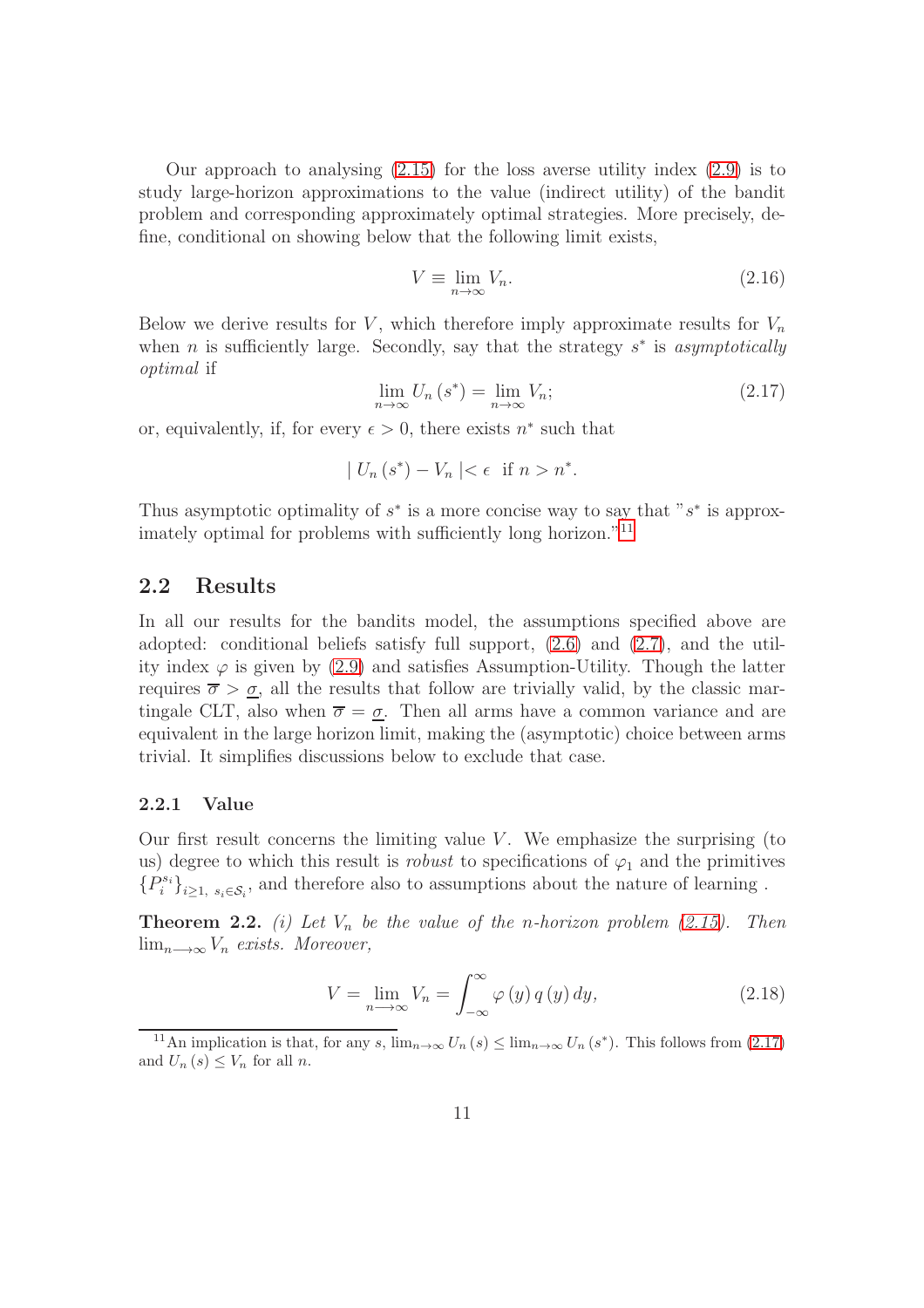where q is the pdf in  $(B.1)$ - $(B.2)$ , which, for  $c = 0$  yields the simple form

<span id="page-11-1"></span>
$$
q(y) = \begin{cases} q^*(y; \underline{\sigma}) \left[ \frac{2\overline{\sigma}}{\underline{\sigma} + \overline{\sigma}} \right] & y \ge 0 \\ q^*(y; \overline{\sigma}) \left[ \frac{2\underline{\sigma}}{\underline{\sigma} + \overline{\sigma}} \right] & y < 0 \end{cases}
$$
 (2.19)

Here  $q^*(y; \sigma) = \frac{1}{\sqrt{2}}$  $\frac{1}{2\pi\sigma}$  exp  $(-(y/\sigma)^2/2)$  is the pdf for  $\mathbb{N}(0,\sigma^2)$ . (ii) Let primitive beliefs be modified to  $\left\{\widehat{P_i^{s_i}}\right\}$  $\overline{1}$  $i≥1, s_i∈S_i$ , another set satisfying our assumptions, including counterparts of  $(2.6)$  and  $(2.7)$ , and where the latter is satisfied by the identical variance extremes  $\underline{\sigma}^2$  and  $\overline{\sigma}^2$ . Then  $\widehat{V} = V$ . (iii) The limiting value V satisfies

$$
V = \begin{cases} = & \varphi(0) & c = 0 \\ > & \varphi(0) & c > 0 \\ < & \varphi(0) & c < 0 \end{cases}
$$
 (2.20)

(i) not only proves that the large-horizon limit  $V$  is well-defined, but also gives an explicit description of V. Moreover, for some functions  $\varphi$  the integral in [\(2.18\)](#page-10-2) can be expressed in closed form yielding a closed form expression for V for each c. For example, if  $\varphi$  is taken to be the exponential example [\(2.12\)](#page-7-4), then, using the density in  $(B.1)-(B.2)$  $(B.1)-(B.2)$ ,

<span id="page-11-0"></span>
$$
V = \begin{cases} \Phi(-\frac{c}{\sigma}) - \Phi(\frac{c}{\sigma}) + e^{\frac{\sigma^2}{2}} \left( e^{-c} \Phi(-\underline{\sigma} + \frac{c}{\underline{\sigma}}) - e^c \Phi(-\underline{\sigma} - \frac{c}{\underline{\sigma}}) \right) & c \le 0 \\ \frac{\overline{\sigma}}{\underline{\sigma}} \left[ \Phi(-\frac{c}{\overline{\sigma}}) - \Phi(\frac{c}{\overline{\sigma}}) + e^{\frac{\sigma^2}{2}} \left( e^{-\frac{\sigma c}{\overline{\sigma}}} \Phi(-\underline{\sigma} + \frac{c}{\overline{\sigma}}) - e^{\frac{\sigma c}{\overline{\sigma}}} \Phi(-\underline{\sigma} - \frac{c}{\overline{\sigma}}) \right) \right] & c > 0, \end{cases}
$$
\n(2.21)

where  $\Phi$  is the standard normal cdf.

The density q in [\(2.19\)](#page-11-1) yields a zero mean and variance equal to  $\sigma\bar{\sigma}$ , the geometric average of the two extreme variances. Incorporation of the low (high) variance normal density for positive (negative) arguments reflects risk aversion and loving on the two subdomains respectively. Evidently, q reduces to the normal density if  $\sigma = \overline{\sigma}$ , for example, there is a single arm. Then [\(2.18\)](#page-10-2) is an immediate implication of the classic CLT. In the same way, (i) follows directly from the new CLT in section [3.3.](#page-23-0) Moreover, (i) is the main content of the theorem - the other parts follow immediately from it. (ii) follows by inspection of the density and (iii) follows from a simple calculation (see details in Appendix [B\)](#page-33-0).

Part (ii) supports our hypothesis that the long-horizon heuristic reduces the cognitive burden of the decision-maker. She need only know the variances of arms, and even then, only for arms that have extreme variances.<sup>[12](#page-11-2)</sup> Here is some

<span id="page-11-2"></span> $12$ The identity of the extreme arms can vary with history. Therefore, there may not exist two arms that are adequate for the entire horizon.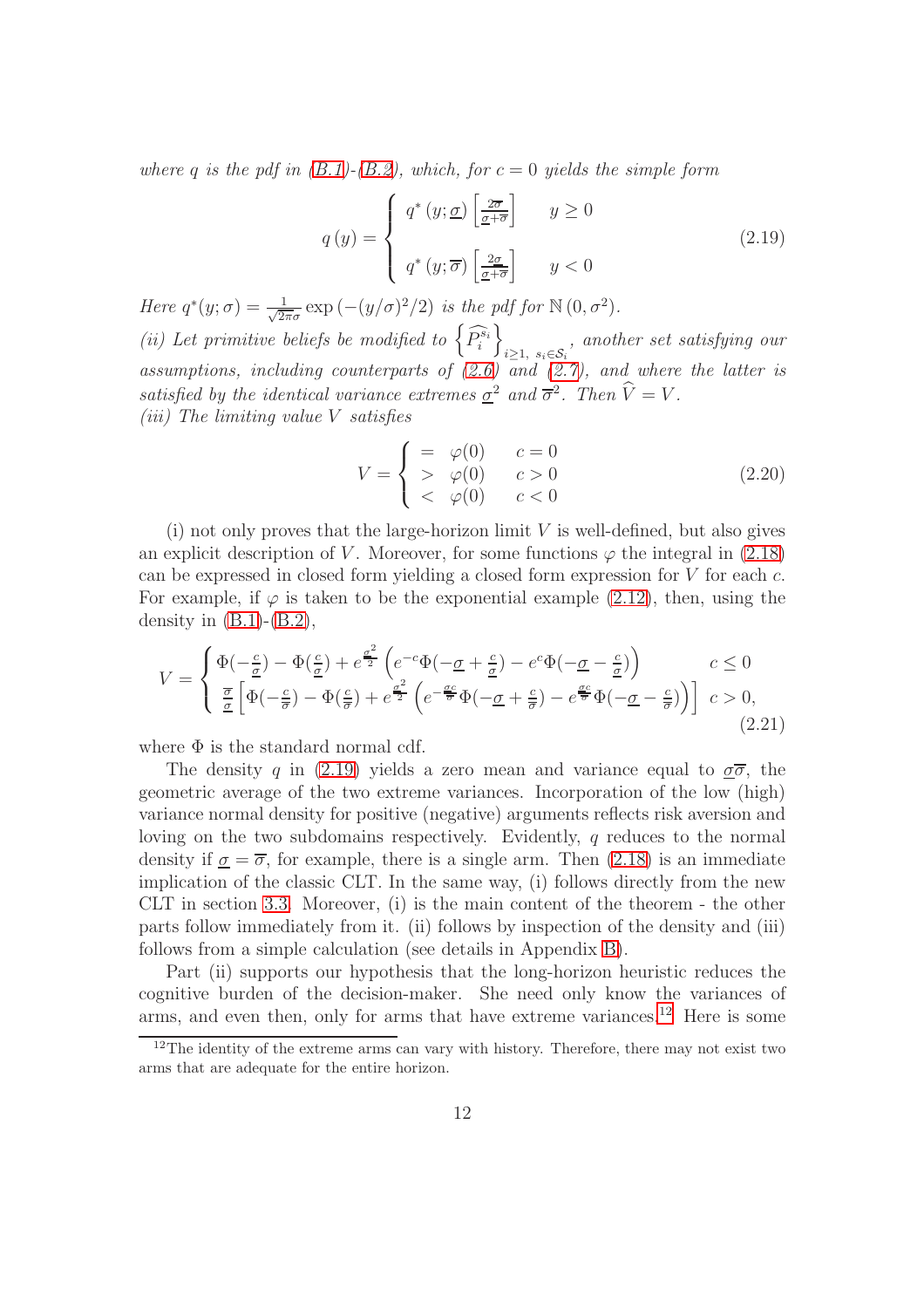rough intuition: Let the horizon be  $n$  and consider the choice of arm at the last stage given past realizations  $x_i$  of  $X_i$ ,  $i < n$ . It can be thought of as maximizing  $E_{P_n^s}\left[\varphi\left(\left(\left(\sum_{1}^{n-1}x_i+X_n\right)/\sqrt{n}\right)\right]\right)$  by choice of  $s_n$  ( $P_n^s$  is the 1-step-ahead conditional in  $(2.5)$ ). The incremental payoff  $X_n/\sqrt{n}$  is small if n is large. Thus a second-order Taylor series expansion in  $X_n$  can be used to approximate the objective function, implying that the latter can be approximated (for each  $s$ ) by a linear function of both the mean (equal to zero by [\(2.6\)](#page-5-1)) and the (conditional) variance. Finally, maximization of a linear function of variance is necessarily achieved at an arm associated with either  $\sigma$  or  $\overline{\sigma}$ .

To interpret (iii), consider first the case  $c = 0$ . Thus, for large n, maximum expected utility is approximately equal to that achievable when the payoff to each action is riskless, hence identically equal to the common mean, implying zero gains and losses for sure. In other words, risk is a matter of indifference in the limit. The freedom to switch between arms in response to experience is critical. If one arm must be chosen ex ante for all trials, then maximum expected utility is negative, hence less than  $\varphi(0) = 0$ . (The classic CLT applies to each arm separately and, by loss aversion,  $\varphi(-x) < -\varphi(x)$  for all  $x > 0$ ; hence  $\varphi(\cdot)$  has negative expected value under the normal  $\mathbb{N}(0, \sigma^2)$  for any positive variance.) For further perspective, consider the following lottery: Toss a fair coin. If Heads, then receive a positive prize according to  $\mathbb{N}(0, \underline{\sigma}^2)$  conditioned on  $\mathbb{R}_+$  and if Tails receive a negative prize according to  $\mathbb{N}(0, \overline{\sigma}^2)$  conditioned on  $\mathbb{R}_-$ . This lottery has negative expected utility using  $\varphi$ . It is less attractive because the ability to choose actions sequentially affords some influence over positive versus negative outcomes, while in the lottery that influence belongs to nature alone.

Finally, (iii) implies that, in the limit  $n \to \infty$ , a decision-maker with a positive reference point  $(c > 0)$  strictly prefers the risky sequential choice problem to receiving zero gain/loss for sure. The intuition is that zero for sure is a certain loss relative to a positive reference point, which makes it unattractive. A positive reference point  $c$  also reduces the limit value  $V$ , because it reduces all gains and increases all losses  $(\varphi(x) \searrow c$  for all x), but to a lesser degree because of the flexibility afforded by switching actions. Similarly, a negative reference point implies the preference for the certain zero outcome. In this sense, a higher benchmark or aspiration level leads to more participation in risky endeavors.

<span id="page-12-0"></span>Remark 2.3. Suppose that DM uses the unweighted arithmetic average and maximizes  $E_{P^s}[\varphi((\Sigma_1^n X_i)/n)]$ . Then a LLN would replace the CLT underlying [\(2.18\)](#page-10-2) and would yield, by the LLN in Peng (2019, Theorem 2.4.1),

<span id="page-12-1"></span>
$$
\lim_{n \to \infty} V_n = \varphi(0) = 0. \tag{2.22}
$$

To reflect, consider the special case where there is independence across trials of a single arm and across arms. Then by the classic LLN, the expected utility of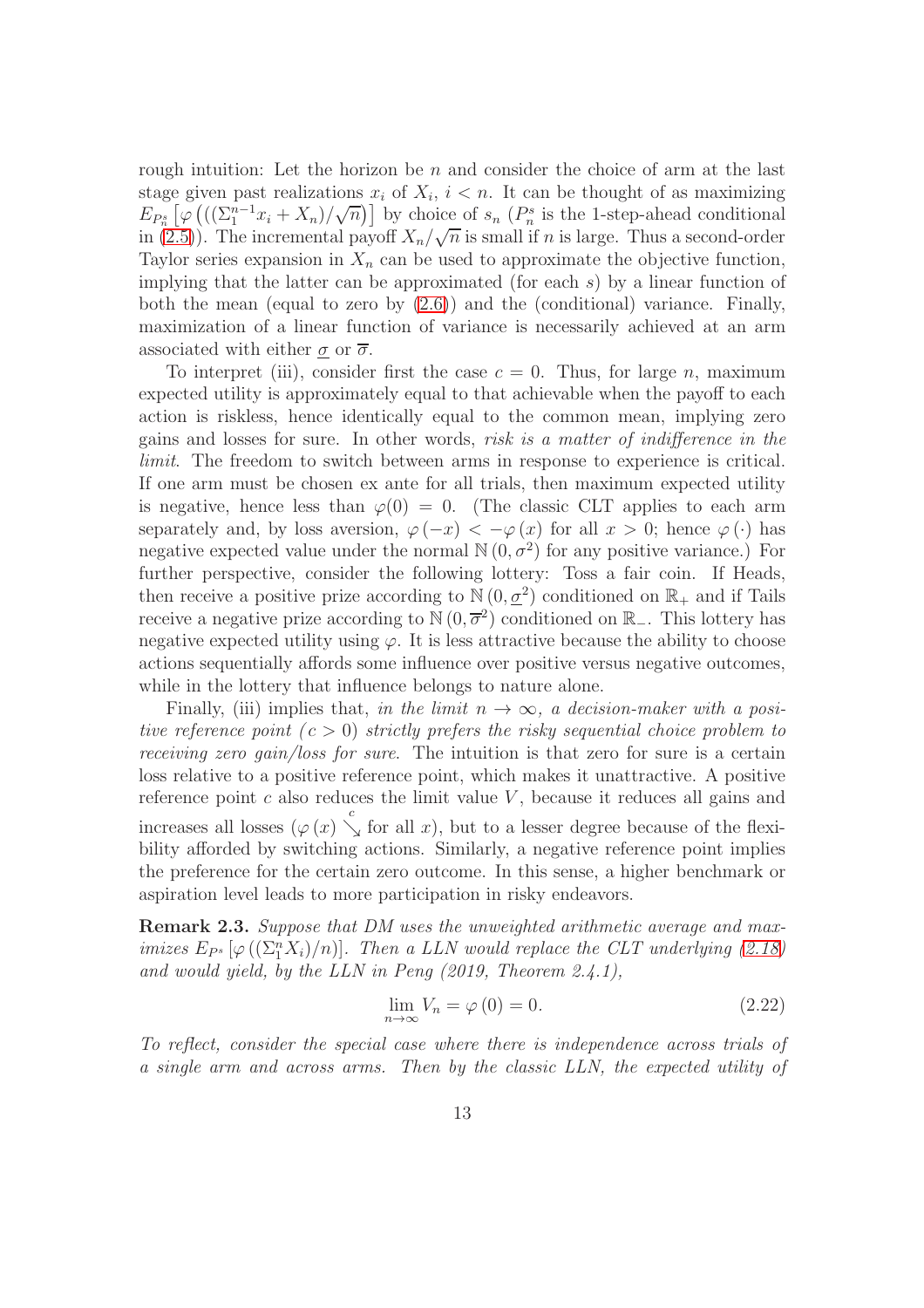playing any  $a \in \mathcal{A}$  at every stage and history converges to 0 as  $n \to \infty$ . Consequently, for large n, DM is approximately indifferent between repeated plays of a and repeated plays of any other a', because their means are identical. The implication of [\(2.22\)](#page-12-1) is that all such single-arm strategies are asymptotically optimal, from which we conclude that, (in our setting, where only variances differ), the LLN cannot serve as the basis for usefully approximating optimal strategies for finite horizon problems. Furthermore, under the LLN, [\(2.22\)](#page-12-1) is valid not only for the loss averse functions  $\varphi$  that we assume throughout, but also for all (suitably bounded and continuous)  $\varphi$  satisfying  $\varphi(0) = 0$ . In contrast, in our model using the  $\sqrt{n}$ -weighted average, such asymptotic risk neutrality is satisfied only in the knife-edge case  $c = 0$ , and risk is even strictly desirable for  $c > 0$ .

#### <span id="page-13-0"></span>2.2.2 Strategies and the absence of learning

We describe an asymptotically optimal strategy for the special case where there is no learning. The latter corresponds to the following restriction on the primitive conditionals  $\{P_i^{s_i}\}_{i\geq 1, s_i\in \mathcal{S}_i}$ : For all  $i\geq 1, s_i\in \mathcal{S}_i$  and histories  $(a^{(i-1)}, \omega^{(i-1)})$ ,

<span id="page-13-1"></span>
$$
P_i^{s_i} \left( \cdot \mid a^{(i-1)}, \omega^{(i-1)} \right) = P_1^{s_1} \text{ if } s_i \left( a^{(i-1)}, \omega^{(i-1)} \right) = s_1. \tag{2.23}
$$

Recall that at stage 1, history is null. Thus  $s_1$  is simply an action and  $P_1^{s_1}$  gives (unconditional or) prior beliefs about the outcome of action  $s_1$ . Thus [\(2.23\)](#page-13-1) stipulates that for each given action  $(s_1)$  above), subsequent beliefs about the next outcome of that action do not change with history (where history includes past outcomes associated with any, possibly different, action). An implication is that for each fixed arm a, the joint probability distribution over outcomes given repeated choice of a is i.i.d. However, for other strategies s, the induced measure  $P^s$  (recall [\(2.4\)](#page-5-4)) need not be a product measure. (For example, if  $\omega_1$  and  $\omega'_1$  are distinct outcomes, and if s specifies different actions at the histories  $(a_1, \omega_1)$  and  $(a_1,\omega'_1)$ , then the two conditional probability distributions for stage 2 outcomes generally differ. This reflects a difference in the choice of action at stage 2 rather than updating or learning.)

Define

$$
\sigma_a^2 = E_{P_1^{s_1}} [X_1^2], \text{ if } s_1 = a \in \mathcal{A}.
$$

Then

$$
\overline{\sigma} = \max_{a \in \mathcal{A}} \sigma_a \text{ and } \underline{\sigma} = \min_{a \in \mathcal{A}} \sigma_a.
$$

For simplicity, we focus first on  $c = 0$  and then indicate at the end of this subsection how to accommodate  $c \neq 0$ .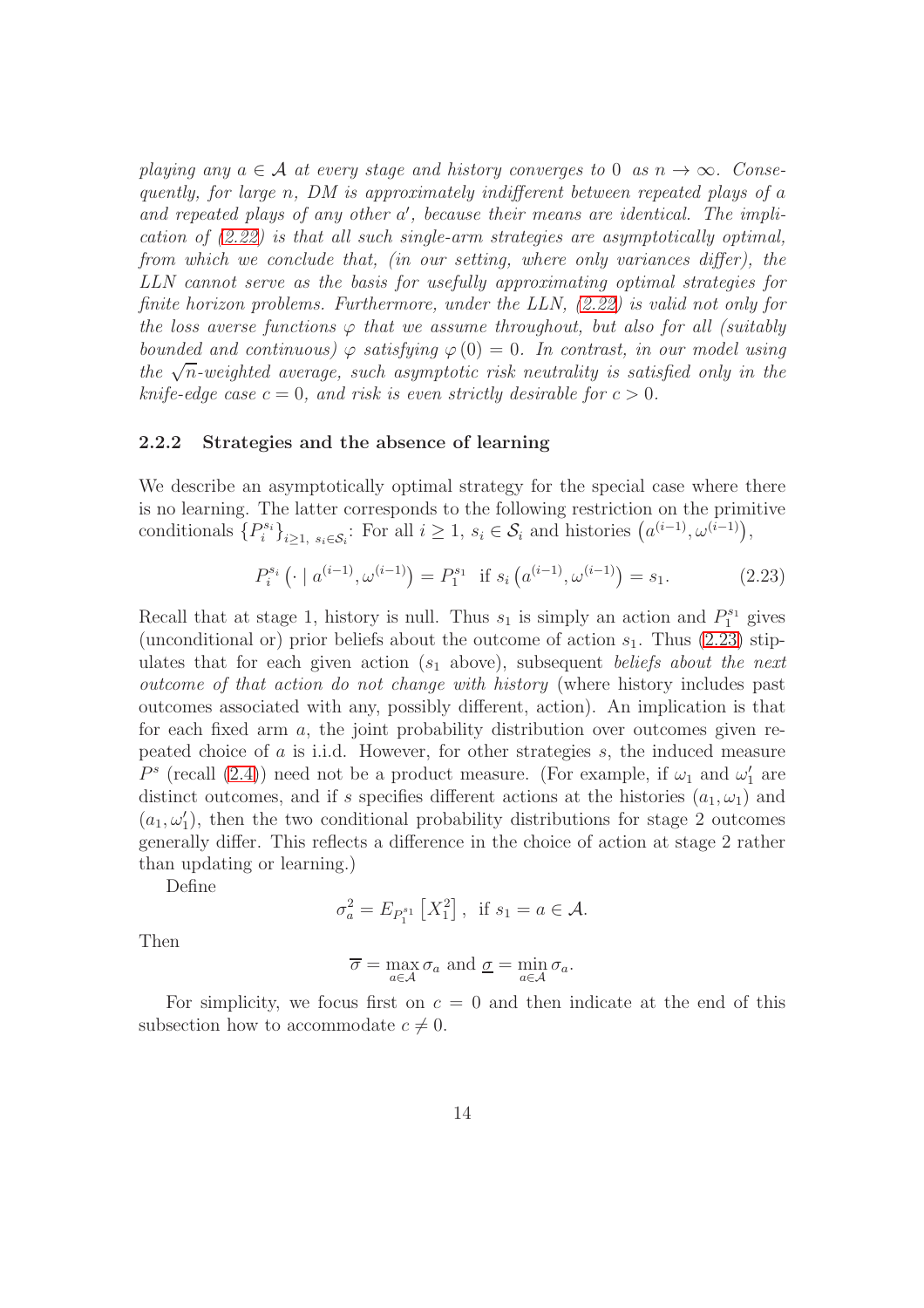<span id="page-14-1"></span>**Theorem 2.4.** Let  $c = 0$ . Define strategy  $s^*$  by  $s_1^* = \overline{a}$  and, for  $n > 1$ ,

<span id="page-14-3"></span>
$$
s_n^* = \begin{cases} \overline{a} & \text{if } \Sigma_1^{n-1} X_i \le 0 \\ \underline{a} & \text{if } \Sigma_1^{n-1} X_i > 0 \end{cases} \tag{2.24}
$$

where  $\sigma_{\overline{a}} = \overline{\sigma}$  and  $\sigma_{\underline{a}} = \underline{\sigma}$ . Then: (i) s<sup>\*</sup> is asymptotically optimal. (*ii*) For every  $N > 0$ ,

$$
P^{s^*}(\bigcap_{n=N}^{\infty} \{\Sigma_1^n X_i \le 0\}) \le \frac{\overline{\sigma}}{\overline{\sigma} + \underline{\sigma}} < 1 \quad and
$$
  

$$
P^{s^*}(\bigcap_{n=N}^{\infty} \{\Sigma_1^n X_i > 0\}) \le \frac{\overline{\sigma}}{\overline{\sigma} + \underline{\sigma}} < 1.
$$

(iii) The high variance action is chosen less frequently in the limit. In fact,

<span id="page-14-2"></span>
$$
\lim_{n \to \infty} \frac{P^{s^*} \left(\sigma_{s_n^*} = \overline{\sigma}\right)}{P^{s^*} \left(\sigma_{s_n^*} = \underline{\sigma}\right)} = \frac{\underline{\sigma}}{\overline{\sigma}} < 1. \tag{2.25}
$$

(i) identifies an asymptotically optimal  $s^*$ , while (ii) states that  $s^*$  exhibits switching between actions indefinitely with positive probability according to the measure  $P^{s^*}$  induced by  $s^*$ . The latter fact indicates a difference between our model with loss aversion and many bandit models. Commonly in the bandit literature, learning (or exploration) provides the reason for switching, and eventually it is decided that one arm is superior and experimentation ceases. Here, in contrast, switching is optimal even in the absence of learning and (with positive probability) persists indefinitely. This is because loss aversion implies that the identity of the more attractive action or arm depends on whether one is in a region of cumulative gains  $(\Sigma_1^n X_i > 0)$  or cumulative losses  $(\Sigma_1^n X_i < 0)$ .<sup>[13](#page-14-0)</sup> Finally, (iii) gives explicitly the limiting relative frequencies induced by  $s^*$ .

We have emphasized the robustness of our results to the specification of beliefs. An implication such robustness is given by comparing the present no-learning model with a more general model where learning is admitted. Take beliefs to be objective and consider DM being offered the choice between two regimes, and suppose she chooses the one with the higher limiting value. One regime corresponds to the conditional probability laws assumed to satisfy the assumptions in section [2.1.1.](#page-4-3) This regime accommodates many different correlation patterns across trials. The other regime also satisfies [\(2.23\)](#page-13-1). Suppose further that the initial probability laws  $\{P_1^{s_1}\}_{s_1\in\mathcal{A}}$  are common to the two regimes. Then these two specifications imply the same variance bounds  $\bar{\sigma}$  and  $\sigma$ . Therefore, by Theorem [2.2,](#page-10-3) they imply

<span id="page-14-0"></span><sup>&</sup>lt;sup>13</sup>A global risk averter would choose the low variance action  $\underline{a}$  at every stage.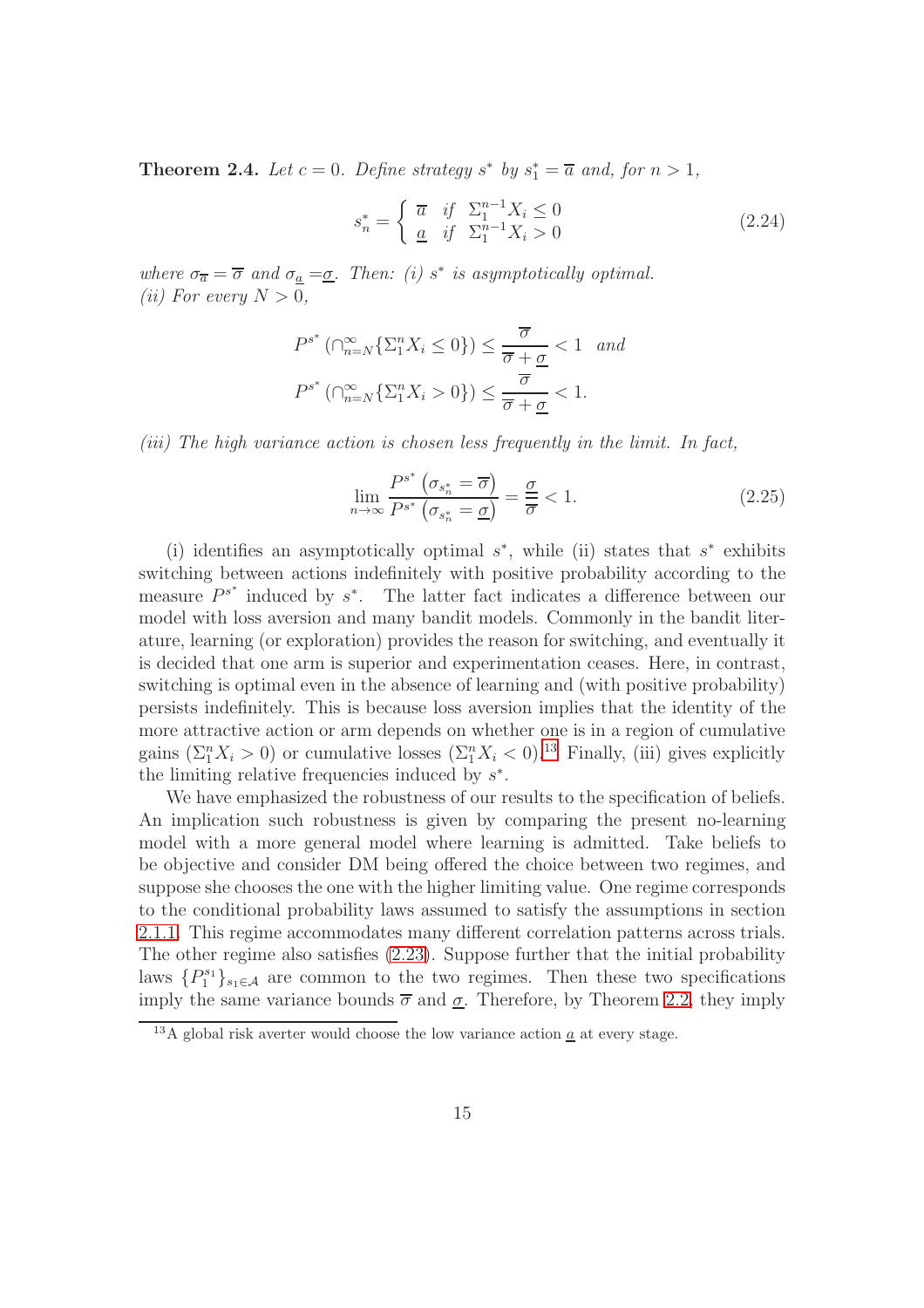the same limiting value V. Consequently, the correlation (or lack thereof) between outcomes in distinct trials of an action is a matter of indifference in the limit.<sup>[14](#page-15-1)</sup>

Remark 2.5. It does not follow that there is an asymptotically optimal strategy common to both regimes. Theorem [2.7](#page-18-0) in the next section describes an optimal strategy under learning for a special case.

Finally, we describe how the theorem can be extended to accommodate  $c \neq 0$ . For that purpose, instead of using a single strategy to approximate finite-horizon problems, consider a *sequence*  $s^n = (s_i^n)$  of *strategies*, where, for each  $n, s^n \in \mathcal{S}$ is thought of as a strategy used in the *n*-horizon problem  $(2.15)$ . (Accordingly, components  $s_i^n$  with  $i > n$  are irrelevant.) The counterpart of  $(2.17)$  is

<span id="page-15-2"></span>
$$
\lim_{n \to \infty} E_{P^{s^n}}[\varphi \left( \Sigma_1^n X_i / \sqrt{n} \right)] = \lim_{n \to \infty} V_n = V \tag{2.26}
$$

Then, arguing as in the proof of Theorem [2.4,](#page-14-1) one can show that  $(2.26)$  is satisfied by  $s^n$ , where, for each  $n \geq 1$  and  $1 \leq i \leq n$ ,

$$
s_i^n = \begin{cases} \overline{a} & \text{if} \quad \Sigma_1^{i-1} X_j / \sqrt{n} \le c \\ \underline{a} & \text{if} \quad \Sigma_1^{i-1} X_j / \sqrt{n} > c. \end{cases}
$$

 $s_i^n$  can be defined arbitrarily if either  $n = 1$  or  $i > n$ .

#### <span id="page-15-0"></span>2.2.3 A classic two-armed bandit problem revisited

There are two arms, a and b, hence  $A = \{a, b\}$ . Thus the set of possible outcomes for each arm and stage is  $\overline{\Omega} = \{1, -1, 0\}$ , and outcomes are governed, both ex ante and *for any history*, by the following probabilities:

arm a: Pr (1) = Pr (-1) = 
$$
p_a/2
$$
  
arm b: Pr (1) = Pr (-1) =  $p_b/2$ .

For each arm, outcomes follow a random walk with zero mean and with variance equal to the appropriate value of  $p$ . It is known that

<span id="page-15-3"></span>
$$
\{p_a, p_b\} = \{\underline{p}, \overline{p}\},\tag{2.27}
$$

where  $0 \leq p \leq \bar{p} \leq 1$  are known; equivalently, the set of variances  $\{\underline{\sigma}^2, \overline{\sigma}^2\}$  is known, where

$$
\underline{\sigma}^2 = \underline{p} \text{ and } \overline{\sigma}^2 = \overline{p}.
$$

<span id="page-15-1"></span><sup>&</sup>lt;sup>14</sup>In the case of a single arm, the above reduces to the following familiar property of the classic martingale CLT. Let  $P \in \Delta(\Pi_1^{\infty}\Omega_i)$  satisfy the counterparts of [\(2.6\)](#page-5-1) and [\(2.7\)](#page-5-2). Then they are also satisfied by Q, the i.i.d. product of the marginal  $P_1 \in \Delta(\Omega_1)$ . Moreover, P and Q imply the same limiting probability distribution for  $\Sigma_1^n X_i / \sqrt{n}$ .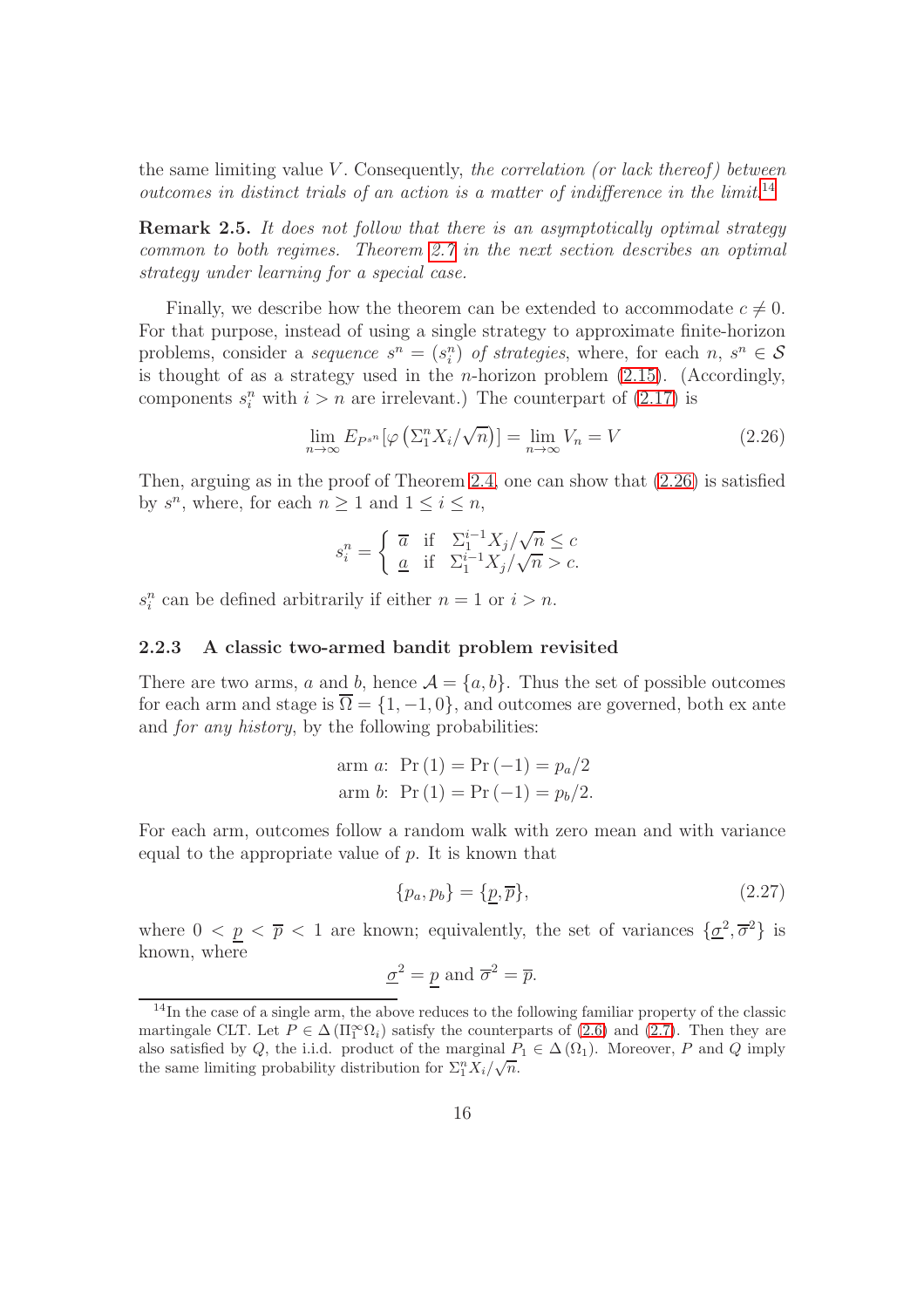However, there is uncertainty about which of p and  $\bar{p}$  describes arm a and which describes arm  $b$ , that is, there is uncertainty about which arm has the higher variance. DM has prior beliefs about which arm is which, and forms Bayesian posteriors as experience accumulates. At each stage, she chooses which arm to pull taking into account what she has learned about the arms from past experience.

<span id="page-16-0"></span>Remark 2.6. Uncertainty about "which arm is which" in a 2-arm setting is a classic version of the bandit problem (Bradt, Johnson and Karlin 1956; Feldman 1962); indeed, the former refer to it  $(p. 1060)$  as "the Two-armed Bandit." These and subsequent papers typically assume a finite horizon and maximization of the expected value of the sum of payoffs, (in particular, means rather than variances are the focus).

Our framework accommodates the above learning process. The set of primitive conditionals  $\{P_n^{s_n}\}_{n\geq 1, s_n\in\mathcal{S}_n}$  is defined as follows. DM's prior beliefs about which arm is which are completely specified by  $\mu_1$ , the probability she assigns initially to  $p_a = p$ . Thus, prior probabilities of the outcomes from choosing arm  $\alpha$ ,  $\alpha = a, b$ , are given by

$$
P_1^a(1) = \mu_1 \underline{p}/2 + (1 - \mu_1)\overline{p}/2 = P_1^a(-1)
$$
  
\n
$$
P_1^b(1) = (1 - \mu_1)\underline{p}/2 + \mu_1\overline{p}/2 = P_1^b(-1),
$$

which can be expressed in terms of our formalism by

<span id="page-16-2"></span>
$$
P_1^{s_1}(\omega_1) = I_{\{s_1 = a, \omega_1 \neq 0\}} \left[ \mu_1 \underline{p}/2 + (1 - \mu_1) \overline{p}/2 \right] + I_{\{s_1 = a, \omega_1 = 0\}} \left[ \mu_1 (1 - \underline{p}) + (1 - \mu_1) (1 - \overline{p}) \right] + I_{\{s_1 = b, \omega_1 \neq 0\}} \left[ (1 - \mu_1) \underline{p}/2 + \mu_1 \overline{p}/2 \right] + I_{\{s_1 = b, \omega_1 = 0\}} \left[ (1 - \mu_1) (1 - \underline{p}) + \mu_1 (1 - \overline{p}) \right].
$$

For later stages, DM updates her prior probability that  $p_a = p$  to the Bayesian posterior  $\mu_n$ ,  $n > 1$ , defined inductively by

$$
\log\left(\frac{\mu_{n+1}/(1-\mu_{n+1})}{\mu_n/(1-\mu_n)}\right)
$$
\n
$$
= [I_a(a_n) - I_b(a_n)] \left( (1 - I_0(\omega_n)) \log\left(\frac{p}{\overline{p}}\right) + I_0(\omega_n) \log\left(\frac{1-p}{1-\overline{p}}\right) \right).
$$
\n(2.28)

Then the conditional probability  $P_n^{s_n}$ , for each  $n > 1$  and stage strategy  $s_n$ , is given by

<span id="page-16-1"></span>
$$
P_n^{s_n}(\omega_n|a^{(n-1)},\omega^{(n-1)}) = I_{\{s_n = a,\omega_n \neq 0\}} \left[\mu_n \underline{p}/2 + (1 - \mu_n)\overline{p}/2\right] + I_{\{s_n = a,\omega_n = 0\}} \left[\mu_n (1 - \underline{p}) + (1 - \mu_n)(1 - \overline{p})\right]
$$
(2.29)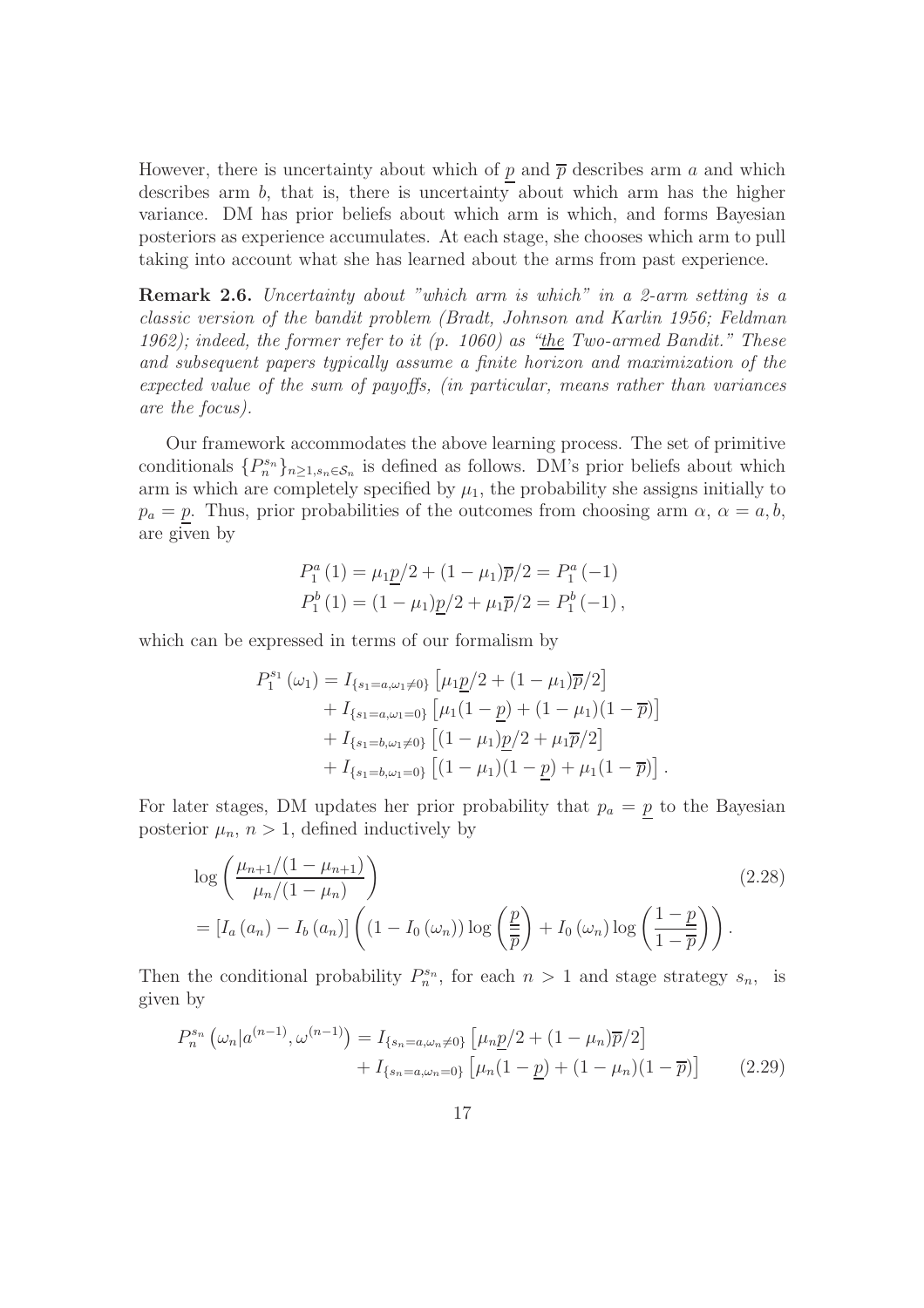+ 
$$
I_{\{s_n=b,\omega_n\neq 0\}} [(1-\mu_n)\underline{p}/2 + \mu_n\overline{p}/2]
$$
  
+  $I_{\{s_n=b,\omega_n=0\}} [(1-\mu_n)(1-\underline{p}) + \mu_n(1-\overline{p})].$ 

Consider also the probability measure  $P^s$ , for  $s \in S$ , constructed as in [\(2.4\)](#page-5-4) by pasting the above conditionals. It is completely described by its restriction to finite dimensional cylinders, and thus view  $P^s$  as a measure on  $\Pi_1^n \Omega_i$ . For any  $\omega^{(n)} = (\omega_1, ..., \omega_n)$ , the outcomes of the first n trials, and the given s, define the induced frequency vector  $f^s(\omega^{(n)})$ ,

<span id="page-17-1"></span>
$$
f^{s}\left(\omega^{(n)}\right) = \left(f^{s}_{a}\left(\omega^{(n)}\right), f^{s}_{b}\left(\omega^{(n)}\right), f^{s}_{a,0}(\omega^{(n)}), f^{s}_{b,0}\left(\omega^{(n)}\right)\right),\tag{2.30}
$$

where: for  $\alpha \in \{a, b\}$ ,  $f^s_\alpha(\omega^{(n)})$  and  $f^s_{\alpha,0}(\omega^{(n)})$  give, respectively, the number of trials of arm  $\alpha$  and the number of those that yield the outcome 0. Then the exante probability of the above outcomes are given  $by<sup>15</sup>$  $by<sup>15</sup>$  $by<sup>15</sup>$ 

$$
P^{s}(\omega_{1},...,\omega_{n}) = \mu_{1} \left[ \left( \underline{p}/2 \right)^{f_{a}^{s} - f_{a,0}^{s}} \left( \overline{p}/2 \right)^{f_{b}^{s} - f_{b,0}^{s}} \left( 1 - \underline{p} \right)^{f_{a,0}^{s}} \left( 1 - \overline{p} \right)^{f_{b,0}^{s}} \right] + (1 - \mu_{1}) \left[ \left( \overline{p}/2 \right)^{f_{a}^{s} - f_{a,0}^{s}} \left( \underline{p}/2 \right)^{f_{b}^{s} - f_{b,0}^{s}} \left( 1 - \overline{p} \right)^{f_{a,0}^{s}} \left( 1 - \underline{p} \right)^{f_{b,0}^{s}} \right].
$$
\n(2.31)

The two terms on the right correspond to the two possible scenarios,  $p_a = p$  or  $\bar{p}$ , weighted by their prior probabilities. Conditional on each scenario the expression reflects two assumptions: (i) independence between distinct trials, whether conducted with the same arm or with different arms; and (ii) all trials with a given arm are viewed as similar (or interchangeable) so that the probability of any (finite) sequence of outcomes for that arm is invariant to any reordering (accordingly, for each arm, the probability of a set of outcomes depends only on the number of occurrences of 0 and  $\{1, -1\}$ ). This latter assumption of "symmetry" within each arm is known as partial exchangeability, a property introduced by de Finetti (1938), who also showed that it implies conditional independence as in (i), and, in fact, that it characterizes a representation such as in  $(2.31).^{16}$  $(2.31).^{16}$  $(2.31).^{16}$ 

The preceding satisfies all the assumptions of our general model and hence Theorem [2.2](#page-10-3) applies. Moreover, with the added structure assumed herein we can also address strategies and what is learned asymptotically. Below we assume  $c = 0$ .

<span id="page-17-0"></span><sup>&</sup>lt;sup>15</sup>The proof is elementary and is omitted.

<span id="page-17-2"></span> $16$ The stronger property of exchangeability, which is better known, assumes interchangeability also across distinct arms and thus views the two arms as being identical, which is excluded in our case because of [\(2.27\)](#page-15-3) and  $p \neq \overline{p}$ . See Link (1980) and Diaconis and Freedman (1982) for more on partial exchangeability and Kallenberg (2005) for a comprehensive treatment of probabilistic symmetries.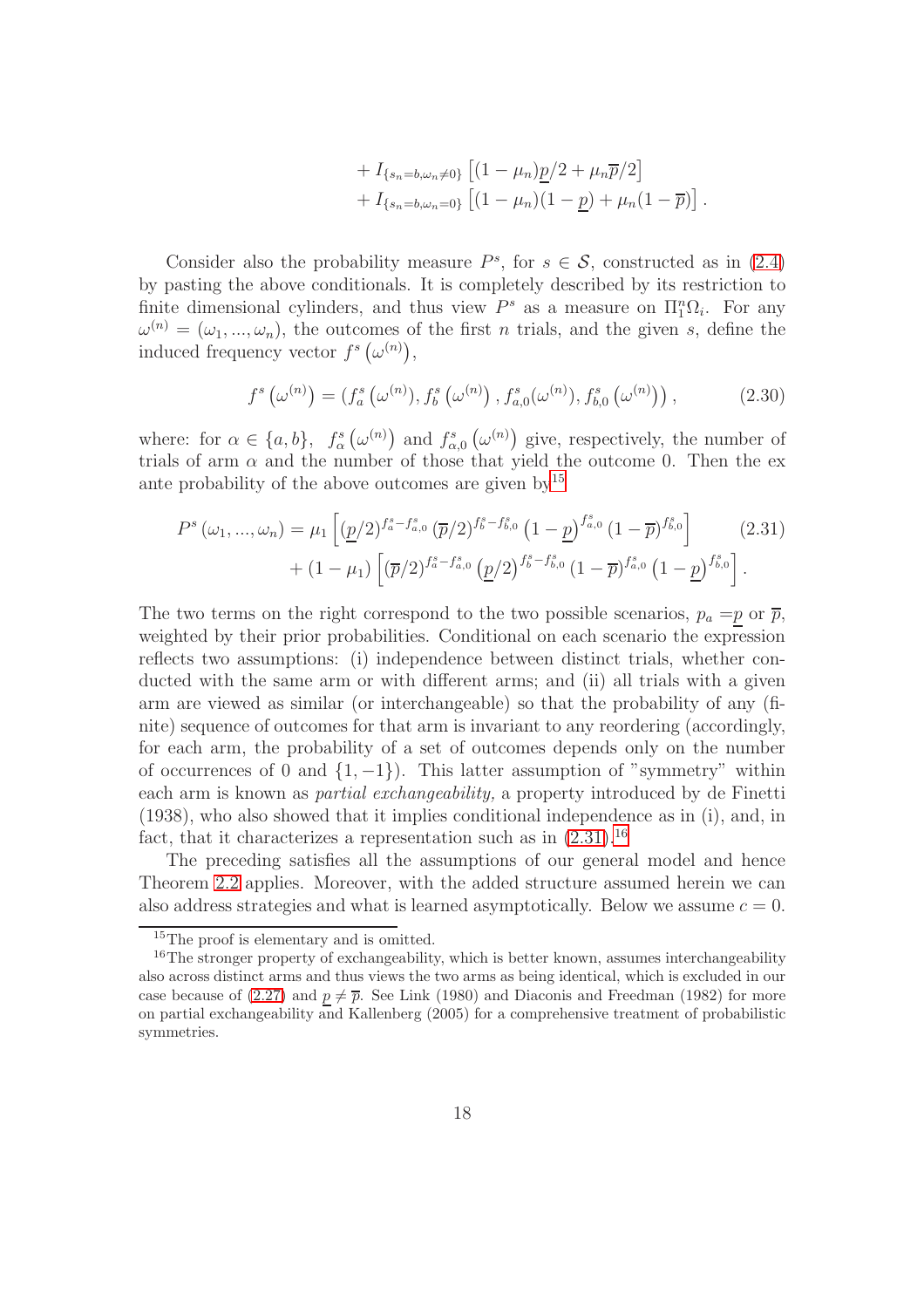Define the strategy  $s^*$  by  $s_1^* = a$  and, for  $n > 1$ ,

$$
s_n^* = \begin{cases} a & \text{if } & \frac{\sum_{1}^{n-1} X_j \leq 0, \ \mu_n < \frac{1}{2} \text{ OR} \\ & \sum_{1}^{n-1} X_j > 0, \ \mu_n > \frac{1}{2} \\ b & \text{if } & \text{otherwise} \end{cases}
$$

According to  $s^*$ , arm a is used at stage  $n > 1$  if (and only if) there are cumulative losses and it is more likely that a has higher variance  $(\mu_n < \frac{1}{2})$  $(\frac{1}{2})$ , or there are cumulative gains and it is more likely that a has lower variance  $(\mu_n > \frac{1}{2})$  $(\frac{1}{2})$ . Intuition argues for this choice of arm at stage  $n$  if there are no later trials remaining, but may seem myopic more generally. Nevertheless, we show that  $s^*$  is approximately optimal for large horizons. (For other instances where myopic strategies are optimal in bandit problems see, for example, Banks and Sundaram (1992) and the papers cited in Remark [2.6.](#page-16-0))

<span id="page-18-0"></span>**Theorem 2.7.** Let  $c = 0$  and  $\mu_1 \in [0, 1]$ . Then  $s^*$  is asymptotically optimal.

When  $\mu_1 \in \{0, 1\}$ , we are back in the no-learning case of the last section and Theorem [2.4](#page-14-1) applies.

Conclude with observations about the process of posteriors  $\{\mu_n\}$  that confirm for our setting properties familiar from Bayesian learning theory.

<span id="page-18-4"></span>Remark 2.8. Let  $s \in \mathcal{S}$  be any strategy. Then: (i) Posteriors converge to certainty, that is, for any prior  $\mu_1$ ,<sup>[17](#page-18-1)</sup>

<span id="page-18-2"></span>
$$
\lim_{n \to \infty} \mu_n \in \{0, 1\} \quad P^s - a.s. \tag{2.32}
$$

(ii) Suppose that, unknown to the decision-maker, the truth is that  $p_a = p$ . Consequently, given any strategy s, outcomes are governed by the probability law  $Q^s \in$  $\Delta(\Pi_1^{\infty}\Omega_i,\mathcal{G})$ , whose 1-step-ahead conditionals are  $Q_i^s$ ,  $i \geq 1$ , given by

$$
Q_i^s(1) = Q_i^s(-1) = \begin{cases} \frac{p}{2} & \text{if } s_i = a \\ \frac{p}{2} & \text{if } s_i = b \end{cases}
$$

Then, for every  $\mu_1 > 0$ ,

<span id="page-18-3"></span>
$$
\lim_{n \to \infty} \mu_n = 1 \quad Q^s - a.s. \tag{2.33}
$$

Think of  $\{\mu_n\}$  as representing subjective beliefs. Then  $(2.32)$  expresses the decision-maker's ex ante complete confidence that asymptotically she will know "which arm is which." In (ii),  $Q^s$  is the true probability law over outcome sequences when strategy  $s$  is adopted, and hence  $(2.33)$  is an expression of "Bayesian consistency". Both results are valid for any strategy, and thus reflect Bayesian updating alone and not asymptotic optimality.

<span id="page-18-1"></span><sup>&</sup>lt;sup>17</sup>In fact, convergence to certainty is valid for every  $P^s$ ,  $s \in \mathcal{S}$ .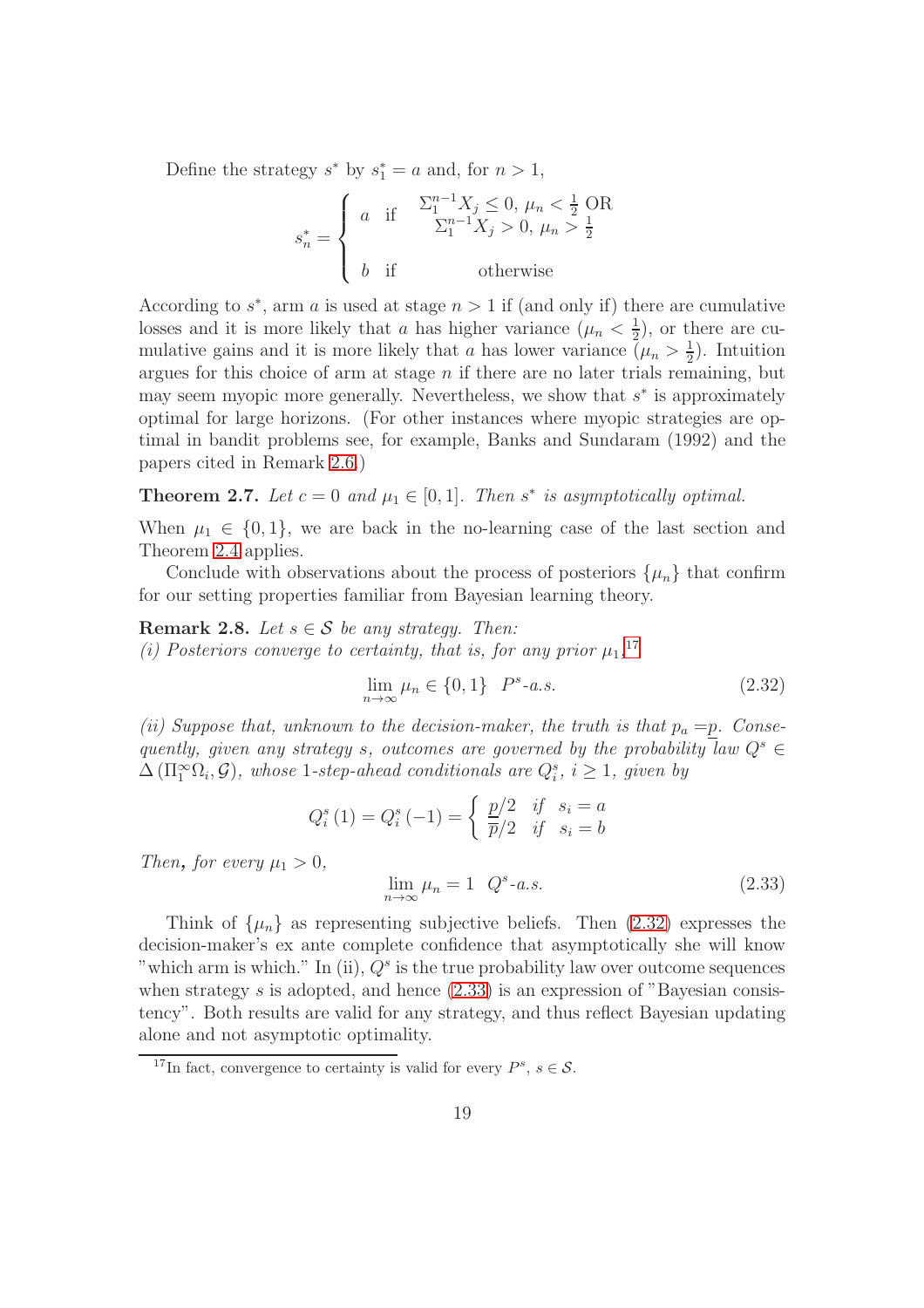## 3 A Central Limit Theorem

### 3.1 Preliminaries

The mathematical basis for our analysis of the bandit problem is a central limit theorem about sets of measures that will be provided here. To smooth the transition for the reader, we begin with a few remarks about connect the bandit model to sets of measures.

In section [2.1.1,](#page-4-3) we introduced the primitive set of one-step-ahead conditionals  ${P_i^{s_i}}_{i \geq 1, s_i \in S_i}$ , and then pointed out that, for each  $s = (s_1, ..., s_i, ...)$ , these conditionals can be pasted together to obtain a measure  $P^s \in \Delta(\Pi_1^{\infty}\Omega_i, \mathcal{G})$ . Now we collect all these measures and define the set  $\mathcal{P} \subset \Delta(\Pi_1^{\infty}\Omega_i, \mathcal{G})$  by

<span id="page-19-0"></span>
$$
\mathcal{P} = \{P^s : s \in \mathcal{S}\}.
$$
\n
$$
(3.1)
$$

Our CLT will be applied to this set. However, in order to better reveal its underlying structure and to facilitate other potential applications, (for example, to models concerned with robustness to model uncertainty), the CLT will be formulated and proven more generally. In particular, rather than restricting ourselves to the sets associated with the bandit problem, the CLT will take as a primitive an abstract set  $\mathcal{P} \subset \Delta(\Pi_1^{\infty}\Omega_i, \mathcal{G})$  satisfying "rectangularity," defined in the next section, which we suggest is key to the CLT, and which we show (Lemma [3.2\)](#page-22-0) is satisfied by the set defined in [\(3.1\)](#page-19-0).

One more observation is helpful for the transition. For the set  $\mathcal P$  defined by  $(3.1)$ , it is immediate that, for each  $n$ ,

<span id="page-19-1"></span>
$$
V_n = \sup_{s \in \mathcal{S}} E_{P^s}[\varphi \left( \Sigma_1^n X_i / \sqrt{n} \right)] = \sup_{Q \in \mathcal{P}} E_Q[\varphi \left( \Sigma_1^n X_i / \sqrt{n} \right)]. \tag{3.2}
$$

The CLT will involve expressions such as that on the right in [\(3.2\)](#page-19-1). However, we can think of the supremum over measures as equivalent to optimization over strategies.

To proceed, adopt the mathematical primitives  $(\Pi_1^{\infty} \Omega_i, {\{\mathcal{G}_n\}}_{n=1}^{\infty})$  and  $\mathcal{G}$ , though with possibly different interpretations.<sup>[18](#page-19-2)</sup> For each  $i \geq 1$ ,  $X_i : \Pi_1^{\infty} \Omega_j \longrightarrow \mathbb{R}$  is  $\mathcal{G}_i$ . measurable. Another primitive is a set  $\mathcal{P} \subset \Delta(\Pi_1^{\infty}\Omega_i, \mathcal{G})$ , not to be confused with the set in [\(3.1\)](#page-19-0). The following assumptions are adopted throughout: All measures in  $P$  are equivalent on each  $\mathcal{G}_n$ ,

<span id="page-19-3"></span>
$$
E_Q[X_i|\mathcal{G}_{i-1}] = 0 \text{ for all } Q \in \mathcal{P} \text{ and all } i \ge 1,
$$
\n(3.3)

<span id="page-19-2"></span><sup>&</sup>lt;sup>18</sup>In fact, we do not need the previous assumptions that  $\Omega_i$  is identical for all i and finite. Here the  $\Omega_i$ s are arbitrary.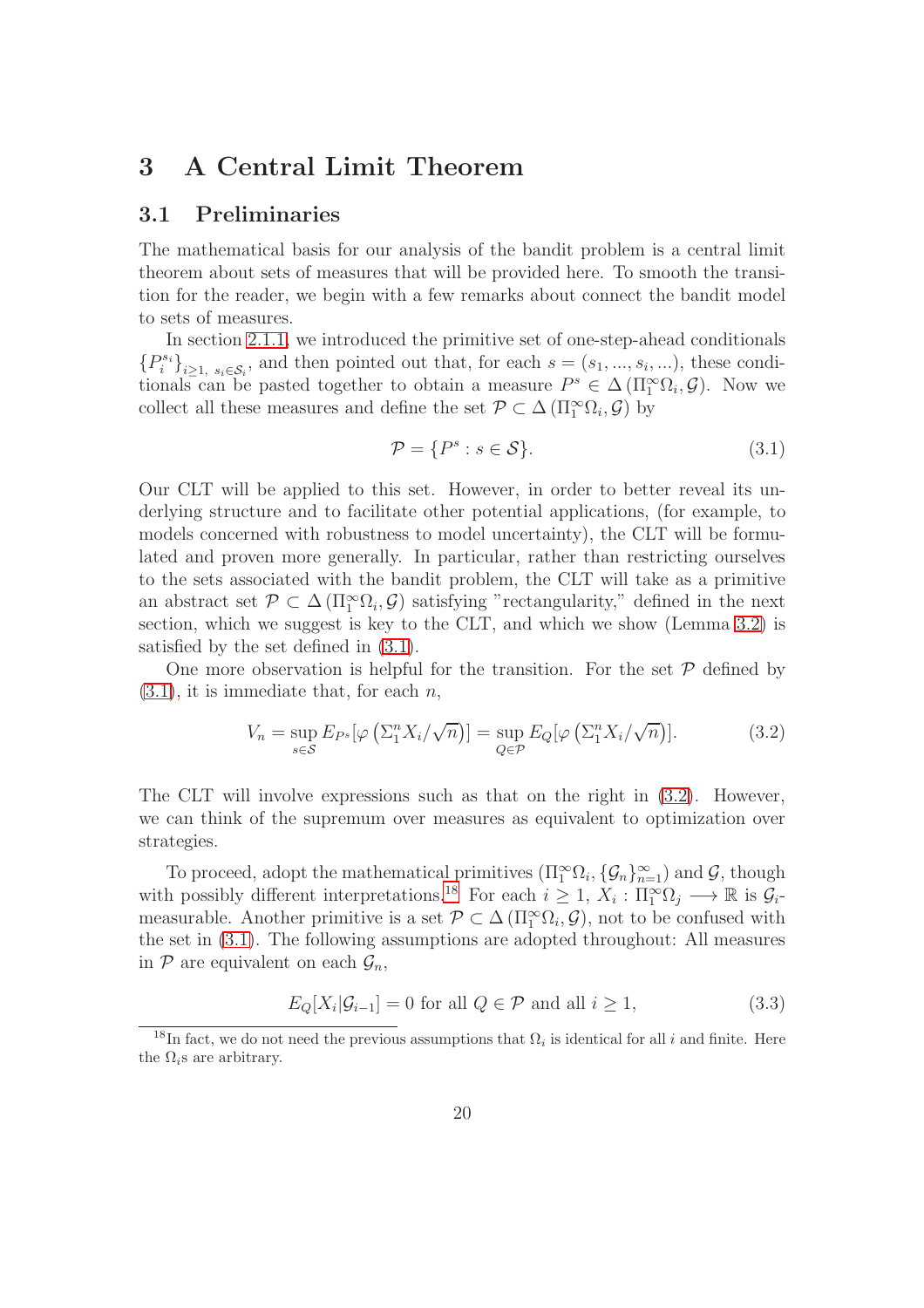and conditional variances satisfy, for some  $\overline{\sigma} \geq \underline{\sigma} > 0$ ,

<span id="page-20-1"></span>
$$
ess \sup_{Q \in \mathcal{P}} E_Q \left[ X_i^2 | \mathcal{G}_{i-1} \right] = \overline{\sigma}^2 \text{ and } ess \inf_{Q \in \mathcal{P}} E_Q \left[ X_i^2 | \mathcal{G}_{i-1} \right] = \underline{\sigma}^2 \text{ for all } i \ge 1. \tag{3.4}
$$

Assume also that  $(X_i)$  satisfies the *Lindeberg condition*:

<span id="page-20-2"></span>
$$
\lim_{n \to \infty} \frac{1}{n} \sum_{i=1}^{n} \sup_{Q \in \mathcal{P}} E_Q \left[ |X_i|^2 I_{\{|X_i| > \sqrt{n}\epsilon\}} \right] = 0, \quad \forall \epsilon > 0. \tag{3.5}
$$

When  $P$  is a singleton, these conditions reduce to standard assumptions in the classic martingale CLT.

The following notation is convenient in the sequel:  $H$  denotes the set of all random variables X on  $(\Pi_1^{\infty} \Omega_i, \mathcal{G})$  satisfying  $\sup_{Q \in \mathcal{P}} E_Q[|X|] < \infty$ . For any X in  $H$ , its (conditional) upper expectations are defined by

$$
\mathbb{E}[X] \equiv \sup_{Q \in \mathcal{P}} E_Q[X], \quad \mathbb{E}[X|\mathcal{G}_n] \equiv \operatorname{ess} \sup_{Q \in \mathcal{P}} E_Q[X|\mathcal{G}_n].
$$

### 3.2 Rectangularity

The final assumption underlying our CLT is that the set  $P$  is "rectangular", which means that it is closed with respect to the pasting of alien 1-step-ahead conditionals. Rectangularity was introduced in Epstein and Schneider (2003) in the context of recursive utility theory, where an axiomatic analysis demonstrated its role in modeling dynamic behavior for an ambiguity-averse decision-maker.<sup>[19](#page-20-0)</sup> When  $\mathcal P$  is the singleton  $\{P\}$ , rectangularity is trivially implied by Bayesian updating, specifically by the fact that after decomposing  $P$  into its 1-step-ahead conditionals, these can be pasted together to recover  $P$ . More generally, rectangularity requires that the set  $\mathcal P$  is closed also with respect to pasting together 1-step-ahead conditionals that are alien, that is, induced by possibly different measures in  $P$ . This property endows  $P$  with a recursive structure that yields a form of the law of iterated expectations (see below).

For a formal definition, we introduce some additional notation. Write

$$
\omega_{(n)} = (\omega_n, \ldots), \, \omega^{(n)} = (\omega_1, \ldots, \omega_n),
$$
  

$$
\mathcal{P}_{0,n} = \{P_{|\mathcal{G}_n} : P \in \mathcal{P}\} \text{ and}
$$

<span id="page-20-0"></span> $19$ It has been studied and applied also in robust stochastic dynamic optimization (Iyengar, 2005; Shapiro, 2016), in the literature on dynamic risk measures (Riedel, 2004; Cheridito, Delbaen and Kupper, 2006; Acciaio and Penner, 2011), and in continuous-time modeling in finance (Chen and Epstein, 2002).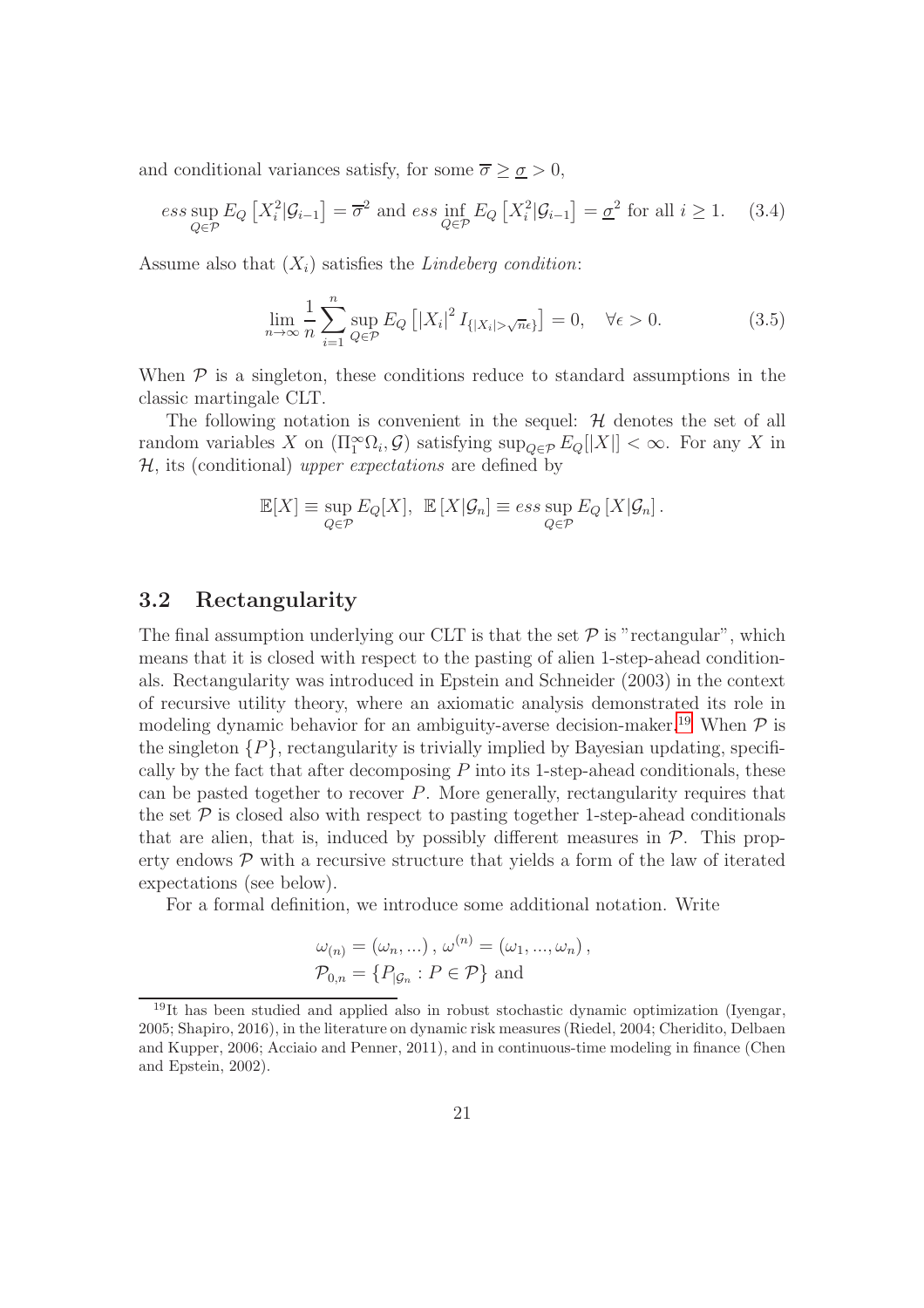$$
\mathcal{G}_{(n+1)} = \left\{ A \subset \Pi_{n+1}^{\infty} \Omega_i : \Pi_1^n \Omega_i \times A \in \mathcal{G} \right\}.
$$

A probability kernel from  $(\Pi_1^n \Omega_i, \mathcal{G}_n)$  to  $(\Pi_{n+1}^{\infty} \Omega_i, \mathcal{G}_{(n+1)})$  is a function  $\lambda : \Pi_1^n \Omega_i \times$  $\mathcal{G}_{(n+1)} \longrightarrow [0, 1]$  satisfying:

**Kernel 1:**  $\forall \omega^{(n)} \in \Pi_1^n \Omega_i$ ,  $\lambda(\omega^{(n)},\cdot)$  is a probability measure on  $(\Pi_{n+1}^{\infty} \Omega_i, \mathcal{G}_{(n+1)}),$ **Kernel 2:**  $\forall A \in \mathcal{G}_{(n+1)}, \ \lambda(\cdot, A)$  is a  $\mathcal{G}_n$ -measurable function on  $\Pi_1^n \Omega_i$ .

Any pair  $(p_n, \lambda)$  consisting of a probability measure  $p_n$  on  $(\Pi_1^n \Omega_i, \mathcal{G}_n)$  and a probability kernel  $\lambda$  as above, induces a unique probability measure P on  $(\Pi_1^{\infty} \Omega_i, \mathcal{G})$ that coincides with  $p_n$  on  $\mathcal{G}_n$ . It is given by,  $\forall A \in \mathcal{G}$ ,

<span id="page-21-1"></span>
$$
P(A) = \int_{\Pi_1^n \Omega_i} \int_{\Pi_{n+1}^\infty \Omega_i} I_A(\omega^{(n)}, \omega_{(n+1)}) \lambda(\omega^{(n)}, d\omega_{(n+1)}) p_n(d\omega^{(n)}) . \tag{3.6}
$$

For  $Q \in \mathcal{P}$ , let  $Q(\cdot | \mathcal{G}_n)$ , denote its induced (regular) conditional. Then it defines a probability kernel  $\lambda$  by:  $\forall \omega^{(n)} \in \Pi_1^n \Omega_i$ ,

<span id="page-21-0"></span>
$$
\lambda\left(\omega^{(n)}, A\right) = Q\left(\Pi_1^n \Omega_i \times A \mid \mathcal{G}_n\right)\left(\omega^{(n)}\right), \forall A \in \mathcal{G}_{(n+1)}.\tag{3.7}
$$

A feature of such a kernel is that the single measure Q is used to define the conditional at every  $\omega^{(n)}$ . We are interested in kernels for which the measure to be conditioned can vary with  $\omega^{(n)}$ . Thus say that the probability kernel  $\lambda$  is a P-kernel if:  $\forall \omega^{(n)} \in \Pi_1^n \Omega_i \exists Q \in \mathcal{P}$  such that [\(3.7\)](#page-21-0) is satisfied.

Finally, say that P is rectangular (with respect to the filtration  $\{\mathcal{G}_n\}$ ) if:  $\forall n \ \forall p_n \in \mathcal{P}_{0,n}$  and for every  $\mathcal{P}\text{-}kernel \lambda$ , if P is defined as in [\(3.6\)](#page-21-1), then  $P \in \mathcal{P}$ .

The significance of rectangularity is illuminated by the following lemma. (Its proof can be found in Chen and Epstein (2020).)

<span id="page-21-2"></span>**Lemma 3.1.** P rectangular implies the following (for any  $0 \le m \le n \in N$ ). (i) Stability by composition: For any  $Q, R \in \mathcal{P}$ ,  $\exists P \in \mathcal{P}$  such that, for any  $X \in \mathcal{H}$ ,

$$
E_P[X|\mathcal{G}_m] = E_Q[E_R[X|\mathcal{G}_n]|\mathcal{G}_m].
$$

(ii) Stability by bifurcation: For any  $Q, R \in \mathcal{P}$ , and any  $A_n \in \mathcal{G}_n$ ,  $\exists P \in \mathcal{P}$ such that, for any  $X \in \mathcal{H}$ ,

$$
E_P[X|\mathcal{G}_n] = I_{A_n} E_Q[X|\mathcal{G}_n] + I_{A_n^c} E_R[X|\mathcal{G}_n].
$$

(iii) Law of iterated upper expectations: For any  $X \in \mathcal{H}$ ,

$$
\mathbb{E}[\mathbb{E}[X|\mathcal{G}_n]|\mathcal{G}_m] = \mathbb{E}[X|\mathcal{G}_m].
$$
\n(3.8)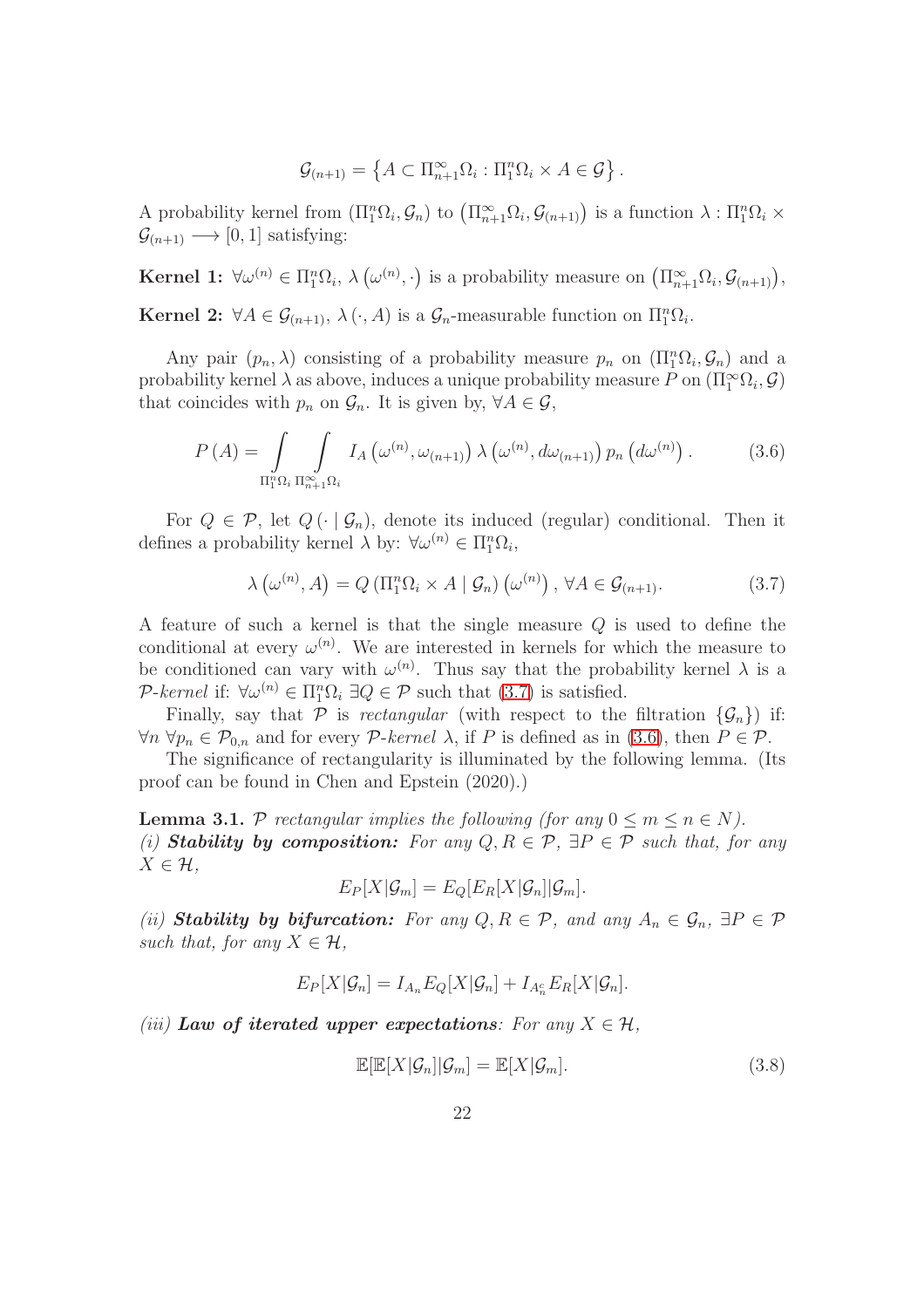(iv) Let  $\{X_i\}$  be a sequence in H. Then, for any continuous bounded functions  $f, h$ :

$$
\mathbb{E}\left[f\left(\sum_{1}^{n-1}X_{i}\right)+h\left(\sum_{1}^{n-1}X_{i}\right)X_{n}^{2}\right]=\mathbb{E}\left[\mathbb{E}\left[f\left(\sum_{1}^{n-1}X_{i}\right)+h\left(\sum_{1}^{n-1}X_{i}\right)X_{n}^{2}|G_{n-1}\right]\right].
$$

If the conditional means and variances of  $X_n$  satisfy [\(3.3\)](#page-19-3) and [\(3.4\)](#page-20-1), then

$$
\mathbb{E}\left[h\left(\sum_{1}^{n-1}X_{i}\right)X_{n}^{2}|\mathcal{G}_{n-1}\right]=\overline{\sigma}^{2}\left[h\left(\sum_{1}^{n-1}X_{i}\right)\right]^{+}-\underline{\sigma}^{2}\left[h\left(\sum_{1}^{n-1}X_{i}\right)\right]^{-}.
$$

 $(Superscripts + and - denote the positive and negative parts respectively.)$ 

Part (iii) gives the law of iterated expectations for upper expectations (a similar condition for lower expectations is implied). (iv) is an extension that is used in the proofs of our CLTs. Parts (i) and (ii) of the lemma describe direct implications of  $P$  being "closed with respect to the pasting of alien marginals and conditionals."

Importantly, the set of measures generated in the bandit model is rectangular.

<span id="page-22-0"></span>**Lemma 3.2.** The set  $P$  defined in [\(3.1\)](#page-19-0) is rectangular.

**Proof:** Because of the finiteness of each  $\Omega_i$  in the bandit model, it suffices to consider the following. Let  $P^s$ ,  $P^{s'}$  and  $P^{s''}$  be measures in  $P$ . Take  $n > 1$  and  $A_n \in \mathcal{G}_n$ , and paste the measures together by constructing the new measure P by,

$$
P(B) = \int_{\Pi_1^n \Omega_i} \int_{\Pi_{n+1}^\infty \Omega_i} I_B(\omega^{(n)}, \omega_{(n+1)}) \lambda(\omega^{(n)}, d\omega_{(n+1)}) P_{|\mathcal{G}_n}^s(d\omega^{(n)}) , \forall B \in \mathcal{G},
$$

where, for all  $(\omega^{(n)}, A) \in \Pi_{i=1}^n \Omega_i \times \mathcal{G}_{(n+1)},$ 

$$
\lambda\left(\omega^{(n)},A\right)=I_{A_n}\left(\omega^{(n)}\right)P^{s'}\left(\Pi_1^n\Omega_i\times A\mid \mathcal{G}_n\right)+I_{A_n^c}\left(\omega^{(n)}\right)P^{s''}\left(\Pi_1^n\Omega_i\times A\mid \mathcal{G}_n\right).
$$

Then  $P = P^{\hat{s}}$ , where  $\hat{s} = (s_1, ..., s_n, \hat{s}_{n+1}, \hat{s}_{n+2}, ...) \in S$  is defined by, for any  $i > n$ and  $\omega^{(i-1)} = (\omega^{(n)}, \cdots, \omega_{i-1}),$ 

$$
\begin{aligned} \hat{s}_i\left(\omega^{(i-1)}\right) &= I_{A_n}\left(\omega^{(n)}\right)s'_i\left(a'^{(i-1)},\omega^{(i-1)}\right) + I_{A_n^c}\left(\omega^{(n)}\right)s''_i\left(a''^{(i-1)},\omega^{(i-1)}\right),\\ \text{and } a'_j &= s'_j\left(a'^{(j-1)},\omega^{(j-1)}\right), \, a''_j = s''_j\left(a''^{(j-1)},\omega^{(j-1)}\right), \text{ for } 1 \le j \le i-1. \end{aligned}
$$

As a concrete example, consider again the special case of the bandit model with no-learning (section [2.2.2\)](#page-13-0). In that model, for each arm  $a$ , the probability distribution over outcomes on a single trial is  $P_1^a$ ,  $(P_1^a \equiv P_1^{s_1}$  where  $s_1 = a)$ , independent of history. Denote by  $\mathcal L$  the set of all such measures over outcomes as a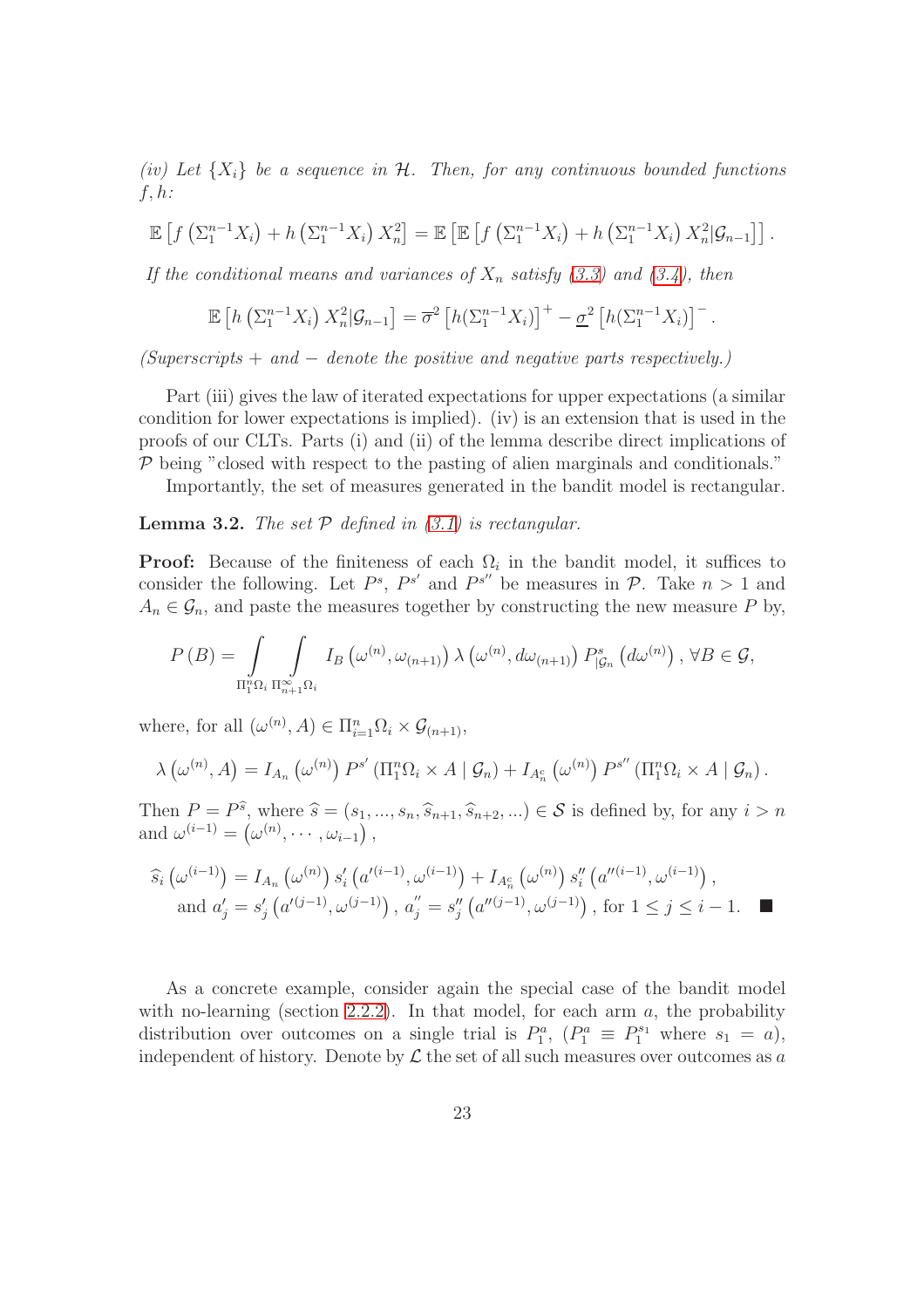varies over all arms. Since any arm can be chosen at any history, the corresponding set of measures over outcome sequences is  $2^0$ 

$$
\mathcal{P} = \{ P \in \Delta \left( \Pi_1^{\infty} \Omega_i, \mathcal{G} \right) : P_i \in \mathcal{L} \text{ for every } i \text{ and history} \}.
$$

 $(P_i$  is the 1-step-ahead conditional at stage i induced by P.) This set is obviously rectangular. Note that in spite of  $\mathcal L$  being common to all trials and histories, trial outcomes as modeled by  $P$  are not necessarily identical. Indeed, any measure in  $\mathcal{L}$  can describe the *i*<sup>th</sup> trial at a specific history in conjunction with any possibly different measure in  $\mathcal L$  being the law describing the  $j<sup>th</sup>$  trial at any other history. As a result, besides the restriction imposed by  $\mathcal{L}$ , the set  $\mathcal{P}$  imposes no restrictions on the pattern of heterogeneity across trials. In particular, it accommodates heteroscedasticity that is largely unstructured apart from the restrictions imposed by the extreme variances  $\sigma$  and  $\bar{\sigma}$ . To varying degrees, the same is true for all rectangular sets associated with our bandit model.

### <span id="page-23-0"></span>3.3 The theorem

We extend (a version of) the classic martingale CLT to admit a set of variances while maintaining the assumption of a fixed zero mean. Throughout  $(B_t)$  denotes a standard Brownian motion under a probability space  $(\Omega^*, \mathcal{F}^*, P^*)$  and  $(\mathcal{F}_t)_{t\geq 0}$  is the natural filtration generated by  $(B_t)$ .

In the classic case, the limiting distribution is normal, which is the distribution of  $B_1$ . In the more general case, the corresponding (upper) limit is not given by the normal distribution, but is described instead by the time 1 value of an *oscillating* Brownian motion (Keilson and Wellner 1978; Lejay and Pigato 2018), defined as follows: Given  $\overline{\sigma} \geq \underline{\sigma} > 0$  and threshold  $c \in \mathbb{R}$ , let  $(W_t^c)$  denote the unique strong solution, (which exists by Le Gall (1984)), of the stochastic differential equation (SDE)

<span id="page-23-3"></span>
$$
Y_t = \int_0^t \sigma(Y_s) dB_s, \quad t \ge 0,
$$
\n(3.9)

where the diffusion coefficient  $\sigma$  is the positive two-valued function, discontinuous at the threshold  $c$ ,

<span id="page-23-4"></span>
$$
\sigma(y) = \underline{\sigma} I_{[c,\infty)}(y) + \overline{\sigma} I_{(-\infty,c)}(y), \ \forall y \in \mathbb{R}.
$$
\n(3.10)

There is a seeming connection to the bandit model - lower volatility in the region  $(c, \infty)$  of gains where there is risk aversion, and large volatility in the region of losses  $(-\infty, c)$  where there is risk loving.<sup>[21](#page-23-2)</sup> In fact, by Keilson and Wellner

<span id="page-23-1"></span><sup>&</sup>lt;sup>20</sup>Formally, it follows from  $(2.23)$  and  $(2.5)$ .

<span id="page-23-2"></span><sup>&</sup>lt;sup>21</sup>Reversing the roles of  $\overline{\sigma}$  and <u> $\sigma$ </u> also defines an oscillating Brownian motion, but one that is irrelevant here given the assumption of loss aversion.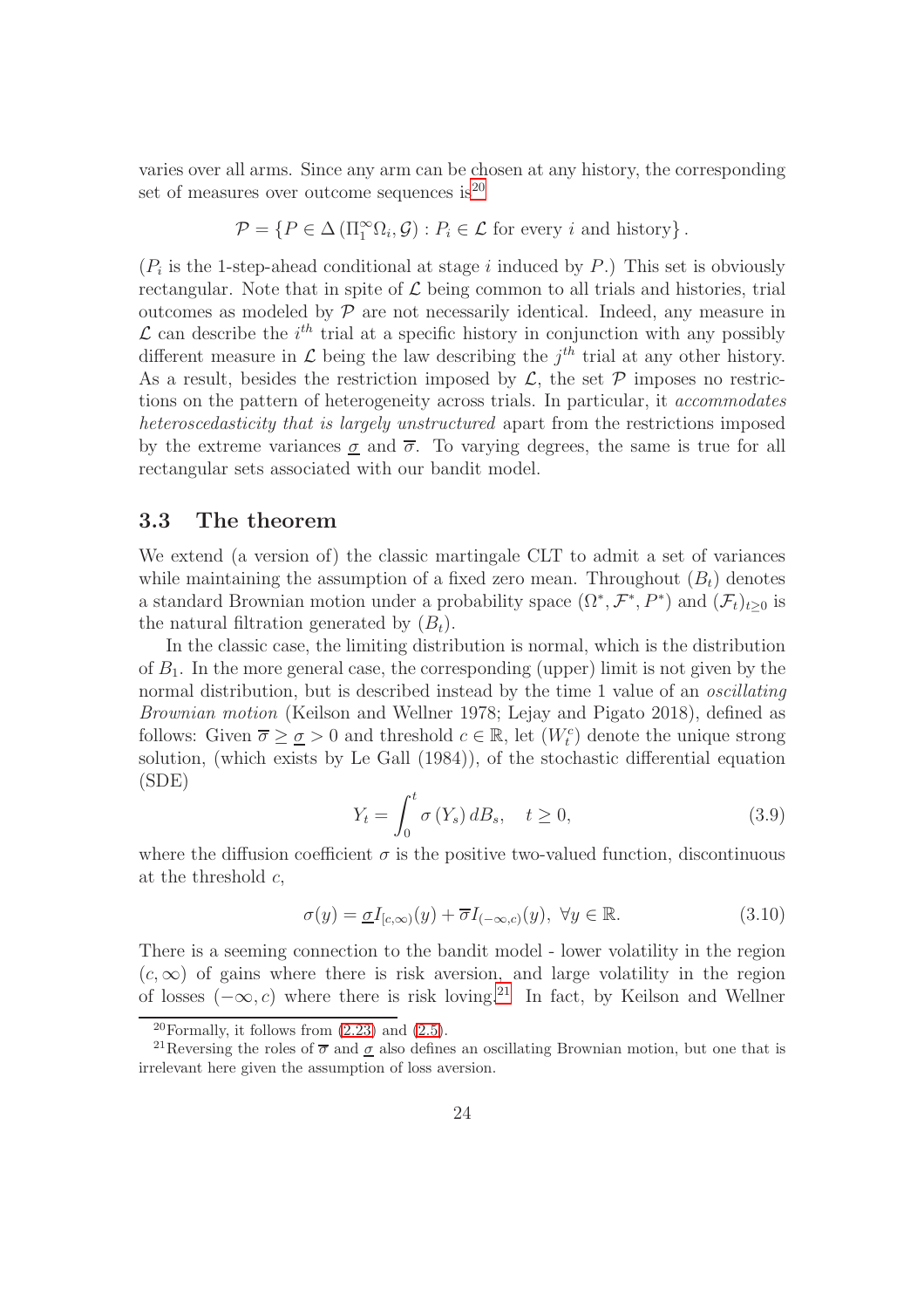(1978, Theorem 1), the time 1 value  $W_1^c$  of the oscillating Brownian motion has distribution given by the density  $q$  referred to in Theorem [2.2\(](#page-10-3)i).

<span id="page-24-2"></span>**Theorem 3.3.** Let the sequence  $(X_i)$  be such that  $X_i \in \mathcal{H}$  for each i, and where  $(X_i)$  satisfies [\(3.3\)](#page-19-3) and [\(3.4\)](#page-20-1), with conditional upper and lower variances  $\overline{\sigma}^2 \geq$  $\underline{\sigma}^2 > 0$ . Assume also the Lindeberg condition [\(3.5\)](#page-20-2), that measures in  $\mathcal P$  are equivalent on each  $\mathcal{G}_i$ , and that  $\mathcal P$  is rectangular. Set  $\theta = \underline{\sigma}/\overline{\sigma}$ . For any  $c \in \mathbb R$  and  $\varphi_1 \in C_b^3(\mathbb{R}_+), \text{ with } \varphi_1(0) = 0, \text{ define } \varphi \text{ by }$ 

<span id="page-24-0"></span>
$$
\varphi(x) = \begin{cases} \varphi_1(x-c) & x \ge c \\ -\frac{1}{\theta}\varphi_1(-\theta(x-c)) & x < c \end{cases}
$$
 (3.11)

If  $\varphi_1''(x) \leq 0$  for  $x \geq 0$ , then

<span id="page-24-1"></span>
$$
\lim_{n \to \infty} \sup_{Q \in \mathcal{P}} E_Q \left[ \varphi \left( \frac{\Sigma_1^n X_i}{\sqrt{n}} \right) \right] = E_{P^*}[\varphi(W_1^c)]. \tag{3.12}
$$

The most important point to make about the theorem is that all its assumptions are satisfied by the bandit model with  $P$  defined by  $(3.1)$ . (The Lindeberg condition [\(3.5\)](#page-20-2) is satisfied because of the finiteness of  $\Omega_i = \overline{\Omega}$ .) Therefore, using also the noted density for  $W_1^c$ , the CLT implies Theorem [2.2\(](#page-10-3)i). Though the bandit theorem is stated with reference only to a density and not to oscillating Brownian motions, we prefer to include the latter here because it is more revealing of what underlies the limit and, to a degree, how the limit result is proven.

For perspective, if instead of defining  $\varphi$  by [\(3.11\)](#page-24-0), we took  $\varphi$  to be any (suitably bounded, smooth and) globally concave function, then the limit in [\(3.12\)](#page-24-1) would equal the expected value of  $\varphi$  under  $\mathbb{N}(0, \underline{\sigma}^2)$ , as in the classic case with fixed variance  $\underline{\sigma}^2$ . Informally, this result is suggested by taking  $c \to -\infty$  above. (For a rigorous argument, see Proposition 2.2.15 and Theorem 2.4.4 in Peng (2019).)

Some extensions of the CLT are possible. For example, one can obtain similar limits with any combination of the modifications  $\theta = \frac{\overline{\sigma}}{\sigma}$  $\frac{\sigma}{\sigma}$ ,  $\varphi''_1(x) \geq 0$  on  $(0,\infty)$ , and/or one considers the limit of the lower expectation  $\inf_{Q \in \mathcal{P}} E_Q \left[ \varphi \left( \Sigma_1^n X_i / \sqrt{n} \right) \right]$ . These extensions do not seem relevant to the bandit problem, but the reader can find them in our working paper version listed in the bibliography. It is also possible to derive closed-form limiting results for other integrands (functions  $\varphi$ ), for example, for some indicator functions (Appendix [A.3\)](#page-31-0). For many other functions  $\varphi$ , the corresponding expressions for the limit are more complex, less transparent and arguably intractable, and consequently are excluded.

We conclude with mention of related CLTs in the literature. Chen and Epstein  $(2020)$  establish CLTs assuming, contrary to  $(3.3)-(3.4)$  $(3.3)-(3.4)$ , that conditional means lie in an interval  $[\mu, \overline{\mu}]$  while all conditional variances equal a constant  $\sigma^2$ . In common with this paper, rectangularity is a key assumption. However, their theorems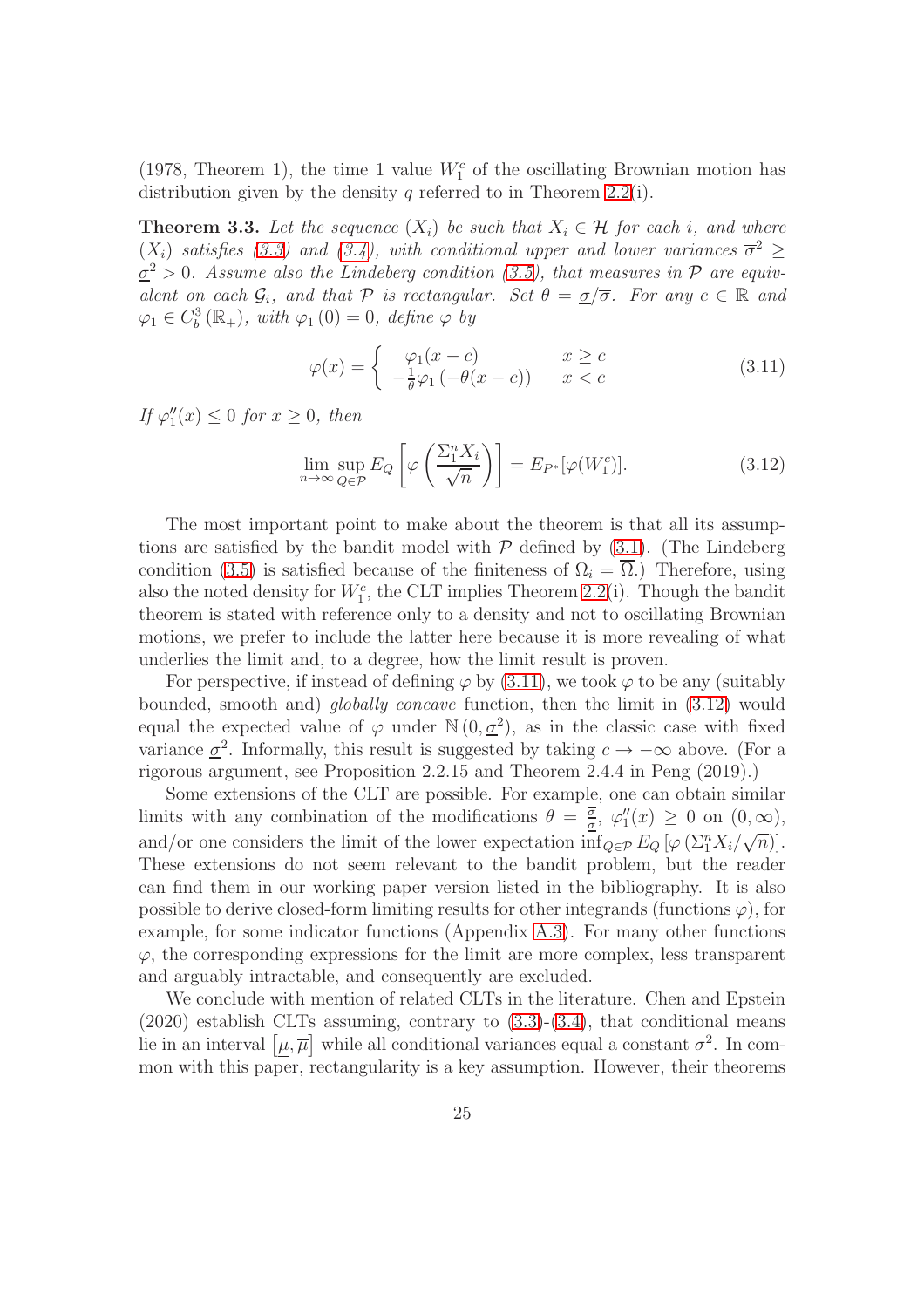are substantially different, for example, limits have a different form and proofs are much different. There exist other generalizations of the classic CLT that are motivated by robustness to ambiguity. In both Marinacci (1999, Theorem 16) and Epstein, Kaido and Seo (2016), experiments are not ordered and their analyses are better suited for a cross-sectional, rather than sequential, context. Another difference is that in both cases, limiting distributions are normal. Peng (2007, 2019) and Fang et al (2019) assume that experiments are ordered. Comparison with Theorem 3.2 of the latter is representative. It is more general than our results, for example, in permitting ambiguity about both mean and variance. For purposes of comparison, limit attention to the special case of their theorem where there is ambiguity about variance only. Even then, an important difference, particularly given the application developed here, is that greater generality comes arguably at the cost of reduced tractability. In particular, limits are much more complicated (they involve Peng's (2007) notion of a "G-normal" distribution), and a counterpart of Theorem [3.3](#page-24-2) is not apparent from their results.[22](#page-25-1) Finally, none of the above papers recognize the potential application to sequential decision problems such as the bandit problem.

## <span id="page-25-0"></span>A Appendix: Main Proofs

The notation and assumptions in Theorem [3.3](#page-24-2) are adopted throughout this appendix. Let  $(B_t)$  be the standard Brownian motion under a probability space  $(\Omega^*, \mathcal{F}^*, P^*)$ , and let  $(\mathcal{F}_t)_{t\geq 0}$  be the natural filtration generated by  $(B_t)_{t\geq 0}$ .

### A.1 Lemmas

For a small fixed  $h > 0$ , and any fixed  $(t, x, c) \in [0, 1 + h] \times \mathbb{R} \times \mathbb{R}$ ,  $(Y_s^{t, x, c})_{s \in [t, 1 + h]}$ denotes the solution of the SDE

$$
\begin{cases} dY_{s}^{t,x,c} = \sigma(Y_{s}^{t,x,c}) dB_{s}, \quad s \in [t, 1+h] \\ Y_{t}^{t,x,c} = x, \end{cases} \tag{A.1}
$$

where  $\sigma(y) = \underline{\sigma} I_{[c,\infty)}(y) + \overline{\sigma} I_{(-\infty,c)}(y)$ ,  $\forall y \in \mathbb{R}$ .

By Keilson and Wellner (1978, Theorem 1), (see also Chen and Zili (2015)), the transition probability density of  $(Y_s^{t,x,c})_{s \in [t,1+h]}$  is given by, for any  $t < s \leq 1+h$ 

<span id="page-25-1"></span><sup>&</sup>lt;sup>22</sup>Another difference, apart from applicability, is that Peng and coauthors take a nonlinear expectation operator as the core primitive and adopt the PDE approach, while our primitive is a set of probability measures. Notably, conditionals are central in our analysis, including in the notion of rectangularity, but are not easily accommodated in the operator approach. Thus their key assumption is similar in spirit to rectangularity, but is expressed in terms of nonlinear expectations and without recourse to conditionals.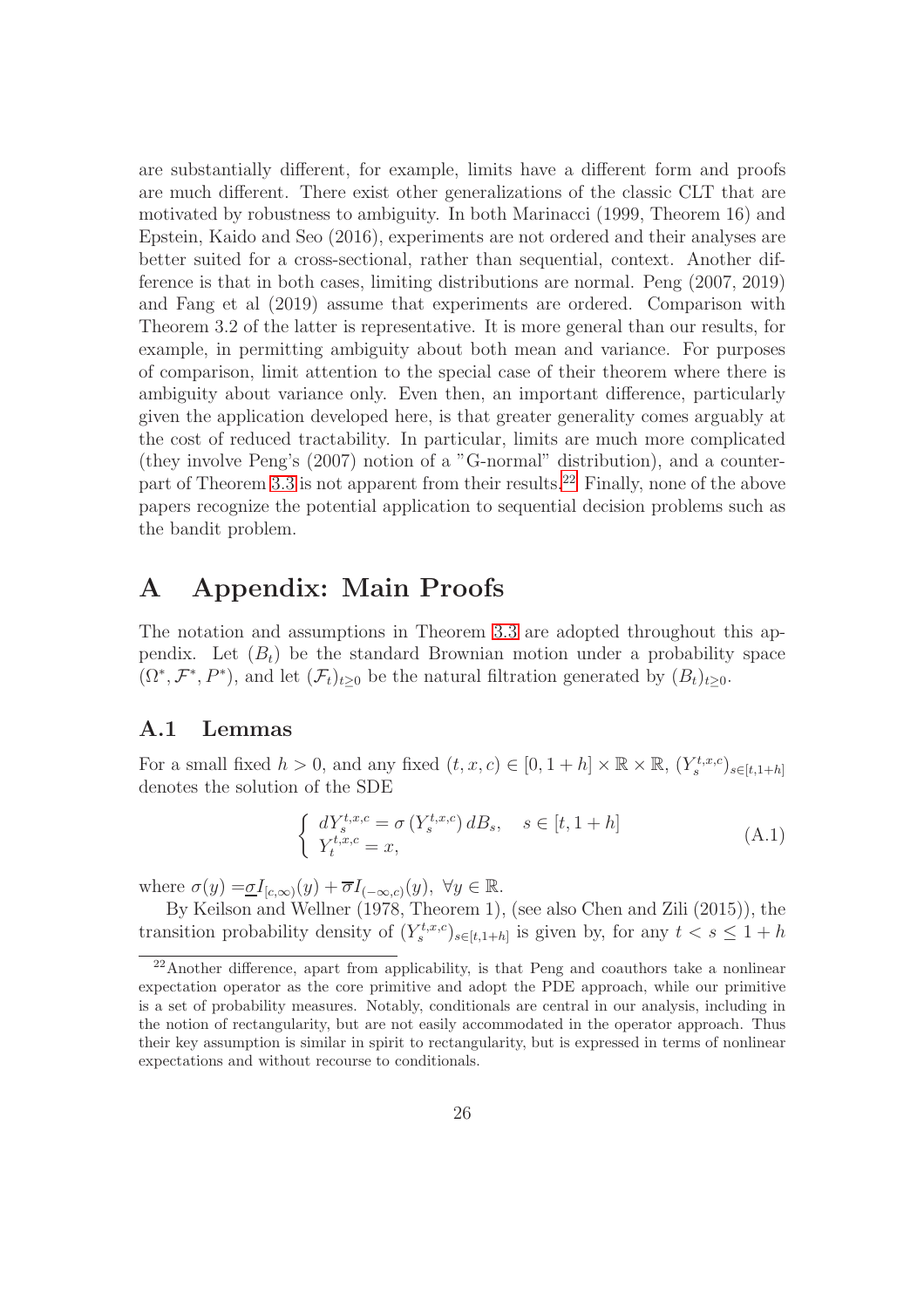and  $y \in \mathbb{R}$ ,

$$
q^{c}(t, x; s, y) = \frac{1}{\sqrt{2\pi(s-t)}} \frac{1}{\sigma(y)} \exp\left(-\frac{\left(\frac{x-c}{\sigma(x)} - \frac{y-c}{\sigma(y)}\right)^{2}}{2(s-t)}\right) + \frac{\overline{\sigma} - \underline{\sigma}}{\overline{\sigma} + \underline{\sigma}} \frac{1}{\sqrt{2\pi(s-t)}} \frac{\operatorname{sgn}(y-c)}{\sigma(y)} \exp\left(-\frac{\left(\left|\frac{x-c}{\sigma(x)}\right| + \left|\frac{y-c}{\sigma(y)}\right|\right)^{2}}{2(s-t)}\right).
$$
\n(A.2)

Given  $\varphi_1 \in C_b^3(\mathbb{R}_+), \varphi$  is defined by [\(3.11\)](#page-24-0). Then

$$
\varphi \in C_b^1(\mathbb{R})
$$
 and  $\varphi''(z+c) = -\frac{\sigma}{\overline{\sigma}}\varphi''(-\frac{\sigma}{\overline{\sigma}}z+c)$ ,  $\forall z < 0$ .

Define the set of functions  $\{H_t\}_{t\in[0,1+h]}$  by

<span id="page-26-1"></span><span id="page-26-0"></span>
$$
H_t(x) = E_{P^*} \left[ \varphi \left( Y_{1+h}^{t,x,c} \right) \right], \quad \forall x \in \mathbb{R}.
$$
 (A.3)

Then

$$
H_{1+h}(x) = \varphi(x), \quad H_0(0) = E_{P^*}[\varphi(Y_{1+h}^{0,0,c})] = E_{P^*}[\varphi(W_{1+h}^c)].
$$

The following lemma describes some properties of the functions  $\{H_t\}_{t\in[0,1+h]}$ .

<span id="page-26-2"></span>**Lemma A.1.** The functions  ${H_t}$  defined by  $(A.3)$  satisfy:

- (1) For any  $t \in [0,1]$ ,  $H_t \in C_b^2(\mathbb{R})$ , and the first and second derivatives of  $H_t$  are bounded uniformly in  $t \in [0, 1]$ .
- (2) There exists a constant L such that, for any  $x_1, x_2 \in \mathbb{R}$  and  $t \in [0,1]$ ,

$$
|H''_t(x_1) - H''_t(x_2)| \le L|x_1 - x_2|.
$$

(3) If  $\varphi''(x) \leq 0$  for  $x > c$ , then

$$
\begin{cases}\nH_t''(x) \le 0 & \text{for } x \ge c \\
H_t''(x) \ge 0 & \text{for } x \le c.\n\end{cases}
$$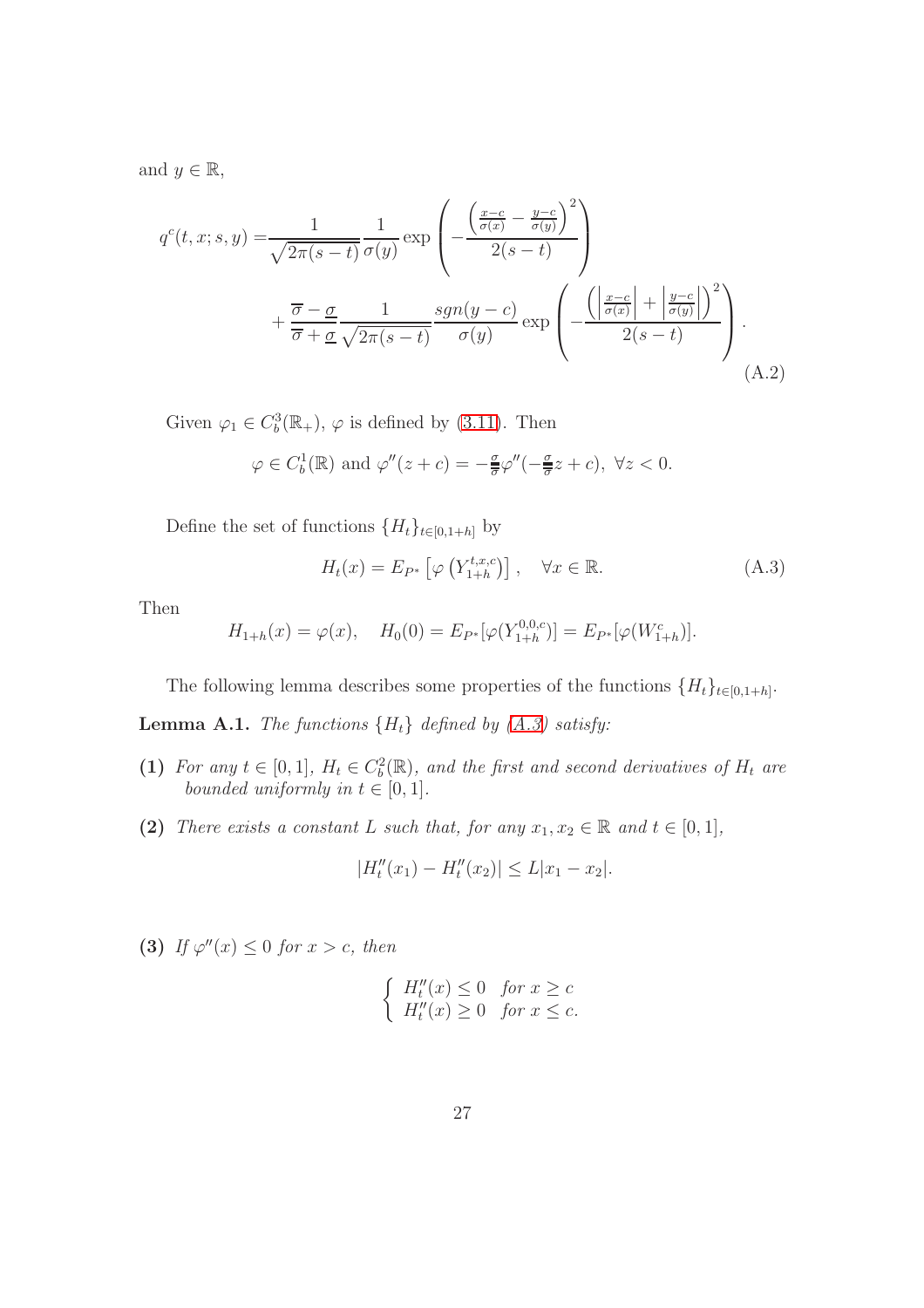(4) For any  $r \in [0, 1 + h - t]$ ,

$$
H_t(x) = E_{P^*} \left[ H_{t+r} \left( Y_{t+r}^{t,x,c} \right) \right], \ \forall x \in \mathbb{R}.
$$

(5) If  $\varphi''(x) \leq 0$  for  $x > c$ , then

$$
\lim_{n \to \infty} \sum_{m=1}^{n} \sup_{x \in \mathbb{R}} \left| H_{\frac{m-1}{n}}(x) - H_{\frac{m}{n}}(x) - \frac{\overline{\sigma}^2}{2n} \left[ H_{\frac{m}{n}}''(x) \right]^+ + \frac{\underline{\sigma}^2}{2n} \left[ H_{\frac{m}{n}}''(x) \right]^- \right| = 0.
$$

(6) There exists a constant  $C_0$  such that

$$
\sup_{x \in \mathbb{R}} |H_1(x) - \varphi(x)| \le C_0 \sqrt{\underline{\sigma}^2 + \overline{\sigma}^2} \sqrt{h}.
$$

**Proof:** (1) Given the transition probability density in  $(A.2)$ , we have, for  $t \in [0, 1]$ ,

$$
H_t(x) = \int_{-\infty}^{\infty} \varphi(y) q^c(t, x; 1+h, y) dy, \quad \forall x \in \mathbb{R}.
$$

For  $T = 1 + h$ , we have

$$
H'_{t}(x) = \begin{cases} \frac{1}{\sigma\sqrt{2\pi(T-t)}} \int_{0}^{\infty} \varphi'_{1}(y) \left[ e^{-\frac{(x-c+y)^{2}}{2\sigma^{2}(T-t)}} + e^{-\frac{(x-c-y)^{2}}{2\sigma^{2}(T-t)}} \right] dy & \text{if } x \geq c\\ \frac{1}{\sigma\sqrt{2\pi(T-t)}} \int_{0}^{\infty} \varphi'_{1}(\frac{\sigma}{\sigma}y) \left[ e^{-\frac{(x-c+y)^{2}}{2\sigma^{2}(T-t)}} + e^{-\frac{(x-c-y)^{2}}{2\sigma^{2}(T-t)}} \right] dy & \text{if } x \leq c \end{cases}
$$

$$
H''_{t}(x) = \begin{cases} \frac{1}{\sigma\sqrt{2\pi(T-t)}} \int_{0}^{\infty} \varphi''_{1}(y) e^{-\frac{(x-c-y)^{2}}{2\sigma^{2}(T-t)}} \left[ 1 - e^{-\frac{2y(x-c)}{\sigma^{2}(T-t)}} \right] dy & \text{if } x \geq c\\ \frac{-1}{\sigma\sqrt{2\pi(T-t)}} \int_{0}^{\infty} \frac{\sigma}{\sigma} \varphi''_{1}(\frac{\sigma}{\sigma}y) e^{-\frac{(x-c+y)^{2}}{2\sigma^{2}(T-t)}} \left[ 1 - e^{\frac{2y(x-c)}{\sigma^{2}(T-t)}} \right] dy & \text{if } x \leq c. \end{cases}
$$

The assertion follows from  $\varphi_1 \in C_b^3(\mathbb{R}_+)$  and the definition of  $\varphi$  in [\(3.11\)](#page-24-0). (2) For any  $x > c$ ,  $H_t^{\prime\prime\prime}(x) =$ 

$$
\frac{1}{\underline{\sigma}\sqrt{2\pi(T-t)}}\left[2\varphi_1''(0)e^{-\frac{(x-c)^2}{2\underline{\sigma}^2(T-t)}}+\int_0^\infty\varphi_1'''(y)\left(e^{-\frac{(x-c-y)^2}{2\underline{\sigma}^2(T-t)}}+e^{-\frac{(x-c+y)^2}{2\underline{\sigma}^2(T-t)}}\right)dy\right],
$$

and, for  $x < c$ ,  $H_t^{\prime\prime\prime}(x) =$ 

$$
\frac{1}{\overline{\sigma}\sqrt{2\pi(T-t)}}\left[-2\varphi_1''(0)e^{-\frac{(x-c)^2}{2\overline{\sigma}^2(T-t)}}+\int_0^\infty\frac{\underline{\sigma}^2}{\overline{\sigma}^2}\varphi_1'''(\frac{\underline{\sigma}}{\overline{\sigma}}y)\left(e^{-\frac{(x-c-y)^2}{2\overline{\sigma}^2(T-t)}}+e^{-\frac{(x-c+y)^2}{2\overline{\sigma}^2(T-t)}}\right)dy\right].
$$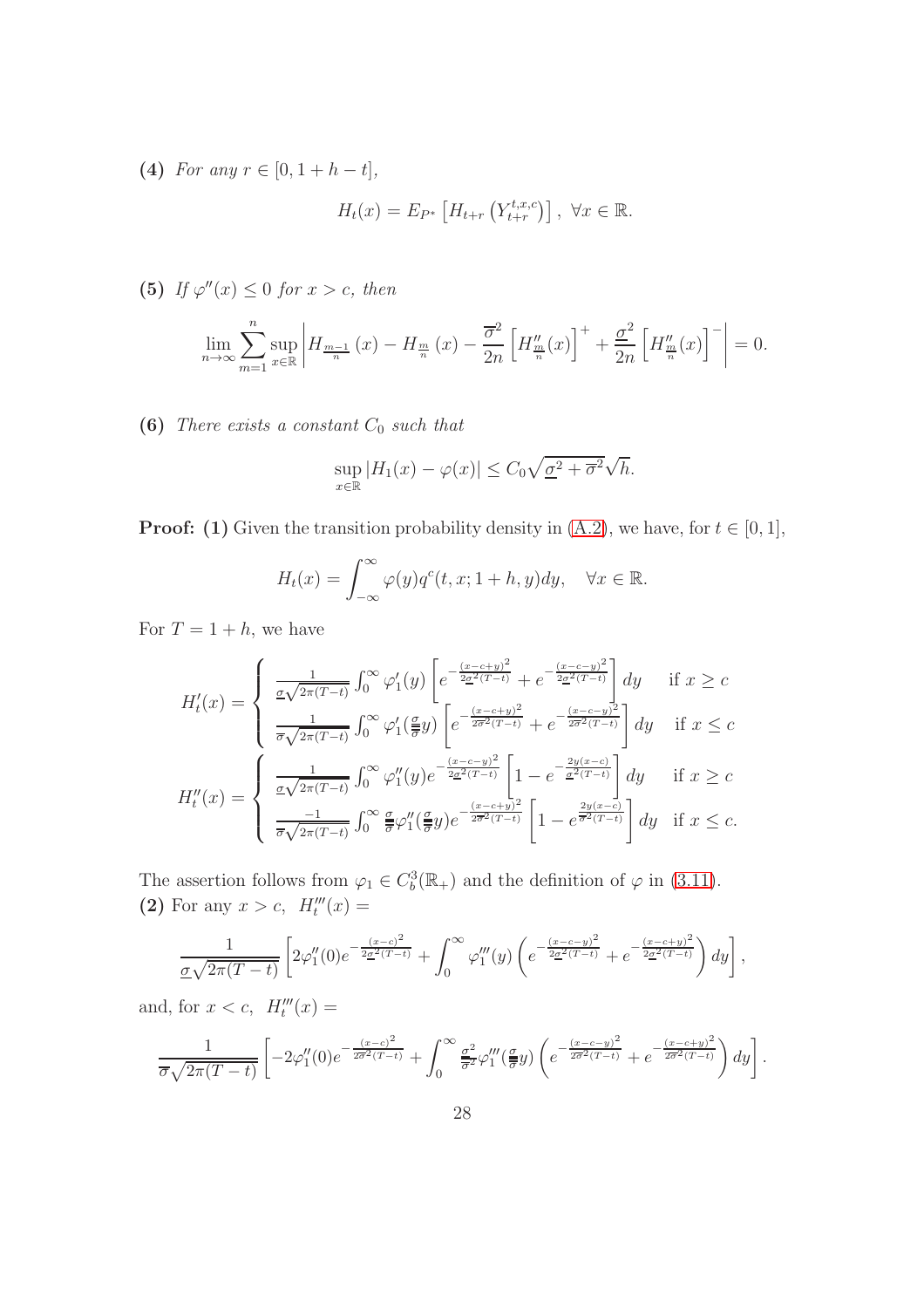Since  $\varphi_1 \in C_b^3(\mathbb{R}_+),$  there exists a constant L such that

$$
\sup_{x \in \mathbb{R}, x \neq c} |H_t'''(x)| \leq L \text{ for all } t \in [0, 1].
$$

The assertion follows by the Mean Value Theorem.

- (3) It follows from the explicit form of  $H''_t(x)$  given above.
- (4) Since  $(Y_s^{t,x,c})$  is a time-homogeneous Markov process, for any  $r \in [0, 1 + h t]$ ,

$$
H_t(x) = E_{P^*}[\varphi(Y_{1+h}^{t,x,c})] = E_{P^*}[E_{P^*}[\varphi(Y_{1+h}^{t,x,c})|\mathcal{F}_{t+r}]] = E_{P^*}[H_{t+r}(Y_{t+r}^{t,x,c})].
$$

(5) It follows from part (4) that, for any  $1 \le m \le n$ ,

$$
H_{\frac{m-1}{n}}(x) = E_{P^*} \left[ H_{\frac{m}{n}} \left( Y_{\frac{m}{n}}^{\frac{m-1}{n},x,c} \right) \right].
$$

Apply Itô's formula to  $H_{\frac{m}{n}}$  $\left(Y^{\frac{m-1}{n},x,c}_m\right)$ to derive

$$
H_{\frac{m}{n}}\left(Y_{\frac{m}{n}}^{\frac{m-1}{n},x,c}\right) = H_{\frac{m}{n}}(x) + \int_{\frac{m-1}{n}}^{\frac{m}{n}} H'_{\frac{m}{n}}\left(Y_{s}^{\frac{m-1}{n},x,c}\right) \sigma\left(Y_{s}^{\frac{m-1}{n},x,c}\right) dB_{s} + \frac{1}{2} \int_{\frac{m-1}{n}}^{\frac{m}{n}} H''_{\frac{m}{n}}\left(Y_{s}^{\frac{m-1}{n},x,c}\right) \left(\sigma\left(Y_{s}^{\frac{m-1}{n},x,c}\right)\right)^{2} ds
$$

Using parts  $(3)$  and  $(4)$ , we have

$$
H_{\frac{m-1}{n}}(x) = E_{P^*} \left[ H_{\frac{m}{n}} \left( Y_{\frac{m}{n}}^{\frac{m-1}{n},x,c} \right) \right] =
$$
  

$$
E_{P^*} \left[ H_{\frac{m}{n}}(x) + \frac{\overline{\sigma}^2}{2} \int_{\frac{m-1}{n}}^{\frac{m}{n}} \left[ H_{\frac{m}{n}}^{\prime\prime} \left( Y_{s}^{\frac{m-1}{n},x,c} \right) \right]^{+} ds - \frac{\underline{\sigma}^2}{2} \int_{\frac{m-1}{n}}^{\frac{m}{n}} \left[ H_{\frac{m}{n}}^{\prime\prime} \left( Y_{s}^{\frac{m-1}{n},x,c} \right) \right]^{-} ds \right]
$$

 $\begin{array}{c} \hline \end{array}$  $\overline{\phantom{a}}$  $\overline{\phantom{a}}$  $\begin{array}{c} \end{array}$ 

Thus

$$
\sum_{m=1}^{n} \sup_{x \in \mathbb{R}} \left| H_{\frac{m-1}{n}}(x) - H_{\frac{m}{n}}(x) - \frac{\overline{\sigma}^2}{2n} \left[ H_{\frac{m}{n}}(x) \right]^+ + \frac{\underline{\sigma}^2}{2n} \left[ H_{\frac{m}{n}}(x) \right]^- \right|
$$
  

$$
\leq \sum_{m=1}^{n} \sup_{x \in \mathbb{R}} E_{P^*} \left[ \frac{\underline{\sigma}^2 + \overline{\sigma}^2}{2} \int_{\frac{m-1}{n}}^{\frac{m}{n}} \left| H_{\frac{m}{n}}(Y_s^{\frac{m-1}{n}, x, c}) - H_{\frac{m}{n}}(x) \right| ds \right]
$$
  

$$
\leq \sum_{m=1}^{n} \sup_{x \in \mathbb{R}} \frac{(\underline{\sigma}^2 + \overline{\sigma}^2)L}{2n} E_{P^*} \left[ \sup_{s \in \left[\frac{m-1}{n}, \frac{m}{n}\right]} \left| Y_s^{\frac{m-1}{n}, x, c} - x \right| \right]
$$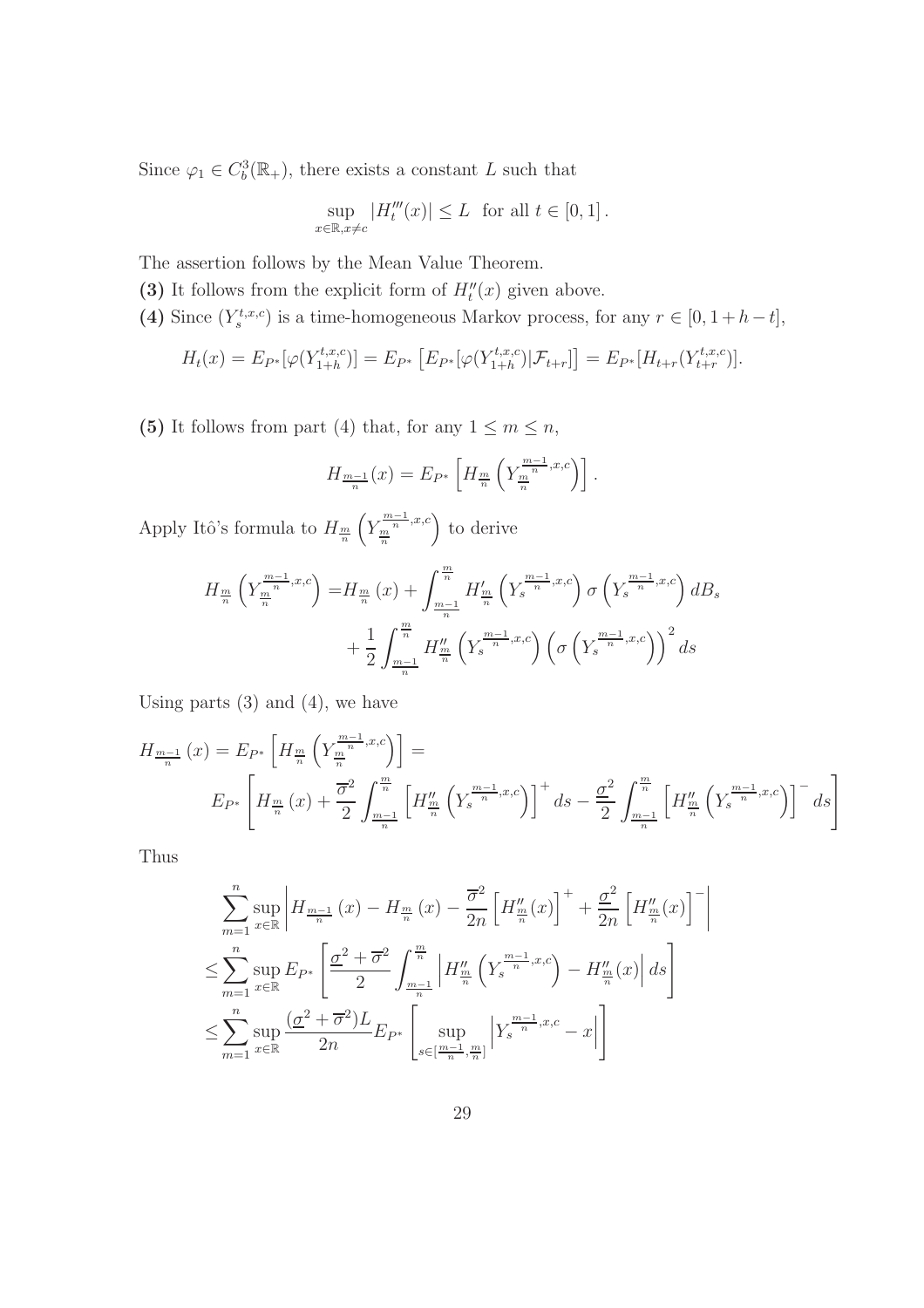$$
\leq \sum_{m=1}^n \sup_{x \in \mathbb{R}} \frac{C}{n} \left( E_{P^*} \left[ \int_{\frac{m-1}{n}}^{\frac{m}{n}} \left( \sigma \left( Y_s^{\frac{m-1}{n}, x, c} \right) \right)^2 dr \right] \right)^{\frac{1}{2}} \leq \frac{C \sqrt{\sigma^2 + \overline{\sigma}^2}}{\sqrt{n}},
$$

where C is a constant that depends only on  $\underline{\sigma}, \overline{\sigma}, L$ . (6) Since  $\varphi \in C_b^1(\mathbb{R})$ ,  $C_0 \equiv ||\varphi'|| = \sup_{x \in \mathbb{R}} |\varphi'(x)| < \infty$ , and

$$
\sup_{x \in \mathbb{R}} |H_1(x) - \varphi(x)| = \sup_{x \in \mathbb{R}} |E_{P^*}[\varphi(Y_{1+h}^{1,x,c})] - \varphi(x)|
$$
  
\n
$$
\leq \sup_{x \in \mathbb{R}} E_{P^*} [|\varphi(Y_{1+h}^{1,x,c}) - \varphi(x)|]
$$
  
\n
$$
\leq \sup_{x \in \mathbb{R}} C_0 E_{P^*} [|\int_1^{1+h} \sigma(Y_s^{1,x,c}) dB_s|]
$$
  
\n
$$
\leq \sup_{x \in \mathbb{R}} C_0 (E_{P^*} [\int_1^{1+h} (\sigma(Y_s^{1,x,c}))^2 ds])^{\frac{1}{2}}
$$
  
\n
$$
\leq C_0 \sqrt{\underline{\sigma}^2 + \overline{\sigma}^2} \sqrt{h}.
$$

<span id="page-29-2"></span>**Lemma A.2.** Let  $\{H_t\}_{t\in[0,1]}$  be the functions defined in  $(A.3)$ , and define the family of functions  $\{L_{m,n}\}_{m=1}^n$  by

<span id="page-29-3"></span>
$$
L_{m,n}(x) = H_{\frac{m}{n}}(x) + \frac{\overline{\sigma}^2}{2n} \left[ H_{\frac{m}{n}}(x) \right]^+ - \frac{\underline{\sigma}^2}{2n} \left[ H_{\frac{m}{n}}(x) \right]^-.
$$
 (A.4)

Then

<span id="page-29-4"></span>
$$
\lim_{n \to \infty} \sum_{m=1}^{n} \left| \mathbb{E} \left[ H_m^{\mathcal{I}} \left( \frac{\sum_{i=1}^{m} X_i}{\sqrt{n}} \right) \right] - \mathbb{E} \left[ L_{m,n} \left( \frac{\sum_{i=1}^{m-1} X_i}{\sqrt{n}} \right) \right] \right| = 0. \tag{A.5}
$$

Proof: It suffices to prove

<span id="page-29-1"></span><span id="page-29-0"></span>
$$
\lim_{n \to \infty} \sum_{m=1}^{n} \left| \mathbb{E} \left[ H_{\frac{m}{n}} \left( \frac{\sum_{1}^{m} X_i}{\sqrt{n}} \right) \right] - f(m, n) \right| = 0 \text{ and } (A.6)
$$

$$
\lim_{n \to \infty} \sum_{m=1}^{n} \left| f(m, n) - \mathbb{E}\left[L_{m,n}\left(\frac{\sum_{1}^{m-1} X_i}{\sqrt{n}}\right)\right] \right| = 0,
$$
\n(A.7)

where

$$
f(m,n) = \mathbb{E}\left[H_{\frac{m}{n}}\left(\frac{\sum_{1}^{m-1}X_i}{\sqrt{n}}\right) + H'_{\frac{m}{n}}\left(\frac{\sum_{1}^{m-1}X_i}{\sqrt{n}}\right)\frac{X_m}{\sqrt{n}} + H''_{\frac{m}{n}}\left(\frac{\sum_{1}^{m-1}X_i}{\sqrt{n}}\right)\frac{X_m^2}{2n}\right].
$$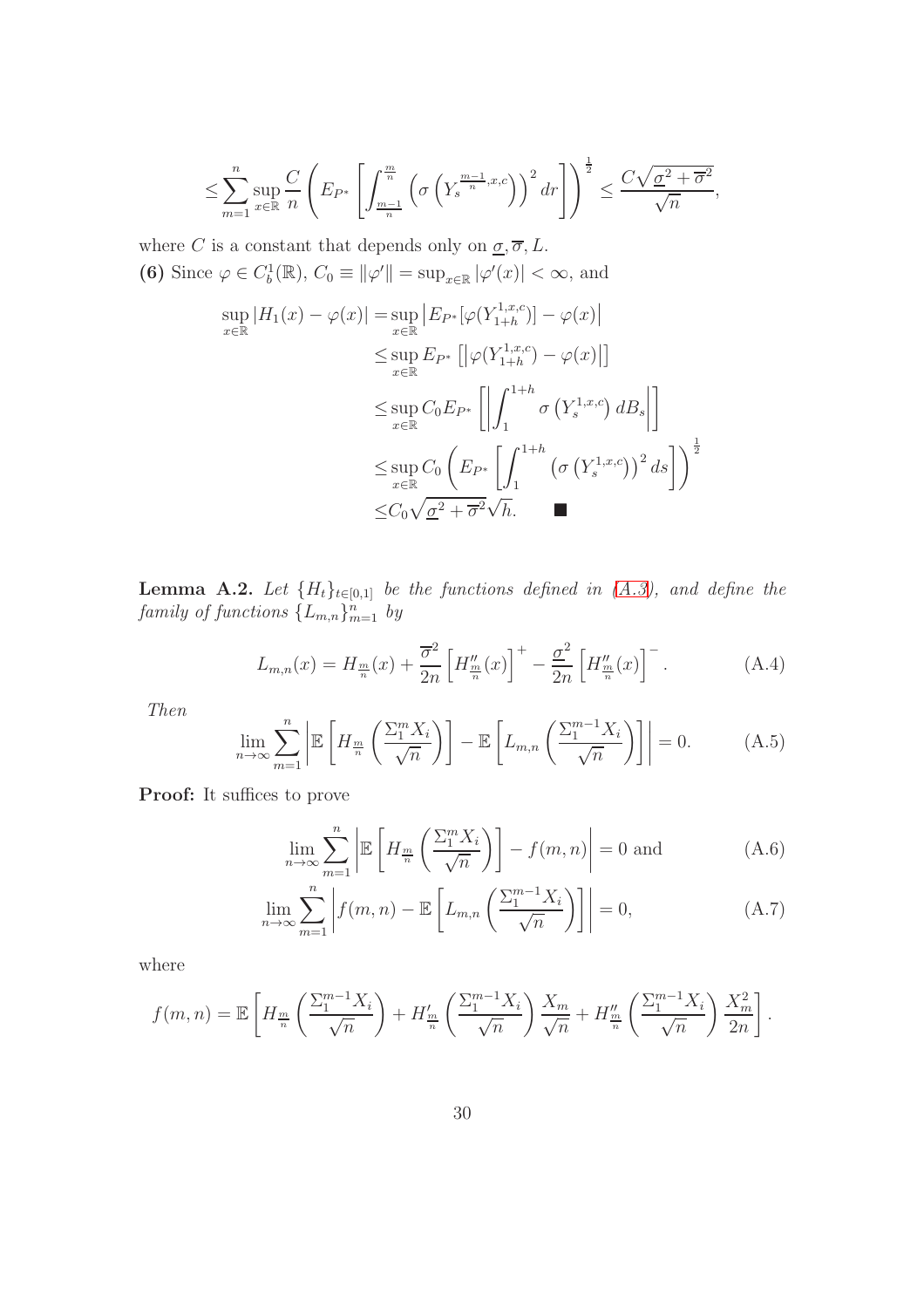By Lemma [A.1,](#page-26-2) there exists  $L > 0$  such that

$$
\sup_{t \in [0,1]} \sup_{x \in \mathbb{R}} |H''_t(x)| \le L, \sup_{t \in [0,1]} \sup_{x,y \in \mathbb{R}, x \ne y} \frac{|H''_t(x) - H''_t(y)|}{|x - y|} \le L.
$$

By the Taylor expansion of  $H_t \in C_b^2(\mathbb{R})$ ,  $\forall \epsilon > 0$   $\exists \delta > 0$  ( $\delta$  depends only on L and  $\epsilon$ ), such that, for any  $x, y \in \mathbb{R}$  and  $t \in [0, 1]$ ,

<span id="page-30-0"></span>
$$
\left| H_t(x+y) - H_t(x) - H'_t(x)y - \frac{1}{2}H''_t(x)y^2 \right| \le \epsilon |y|^2 I_{\{|y| < \delta\}} + L|y|^2 I_{\{|y| \ge \delta\}}.
$$
 (A.8)

Let  $x = \sum_{1}^{m-1} X_i / \sqrt{n}$  and  $y = X_m / \sqrt{n}$  in [\(A.8\)](#page-30-0) to derive

$$
\sum_{m=1}^n \left| \mathbb{E}\left[H_{\frac{m}{n}}\left(\frac{\sum_{1}^m X_i}{\sqrt{n}}\right)\right] - f(m,n) \right| \leq \overline{\sigma}^2 \epsilon + \frac{L}{n} \sum_{m=1}^n \mathbb{E}\left[|X_m|^2 I_{\{|X_m| \geq \sqrt{n}\delta\}}\right].
$$

By the arbitrariness of  $\epsilon$  and the Lindeberg condition [\(3.5\)](#page-20-2), we obtain [\(A.6\)](#page-29-0). By Lemma [3.1,](#page-21-2) we have

$$
f(m,n) = \mathbb{E}\left[H_{\frac{m}{n}}\left(\frac{\sum_{1}^{m-1}X_{i}}{\sqrt{n}}\right) + H_{\frac{m}{n}}'\left(\frac{\sum_{1}^{m-1}X_{i}}{\sqrt{n}}\right)\frac{X_{m}}{\sqrt{n}} + H_{\frac{m}{n}}''\left(\frac{\sum_{1}^{m-1}X_{i}}{\sqrt{n}}\right)\frac{X_{m}^{2}}{2n}\right]
$$
  
\n
$$
= \mathbb{E}\left[H_{\frac{m}{n}}\left(\frac{\sum_{1}^{m-1}X_{i}}{\sqrt{n}}\right) + H_{\frac{m}{n}}''\left(\frac{\sum_{1}^{m-1}X_{i}}{\sqrt{n}}\right)\frac{X_{m}^{2}}{2n}\right]
$$
  
\n
$$
= \mathbb{E}\left[H_{\frac{m}{n}}\left(\frac{\sum_{1}^{m-1}X_{i}}{\sqrt{n}}\right) + \frac{1}{2n}\mathbb{E}\left[H_{\frac{m}{n}}''\left(\frac{\sum_{1}^{m-1}X_{i}}{\sqrt{n}}\right)X_{m}^{2}|\mathcal{G}_{m-1}\right]\right]
$$
  
\n
$$
= \mathbb{E}\left[L_{m,n}\left(\frac{\sum_{1}^{m-1}X_{i}}{\sqrt{n}}\right)\right].
$$

This implies  $(A.7)$  and completes the proof.

## <span id="page-30-1"></span>A.2 Proof of the CLT (Theorem [3.3\)](#page-24-2)

For  $h > 0$  sufficiently small, let  $\{H_t\}_{t\in [0,1+h]}$  be the functions defined by  $(A.3)$ . First prove

$$
\lim_{n \to \infty} \left| \mathbb{E} \left[ H_1 \left( \frac{\sum_{1}^{n} X_i}{\sqrt{n}} \right) \right] - E_{P^*} \left[ \varphi \left( W_{1+h}^c \right) \right] \right| = 0.
$$

We have

$$
\mathbb{E}\left[H_1\left(\frac{\sum_{i=1}^{n}X_i}{\sqrt{n}}\right)\right] - E_{P^*}\left[\varphi\left(W_{1+h}^c\right)\right]
$$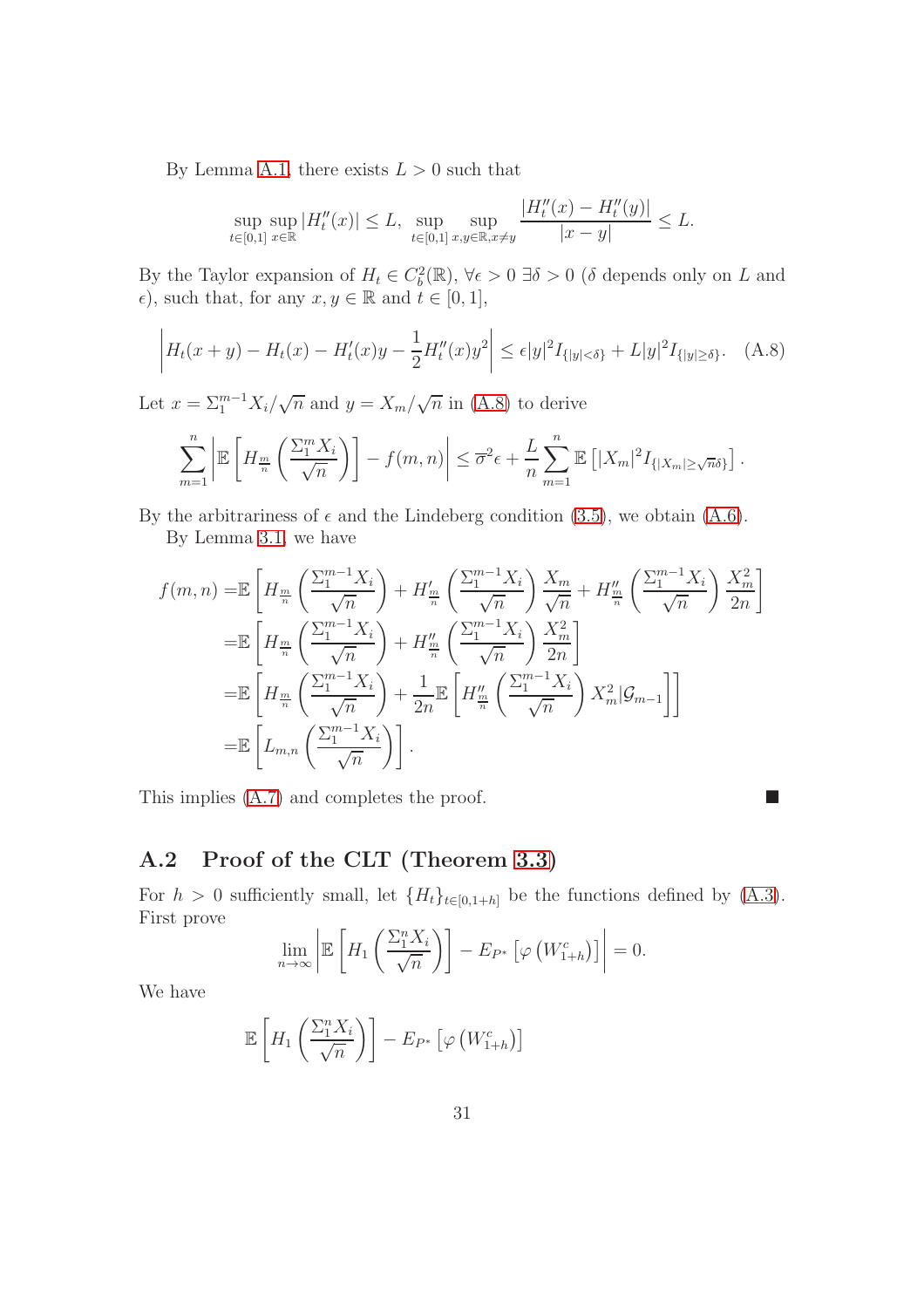$$
\begin{split}\n&= \mathbb{E}\left[H_1\left(\frac{\sum_{i=1}^{n} X_i}{\sqrt{n}}\right)\right] - H_0(0) \\
&= \sum_{m=1}^{n} \left\{ \mathbb{E}\left[H_{\frac{m}{n}}\left(\frac{\sum_{i=1}^{m} X_i}{\sqrt{n}}\right)\right] - \mathbb{E}\left[H_{\frac{m-1}{n}}\left(\frac{\sum_{i=1}^{m-1} X_i}{\sqrt{n}}\right)\right] \right\} \\
&= \sum_{m=1}^{n} \left\{ \mathbb{E}\left[H_{\frac{m}{n}}\left(\frac{\sum_{i=1}^{m} X_i}{\sqrt{n}}\right)\right] - \mathbb{E}\left[L_{m,n}\left(\frac{\sum_{i=1}^{m-1} X_i}{\sqrt{n}}\right)\right] \right\} \\
&+ \sum_{m=1}^{n} \left\{ \mathbb{E}\left[L_{m,n}\left(\frac{\sum_{i=1}^{m-1} X_i}{\sqrt{n}}\right)\right] - \mathbb{E}\left[H_{\frac{m-1}{n}}\left(\frac{\sum_{i=1}^{m-1} X_i}{\sqrt{n}}\right)\right] \right\} \\
&= : I_{1n} + I_{2n},\n\end{split}
$$

where  $L_{m,n}(x) = H_{\frac{m}{n}}(x) + \frac{\overline{\sigma}^2}{2n}$  $2n$  $\left[H_{\frac{m}{n}}^{\prime\prime}(x)\right]^{+}$  $-\frac{\sigma^2}{2n}$  $2n$  $\left[H_{\frac{m}{n}}^{\prime\prime}(x)\right]^{-}$ ,  $1 \leq m \leq n$ . By Lemma [A.2,](#page-29-2)

$$
|I_{1n}| \leq \sum_{m=1}^{n} \left| \mathbb{E}\left[H_{\frac{m}{n}}\left(\frac{\sum_{1}^{m} X_i}{\sqrt{n}}\right)\right] - \mathbb{E}\left[L_{m,n}\left(\frac{\sum_{1}^{m-1} X_i}{\sqrt{n}}\right)\right] \right| \to 0 \text{ as } n \to \infty.
$$

Furthermore, by Lemma [A.1\(](#page-26-2)5), as  $n \to \infty$ ,

$$
|I_{2n}| \leq \sum_{m=1}^{n} \mathbb{E}\left[\left|L_{m,n}\left(\frac{\sum_{1}^{m-1}X_i}{\sqrt{n}}\right) - H_{\frac{m-1}{n}}\left(\frac{\sum_{1}^{m-1}X_i}{\sqrt{n}}\right)\right|\right]
$$
  

$$
\leq \sum_{m=1}^{n} \sup_{x \in \mathbb{R}} \left|L_{m,n}(x) - H_{\frac{m-1}{n}}(x)\right|
$$
  

$$
= \sum_{m=1}^{n} \sup_{x \in \mathbb{R}} \left|H_{\frac{m-1}{n}}(x) - H_{\frac{m}{n}}(x) - \frac{\overline{\sigma}^2}{2n}\left[H_{\frac{m}{n}}''(x)\right]^{+} + \frac{\underline{\sigma}^2}{2n}\left[H_{\frac{m}{n}}''(x)\right]^{-} \right| \to 0.
$$

By Lemma [A.1\(](#page-26-2)6),  $\lim_{n\to\infty}$  $\mathbb{E}\left[\varphi\left(\frac{\Sigma_1^n X_i}{\sqrt{n}}\right)\right] - E_{P^*}\left[\varphi\left(W_1^c\right)\right] \leq$  $\lim_{n\to\infty}$  $\mathbb{E}\left[\varphi\left(\frac{\Sigma_1^nX_i}{\sqrt{n}}\right)\right]-\mathbb{E}\left[H_1\left(\frac{\Sigma_1^nX_i}{\sqrt{n}}\right)\right]$  $\int \int \left| + \right|$  $\lim_{n\to\infty}\Big|$  $\mathbb{E}\left[H_1\left(\frac{\Sigma_1^nX_i}{\sqrt{n}}\right)\right]-E_{P^*}\left[\varphi\left(W^c_{1+h}\right)\right]\right]+ \left|E_{P^*}\left[\varphi\left(W^c_{1+h}\right)\right]-E_{P^*}\left[\varphi\left(W^c_{1}\right)\right]\right|$  $\leq \sup_{x\in\mathbb{R}}|H_1(x)-\varphi(x)|+C_0\sqrt{\overline{\sigma}^2+\underline{\sigma}^2}\sqrt{h} \leq 2C_0\sqrt{\overline{\sigma}^2+\underline{\sigma}^2}\sqrt{h}.$ Since h is arbitrary, the proof is complete.

### <span id="page-31-0"></span>A.3 A corollary

Indicator functions for one-sided intervals  $[c, \infty)$  can be suitably approximated by functions  $\varphi$  satisfying the conditions in Theorem [3.3,](#page-24-2) which suggests that the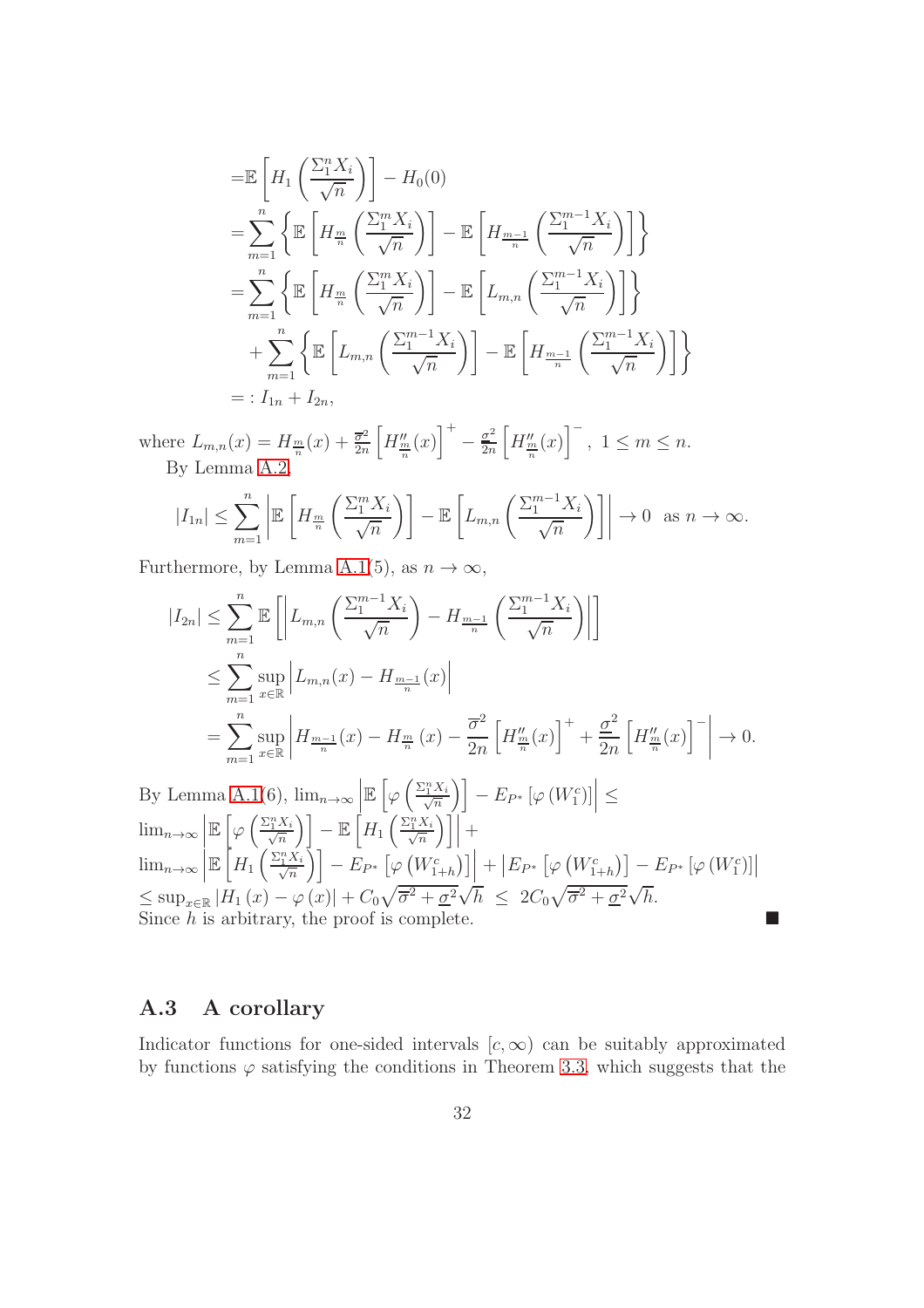limiting result [\(3.12\)](#page-24-1) is valid also for such indicators. The following corollary confirms this, and is of interest also because it is used below in the proof of Theorem [2.4.](#page-14-1) See our working paper version (Corollary 3.4) for a more general result that considers also indicators for intervals of the form  $(-\infty, c]$ .

<span id="page-32-2"></span>**Corollary A.3.** Adopt the assumptions in Theorem [3.3.](#page-24-2) Then, for any  $c \in \mathbb{R}$ ,

<span id="page-32-0"></span>
$$
\lim_{n \to \infty} \sup_{Q \in \mathcal{P}} Q\left(\frac{\Sigma_1^n X_i}{\sqrt{n}} \ge c\right) = P^* \left(W_1^c \ge c\right) \tag{A.9}
$$

and

<span id="page-32-1"></span>
$$
P^*(W_1^c \ge c) = \begin{cases} \frac{2\overline{\sigma}}{\overline{\sigma} + \underline{\sigma}} \Phi\left(-\frac{c}{\overline{\sigma}}\right) & c > 0\\ 1 - \frac{2\underline{\sigma}}{\overline{\sigma} + \underline{\sigma}} \Phi\left(\frac{c}{\underline{\sigma}}\right) & c \le 0 \end{cases}, \tag{A.10}
$$

where  $\Phi$  is the standard normal cdf.

**Proof:** For any  $c \in \mathbb{R}$  and  $\varepsilon > 0$ , suppose that  $f_1, g_1 \in C_b^3(\mathbb{R}_+)$  satisfy

$$
\begin{cases}\nf_1(x) = 1 \text{ for } x \ge \frac{\sigma}{\overline{\sigma}}\varepsilon \\
f_1''(x) \le 0 \text{ for } x \ge 0 \\
f_1(0) = \frac{\overline{\sigma}}{\overline{\sigma} + \underline{\sigma}}\n\end{cases}\n\begin{cases}\ng_1(x) = 1 \text{ for } x \ge \varepsilon \\
g_1''(x) \le 0 \text{ for } x \ge 0 \\
g_1(0) = \frac{\overline{\sigma}}{\overline{\sigma} + \underline{\sigma}}\n\end{cases}
$$

Define  $f_{\varepsilon}$  and  $g_{\varepsilon}$  by

$$
f_{\varepsilon}(x) = \begin{cases} f_1(x - c - \varepsilon) & \text{for } x \ge c + \varepsilon \\ -\frac{\overline{\sigma}}{\underline{\sigma}} f_1 \left( -\frac{\underline{\sigma}}{\overline{\sigma}} (x - c - \varepsilon) \right) + \frac{\overline{\sigma}}{\underline{\sigma}} & \text{for } x \le c + \varepsilon \end{cases}
$$
 (A.11)

$$
g_{\varepsilon}(x) = \begin{cases} g_1(x - c + \varepsilon) & \text{for } x \ge c - \varepsilon \\ -\frac{\overline{\sigma}}{\underline{\sigma}} g_1 \left( -\frac{\underline{\sigma}}{\overline{\sigma}} (x - c + \varepsilon) \right) + \frac{\overline{\sigma}}{\underline{\sigma}} & \text{for } x \le c - \varepsilon \end{cases}
$$
 (A.12)

It can be checked that

$$
g_{\varepsilon}(x) \ge I_{[c,\infty)}(x) \ge f_{\varepsilon}(x)
$$
 and  
 $|g_{\varepsilon}(x) - f_{\varepsilon}(x)| \le I_{[c-(1+\frac{\overline{\sigma}}{\overline{\sigma}})\varepsilon,c+(1+\frac{\sigma}{\overline{\sigma}})\varepsilon]}(x), \ \forall x \in \mathbb{R}.$ 

Consider the solution  $(W_t^x)_{t\geq 0}$  of the SDE

$$
\begin{cases}\n\widetilde{dW}_t^x = \left(\underline{\sigma}I_{[0,\infty)}\left(\widetilde{W}_t^x\right) + \overline{\sigma}I_{(-\infty,0)}\left(\widetilde{W}_t^x\right)\right)dB_t, \quad t \ge 0 \\
\widetilde{W}_0^x = x.\n\end{cases} \tag{A.13}
$$

Then  $W_1^c$  and  $c + \widetilde{W}_1^{-c}$  are described by the same law, and

$$
\left| \sup_{Q \in \mathcal{P}} Q\left(\frac{\Sigma_1^n X_i}{\sqrt{n}} \ge c\right) - P^* \left(W_1^c \ge c\right) \right|
$$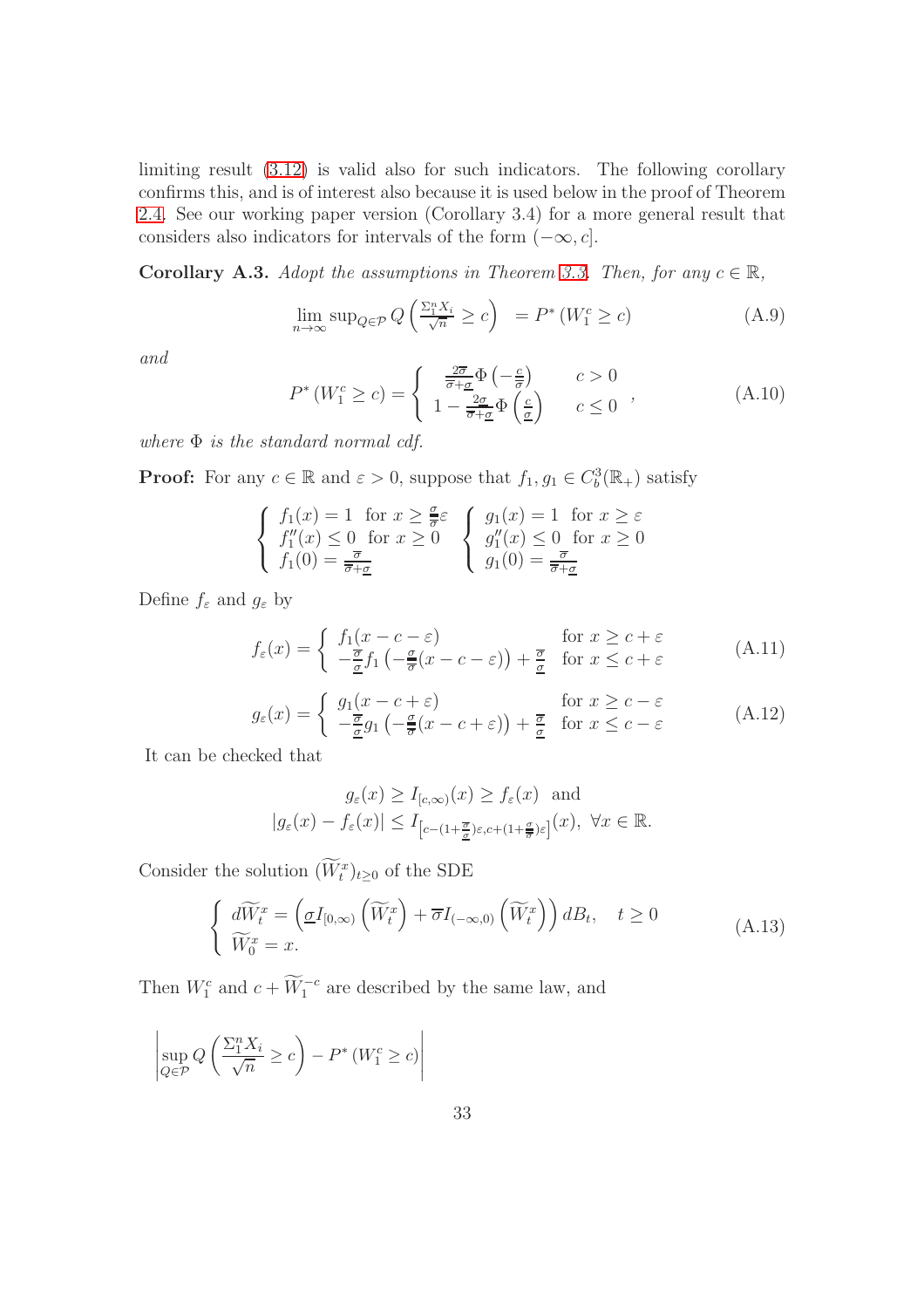$$
\leq \left| \mathbb{E} \left[ f_{\varepsilon} \left( \frac{\Sigma_{1}^{n} X_{i}}{\sqrt{n}} \right) \right] - E_{P^{*}} \left[ g_{\varepsilon} \left( W_{1}^{c} \right) \right] \right| + \left| \mathbb{E} \left[ g_{\varepsilon} \left( \frac{\Sigma_{1}^{n} X_{i}}{\sqrt{n}} \right) \right] - E_{P^{*}} \left[ f_{\varepsilon} \left( W_{1}^{c} \right) \right] \right| \n\leq \left| \mathbb{E} \left[ f_{\varepsilon} \left( \frac{\Sigma_{1}^{n} X_{i}}{\sqrt{n}} \right) \right] - E_{P^{*}} \left[ f_{\varepsilon} \left( W_{1}^{c + \varepsilon} \right) \right] \right| + \left| \mathbb{E} \left[ g_{\varepsilon} \left( \frac{\Sigma_{1}^{n} X_{i}}{\sqrt{n}} \right) \right] - E_{P^{*}} \left[ g_{\varepsilon} \left( W_{1}^{c - \varepsilon} \right) \right] \right| \n+ \left| E_{P^{*}} \left[ f_{\varepsilon} \left( W_{1}^{c} \right) - f_{\varepsilon} \left( W_{1}^{c} \right) \right] \right| + \left| E_{P^{*}} \left[ g_{\varepsilon} \left( W_{1}^{c - \varepsilon} \right) - g_{\varepsilon} \left( W_{1}^{c} \right) \right] \right| \n+ 2 \left| E_{P^{*}} \left[ f_{\varepsilon} \left( W_{1}^{c} \right) - g_{\varepsilon} \left( W_{1}^{c + \varepsilon} \right) \right] \right| + \left| \mathbb{E} \left[ g_{\varepsilon} \left( \frac{\Sigma_{1}^{n} X_{i}}{\sqrt{n}} \right) \right] - E_{P^{*}} \left[ g_{\varepsilon} \left( W_{1}^{c - \varepsilon} \right) \right] \right| \n+ E_{P^{*}} \left[ \left| f_{\varepsilon} \left( c + \varepsilon + \widetilde{W}_{1}^{-c - \varepsilon} \right) - f_{\varepsilon} \left( c + \widetilde{W}_{1}^{-c} \right) \right] \right| + \left| g_{\varepsilon} \left( c - \varepsilon + \widetilde{W}_{1}^{-c + \
$$

where  $C_0$  is a constant that depends on  $||f'_{\varepsilon}||$ ,  $||g'_{\varepsilon}||$ . With Le Gall (1984, Theorem 1.5) and Theorem [3.3,](#page-24-2) the upper probability equation in [\(A.9\)](#page-32-0) is proven.

The expression [\(A.10\)](#page-32-1) may be derived by integrating the pdf [\(B.1\)](#page-33-1)-[\(B.2\)](#page-33-2).  $\blacksquare$ 

## <span id="page-33-0"></span>B Appendix: Proofs for bandits

### B.1 An explicit density

Let  $W_1^c$  be the  $t = 1$  value of the oscillating Brownian motion defined by [\(3.9\)](#page-23-3)-[\(3.10\)](#page-23-4). Keilson and Wellner (1978, Theorem 1) give the following expression for its pdf: For  $c \geq 0$ ,

<span id="page-33-1"></span>
$$
q\left(y\right) = \begin{cases} \frac{1}{\underline{\sigma}\sqrt{2\pi}} \left( e^{-\frac{\left(-\underline{c} - \underline{y} - c\right)^2}{2}} + \frac{\overline{\sigma} - \underline{\sigma}}{\underline{\sigma} + \overline{\sigma}} e^{-\frac{\left(\frac{\underline{c}}{\underline{\sigma}} + \frac{y - c}{\underline{\sigma}}\right)^2}{2}} \right) & y \geq c\\ \frac{1}{\overline{\sigma}\sqrt{2\pi}} \left( e^{-\frac{\left(-\underline{c} - \underline{y} - c\right)^2}{2}} - \frac{\overline{\sigma} - \underline{\sigma}}{\underline{\sigma} + \overline{\sigma}} e^{-\frac{\left(\frac{\underline{c}}{\underline{\sigma}} + \frac{c - y}{\overline{\sigma}}\right)^2}{2}} \right) & y < c \end{cases} \tag{B.1}
$$

and for  $c < 0$ ,

<span id="page-33-2"></span>
$$
q\left(y\right) = \begin{cases} \frac{1}{\underline{\sigma}\sqrt{2\pi}} \left( e^{-\frac{\left(-\underline{c} - \underline{y} - \underline{c}\right)^2}{2}} + \frac{\overline{\sigma} - \underline{\sigma}}{\underline{\sigma} + \overline{\sigma}} e^{-\frac{\left(-\underline{c} - \underline{y} - \underline{c}\right)^2}{2}} \right) & y \geq c\\ \frac{1}{\overline{\sigma}\sqrt{2\pi}} \left( e^{-\frac{\left(-\underline{c} - \underline{y} - \underline{c}\right)^2}{2}} - \frac{\overline{\sigma} - \underline{\sigma}}{\underline{\sigma} + \overline{\sigma}} e^{-\frac{\left(\frac{\underline{c}}{\underline{\sigma}} + \frac{\underline{c} - \underline{y}}{\underline{\sigma}}\right)^2}{2}} \right) & y < c \end{cases} \tag{B.2}
$$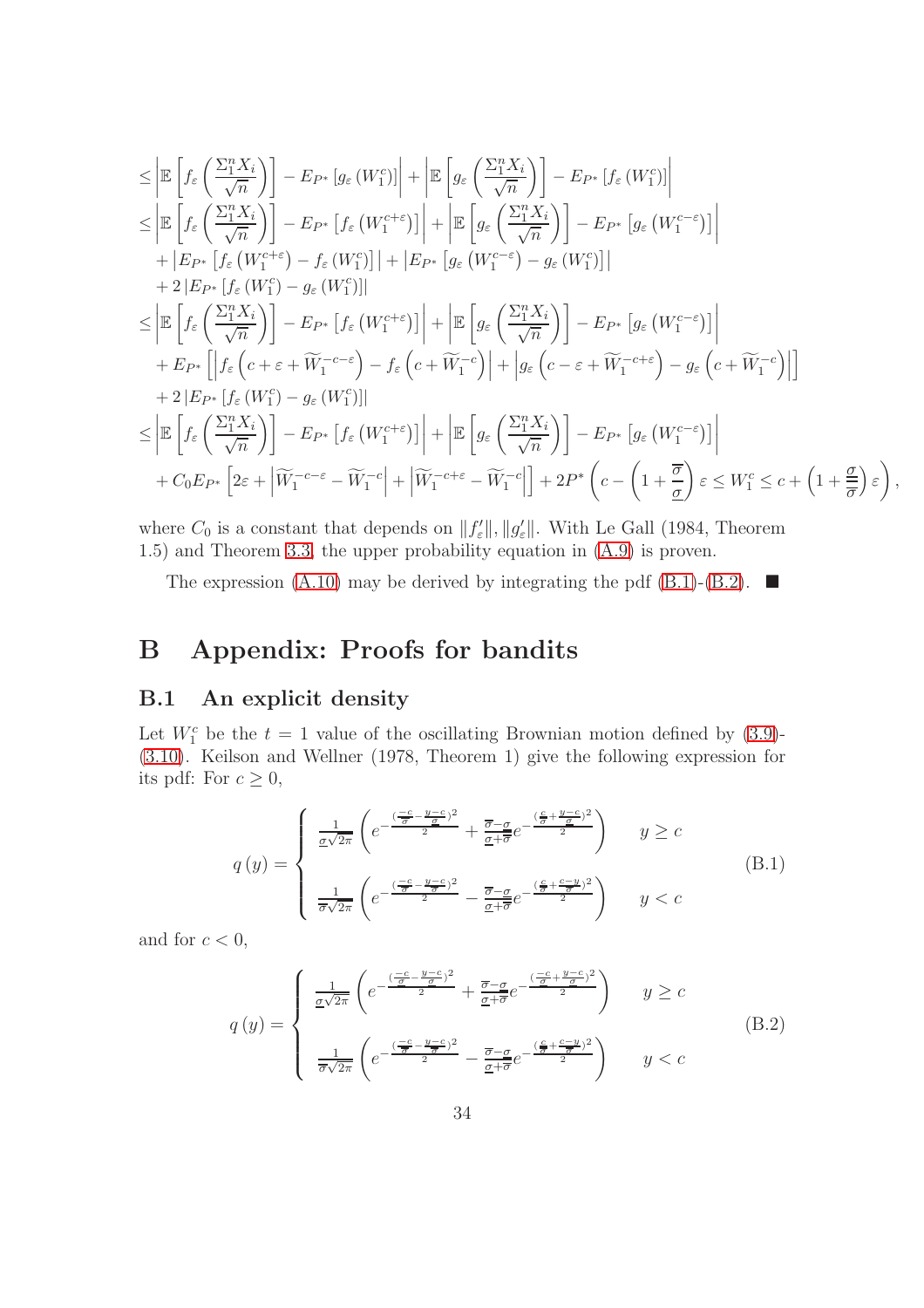These expressions are used to derive [\(2.21\)](#page-11-0) and to prove Corollary [A.3](#page-32-2) and Theorem [2.2.](#page-10-3)

## B.2 Proof of Theorem [2.2](#page-10-3)

As indicated in the text, (i) follows from Theorem [3.3](#page-24-2) and the above density; and (ii) follows from (i) by inspection of the above density. It remains to prove (iii).

Take  $c \geq 0$ . The proof for  $c < 0$  is similar. In light of [\(3.2\)](#page-19-1) and [\(3.12\)](#page-24-1), it suffices to compute  $E_{P^*}[\varphi(W_1^c)]$ . Use the pdf of  $W_1^c$  in [\(B.1\)](#page-33-1), to deduce that, for  $c \geq 0$ ,

$$
E_{P^*} [\varphi(W_1^c)] = \int_c^{\infty} q(y) \varphi_1(y-c) dy + \int_{-\infty}^c q(y) \left[ -\frac{\overline{\sigma}}{\underline{\sigma}} \varphi_1 \left( -\frac{\underline{\sigma}}{\overline{\sigma}} (y-c) \right) \right] dy
$$
  
\n
$$
= \frac{1}{\sqrt{2\pi}} \frac{1}{\underline{\sigma}} \int_c^{\infty} \varphi_1(y-c) \left[ \frac{2\overline{\sigma}}{\overline{\sigma} + \underline{\sigma}} \right] e^{-\frac{\left(\frac{c}{\overline{\sigma}} + \frac{y-c}{\underline{\sigma}}\right)^2}{2}} dy
$$
  
\n
$$
- \frac{1}{\sqrt{2\pi}} \frac{1}{\underline{\sigma}} \int_c^c \varphi_1 \left( -\frac{\underline{\sigma}}{\overline{\sigma}} (y-c) \right) \left( e^{-\frac{\left(\frac{-c}{\overline{\sigma}} - \frac{y-c}{\overline{\sigma}}\right)^2}{2}} - \frac{\overline{\sigma} - \underline{\sigma}}{\underline{\sigma} + \overline{\sigma}} e^{-\frac{\left(\frac{c}{\overline{\sigma}} + \frac{c - y}{\overline{\sigma}}\right)^2}{2}} \right) dy
$$
  
\n
$$
= \frac{1}{\sqrt{2\pi}} \frac{1}{\underline{\sigma}} \int_c^{\infty} \varphi_1(y) \left[ \frac{2\overline{\sigma}}{\overline{\sigma} + \underline{\sigma}} \right] e^{-\frac{\left(\frac{c}{\overline{\sigma}} + \frac{y}{\overline{\sigma}}\right)^2}{2}} dy
$$
  
\n
$$
- \frac{1}{\sqrt{2\pi}} \frac{1}{\underline{\sigma}} \int_{-\infty}^0 \varphi_1 \left( -\frac{\underline{\sigma}}{\overline{\sigma}} y \right) \left( e^{-\frac{\left(\frac{-c}{\overline{\sigma}} - \frac{y}{\overline{\sigma}}\right)^2}{2}} - \frac{\overline{\sigma} - \underline{\sigma}}{\underline{\sigma} + \overline{\sigma}} e^{-\frac{\left(\frac{c}{\overline{\sigma}} - \frac{y}{\overline{\sigma}}\right)^2}{2}} \right) dy
$$
  
\n
$$
= \frac{1}{\sqrt{2\pi}} \frac{1}{\underline{\sigma}} \int_0^{\infty} \varphi_1(y) \left[ \frac{2\overline{\sigma}}{\overline{\sigma} + \underline{\sigma
$$

where  $m = \frac{\sigma}{\overline{a}}$  $\frac{\sigma}{\sigma}c$ . Thus we want to prove that

$$
\frac{1}{\sqrt{2\pi}\underline{\sigma}}\int_0^\infty \varphi_1\left(y\right)\frac{\overline{\sigma}}{\underline{\sigma}}\left[e^{-\frac{(y+m)^2}{2\underline{\sigma}^2}}-e^{-\frac{(y-m)^2}{2\underline{\sigma}^2}}\right]dy\geq -\frac{\overline{\sigma}}{\underline{\sigma}}\varphi_1\left(\frac{\underline{\sigma}}{\overline{\sigma}}c\right),\,
$$

with equality if and only if  $c = 0$ .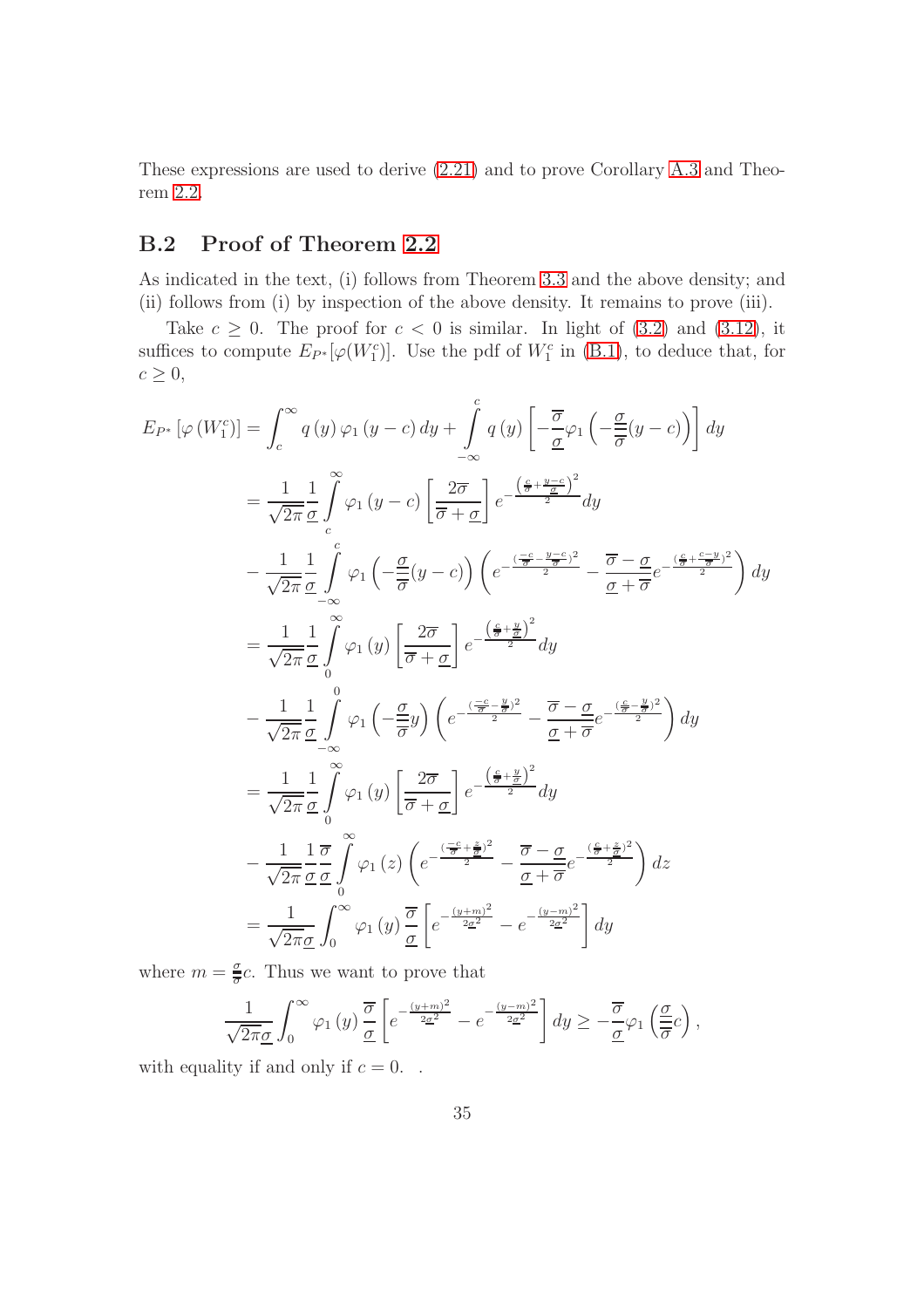It is evident that  $E_{P^*}[\varphi(W_1^c)] = 0 = \varphi(0)$  if  $c = 0$ . Henceforth, take  $c > 0$ and prove that

$$
\int_0^\infty \varphi_1\left(y\right) \left[ \left( e^{-\frac{(y-m)^2}{2\underline{\sigma}^2}} - e^{-\frac{(y+m)^2}{2\underline{\sigma}^2}} \right) / \sqrt{2\pi} \underline{\sigma} \right] dy < \varphi_1\left(m\right).
$$

Denote by  $f(y)$  the expression in the square bracket, (thus  $f(y) > 0$  for all  $y > 0$ , and let  $F \equiv$  $\int_0^\infty$  $\theta$  $f(y) dy, 0 < F < 1$ . Then  $f/F$  is a density. If its mean is  $\mu$ , then, by strict concavity of  $\varphi_1$ ,

<span id="page-35-0"></span>
$$
\int_0^\infty \varphi_1(y) f(y) dy < F \varphi_1(\mu).
$$
 (B.3)

Next we prove that  $F\mu = m$ :

$$
F\mu = \int_0^\infty y \left[ \left( e^{-\frac{(y-m)^2}{2\sigma^2}} - e^{-\frac{(y+m)^2}{2\sigma^2}} \right) / \sqrt{2\pi}\sigma \right] dy
$$
  
\n
$$
= \int_{-m}^\infty (z+m) \left[ e^{-\frac{z^2}{2\sigma^2}} / \sqrt{2\pi}\sigma \right] dz - \int_m^\infty (z-m) \left[ \left( e^{-\frac{z^2}{2\sigma^2}} \right) / \sqrt{2\pi}\sigma \right] dz
$$
  
\n
$$
= \int_{-m}^m z \left[ e^{-\frac{z^2}{2\sigma^2}} / \sqrt{2\pi}\sigma \right] dz + m \int_{-m}^\infty \left[ e^{-\frac{z^2}{2\sigma^2}} / \sqrt{2\pi}\sigma \right] dz + m \int_m^\infty \left[ e^{-\frac{z^2}{2\sigma^2}} / \sqrt{2\pi}\sigma \right] dz
$$
  
\n
$$
= 0 + m \left[ \Pr(Z > -m) + \Pr(Z > m) \right] = m,
$$

where probabilities are computed according to  $\mathbb{N}(0, \underline{\sigma}^2)$ .

Finally,  $F\mu = m \implies F\varphi_1(\mu) = F\varphi_1(m/F) \leq \varphi_1(m)$ , by  $F < 1$ ,  $\varphi_1(0) = 0$ , and the concavity of  $\varphi_1$ . Combine with [\(B.3\)](#page-35-0) to complete the proof.

### B.3 Proof of Theorem [2.4](#page-14-1)

(i) We are given that  $c = 0$ . For small enough  $h > 0$ , let  $\{H_t\}_{t\in[0,1+h]}$  be the corresponding functions defined by [\(A.3\)](#page-26-0).

First prove

<span id="page-35-1"></span>
$$
\lim_{n \to \infty} \left| E_{P^{s^*}} \left[ H_1 \left( \frac{\Sigma_1^n X_i}{\sqrt{n}} \right) \right] - E_{P^*} \left[ \varphi \left( W_{1+h}^0 \right) \right] \right| = 0 \tag{B.4}
$$

We have

$$
E_{P^{s^*}}\left[H_1\left(\frac{\sum_{1}^{n}X_i}{\sqrt{n}}\right)\right] - E_{P^*}\left[\varphi\left(W_{1+h}^0\right)\right]
$$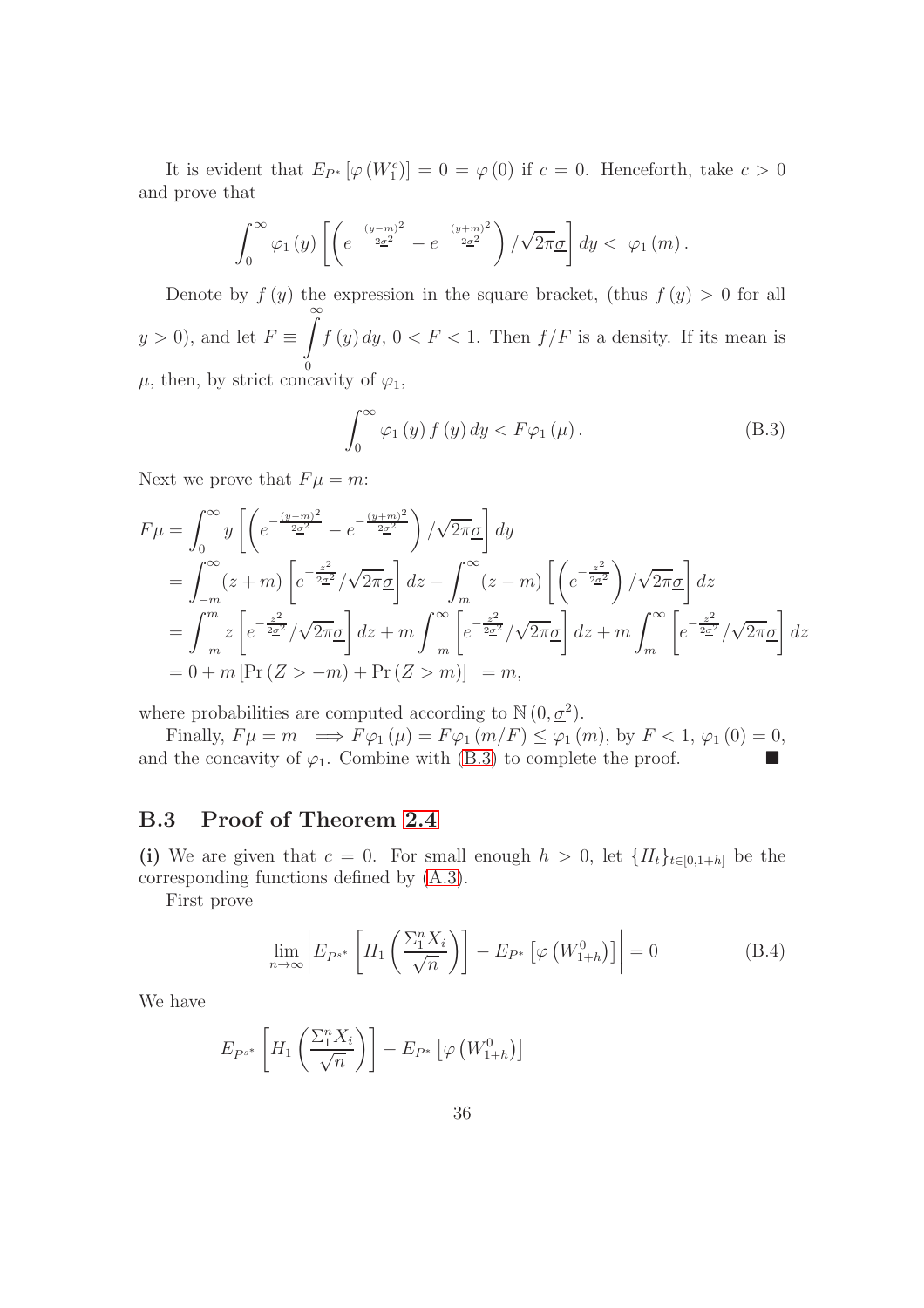$$
=E_{P^{s^*}}\left[H_1\left(\frac{\sum_{1}^{n}X_i}{\sqrt{n}}\right)\right]-H_0(0)
$$
  
\n
$$
=\sum_{m=1}^{n}\left\{E_{P^{s^*}}\left[H_{\frac{m}{n}}\left(\frac{\sum_{1}^{m}X_i}{\sqrt{n}}\right)\right]-E_{P^{s^*}}\left[H_{\frac{m-1}{n}}\left(\frac{\sum_{1}^{m-1}X_i}{\sqrt{n}}\right)\right]\right\}
$$
  
\n
$$
=\sum_{m=1}^{n}\left\{E_{P^{s^*}}\left[H_{\frac{m}{n}}\left(\frac{\sum_{1}^{m}X_i}{\sqrt{n}}\right)\right]-E_{P^{s^*}}\left[L_{m,n}\left(\frac{\sum_{1}^{m-1}X_i}{\sqrt{n}}\right)\right]\right\}
$$
  
\n
$$
+\sum_{m=1}^{n}\left\{E_{P^{s^*}}\left[L_{m,n}\left(\frac{\sum_{1}^{m-1}X_i}{\sqrt{n}}\right)\right]-E_{P^{s^*}}\left[H_{\frac{m-1}{n}}\left(\frac{\sum_{1}^{m-1}X_i}{\sqrt{n}}\right)\right]\right\}
$$
  
\n
$$
=:J_{1n}+J_{2n},
$$

where  $L_{m,n}(x) = H_{\frac{m}{n}}(x) + \frac{\overline{\sigma}^2}{2n}$  $2n$  $\left[H_{\frac{m}{n}}^{\prime\prime}(x)\right]^{+}$  $-\frac{\sigma^2}{2n}$  $2n$  $\left[H_{\frac{m}{n}}^{\prime\prime}(x)\right]^{-}$ ,  $1 \leq m \leq n$ .

By a similar argument to that in the proof of Lemma [A.2,](#page-29-2) (using Lemma [A.1\(](#page-26-2)3) and the fact that  $E_{P^{s^*}}[X_m^2|\mathcal{G}_{m-1}] = I_{\{\Sigma_1^{m-1}X_i \leq 0\}}\overline{\sigma}^2 + I_{\{\Sigma_1^{m-1}X_i > 0\}}\underline{\sigma}^2$ , deduce that

$$
\lim_{n \to \infty} |J_{1n}| = 0.
$$

On the other hand, by Lemma [A.1\(](#page-26-2)5), (argue as in the proof that  $|I_{2n}| \to 0$  in Appendix [A.2\)](#page-30-1), we have  $\lim_{n\to\infty} |J_{2n}| = 0$ . Thus we obtain [\(B.4\)](#page-35-1).

By the definition of functions  ${H<sub>t</sub>}$  and Lemma [A.1\(](#page-26-2)6), and arguing as at the end of Appendix [A.2,](#page-30-1) the proof of (i) is complete.

(ii) By Corollary [A.3,](#page-32-2) we have that, for any  $N > 0$ ,

$$
P^{s^*}(\bigcap_{n=N}^{\infty}\left\{\Sigma_1^nX_i>0\right\})\leq \lim_{n\to\infty}\sup_{s\in\mathcal{S}}P^s\left(\Sigma_1^nX_i/\sqrt{n}>0\right)=\frac{\overline{\sigma}}{\overline{\sigma}+\underline{\sigma}}<1.
$$

By the corresponding result for the indicator of  $(-\infty, c]$ , (see Corollary 3.4 in our working paper version),

$$
P^{s^*}(\bigcap_{n=N}^{\infty} \{ \Sigma_1^n X_i \le 0 \}) \le \lim_{n \to \infty} \sup_{s \in \mathcal{S}} P^s \left( \Sigma_1^n X_i / \sqrt{n} \le 0 \right) = \frac{\overline{\sigma}}{\overline{\sigma} + \underline{\sigma}} < 1.
$$

(iii) To derive [\(2.25\)](#page-14-2), argue first, as in Corollary [A.3,](#page-32-2) that the indicator for  $[0, \infty)$ can be approximated by a function  $\varphi$  satisfying conditions of the CLT and the bandit application. Then it can be shown that [\(2.24\)](#page-14-3) is asymptotically optimal also when the indicator replaces  $\varphi$ , that is, when DM solves  $\sup_{s\in\mathcal{S}} P^s \left( \sum_{1}^{n} X_i / \sqrt{n} > d \right)$ . Finally, apply the closed-form expression in the noted corollary.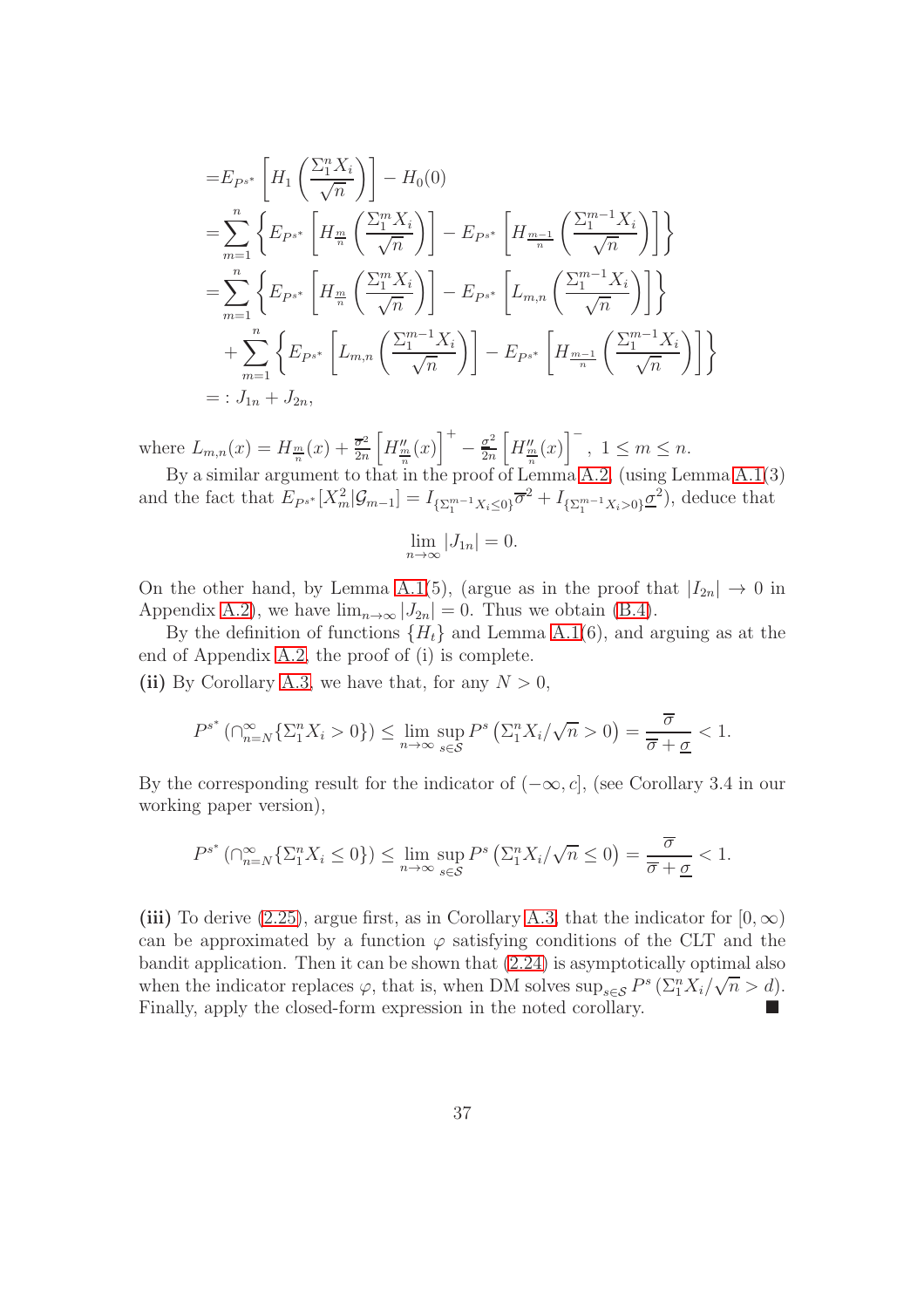### B.4 Proof of Theorem [2.7](#page-18-0) and Remark [2.8](#page-18-4)

**Theorem** [2.7:](#page-18-0) Bayesian updating implies that  $\{\mu_n\}$  is a  $P^{s^*}$ -martingale adapted to  $\{\mathcal{G}_n\}$ . Since  $\{\mu_n\}$  is uniformly bounded, there exists a random variable  $\mu$  such that

$$
\lim_{n \to \infty} \mu_n = \mu \quad P^{s^*} \text{-a.s.}
$$

Step 1:  $\mu = 0$  or 1  $P^{s^*}$ -a.s., which implies [\(2.32\)](#page-18-2): Purely for simplicity, we give the argument when  $p + \overline{p} = 1$ ; the proof for the general case will be evident.

We have  $P^{s^*}(\widehat{\Omega}) = 1$ , where  $\widehat{\Omega} = {\omega \in \Omega \mid \lim_{n \to \infty} \mu_n(\omega) = \mu(\omega)}$ . For any  $\omega \in \Omega,$ 

$$
\mu_n(\omega) = \frac{\underline{p}\mu_{n-1}(\omega)}{\underline{p}\mu_{n-1}(\omega) + \overline{p}(1 - \mu_{n-1}(\omega))} \text{ or } \frac{\overline{p}\mu_{n-1}(\omega)}{\overline{p}\mu_{n-1}(\omega) + \underline{p}(1 - \mu_{n-1}(\omega))}.
$$

Thus, without loss of generality, there exists a subsequence  $\{\mu_{k_n}\}$  satisfying

$$
\mu_{k_n}(\omega) = \frac{\underline{p}\mu_{k_n-1}(\omega)}{\underline{p}\mu_{k_n-1}(\omega) + \overline{p}(1-\mu_{k_n-1}(\omega))},
$$

which implies that

$$
\mu(\omega) = \frac{p\mu(\omega)}{\underline{p}\mu(\omega) + \overline{p}(1 - \mu(\omega))}.
$$

Thus  $\mu(\omega) = 0$  or 1. Step 2: For  $n \geq 1$ , define

$$
\underline{M}_n = \min\{\mu_n, 1 - \mu_n\}, \overline{M}_n = \max\{\mu_n, 1 - \mu_n\}
$$

Then, by the dominated convergence theorem,

$$
\lim_{n \to \infty} E_{P^{s^*}} \left[ \underline{M}_n \right] = E_{P^{s^*}} \left[ \lim_{n \to \infty} \underline{M}_n \right] = E_{P^{s^*}} \left[ \min \{ \mu, 1 - \mu \} \right] = 0.
$$

For small enough  $h > 0$ , let  $\{H_t\}_{t \in [0,1+h]}$  be the functions defined in  $(A.3)$ , and let  $\{L_{m,n}\}_{m=1}^n$  be the functions defined in  $(A.4)$ . We prove below that

<span id="page-37-0"></span>
$$
\lim_{n \to \infty} \sum_{m=1}^{n} \left| E_{P^{s^*}} \left[ H_{\frac{m}{n}} \left( \frac{\sum_{1}^{m} X_i}{\sqrt{n}} \right) \right] - E_{P^{s^*}} \left[ L_{m,n} \left( \frac{\sum_{1}^{m-1} X_i}{\sqrt{n}} \right) \right] \right| = 0. \tag{B.5}
$$

This is the counterpart for the present setting of the limit result [\(A.5\)](#page-29-4) in the proof of our CLT (Lemma [A.2\)](#page-29-2), where instead of the expectation with respect to the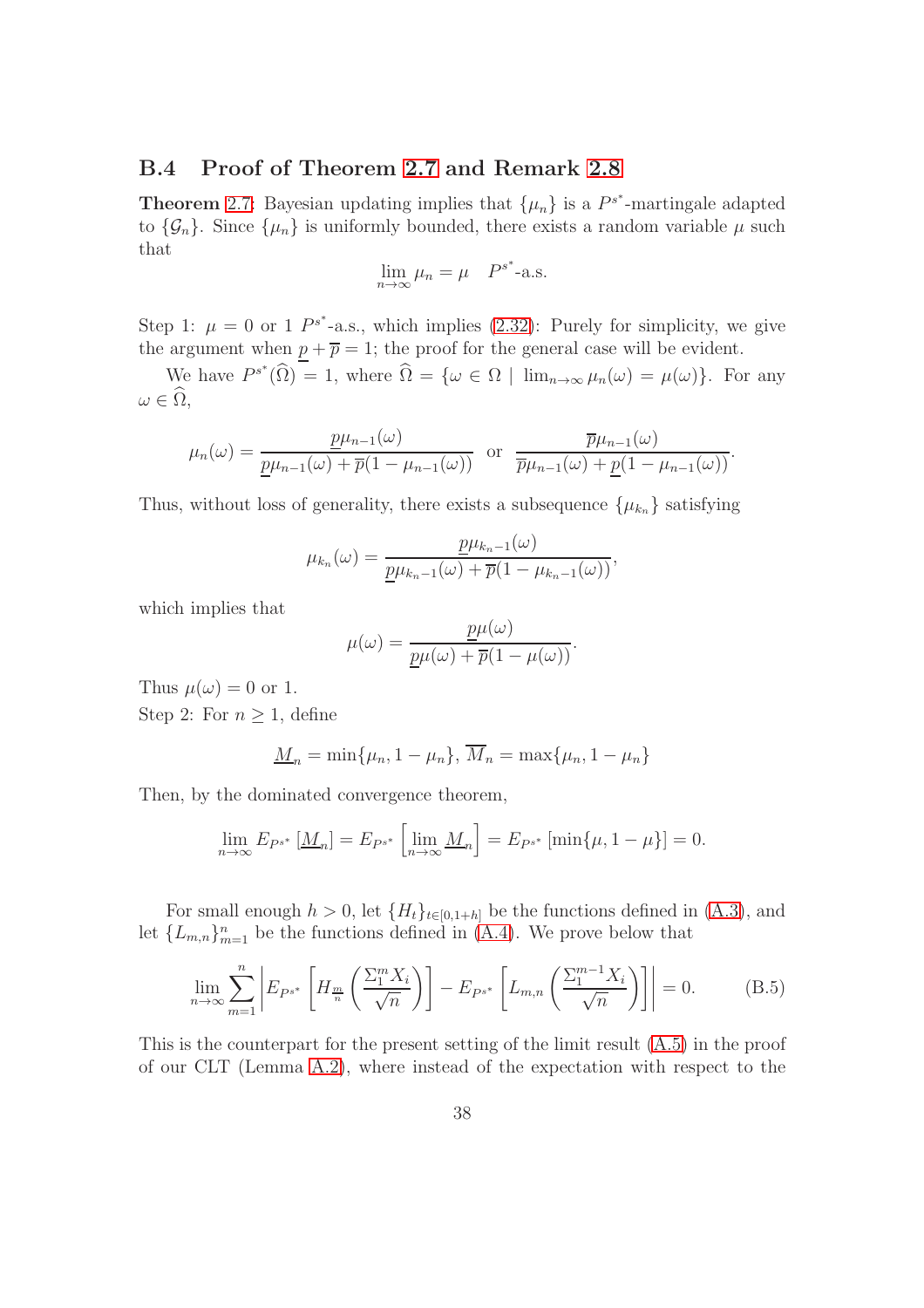single measure  $P^{s^*}$ , one has the upper expectation  $\mathbb E$  corresponding to the set of measures  $P$ . The proof of  $(B.5)$  roughly parallels the earlier arguments but the difference between  $E_{P^{s^*}}$  and  $E$  necessitates some adjustments (notably in Step 4).

Define

$$
d(m,n) = E_{P^{s^*}}\left[H_{\frac{m}{n}}\left(\frac{\sum_{1}^{m-1}X_i}{\sqrt{n}}\right) + H'_{\frac{m}{n}}\left(\frac{\sum_{1}^{m-1}X_i}{\sqrt{n}}\right)\frac{X_m}{\sqrt{n}} + H''_{\frac{m}{n}}\left(\frac{\sum_{1}^{m-1}X_i}{\sqrt{n}}\right)\frac{X_m^2}{2n}\right].
$$

It suffices for [\(B.5\)](#page-37-0) to prove that

<span id="page-38-0"></span>
$$
\sum_{m=1}^{n} \left| E_{P^{s^*}} \left[ H_{\frac{m}{n}} \left( \frac{\sum_{1}^{m} X_i}{\sqrt{n}} \right) \right] - d(m, n) \right| \to 0 \text{ and } (B.6)
$$

<span id="page-38-1"></span>
$$
\sum_{m=1}^{n} \left| d(m,n) - E_{P^{s^*}} \left[ L_{m,n} \left( \frac{\sum_{1}^{m-1} X_i}{\sqrt{n}} \right) \right] \right| \longrightarrow 0. \tag{B.7}
$$

Step 3: Prove [\(B.6\)](#page-38-0). The argument is similar to that for [\(A.6\)](#page-29-0). Step 4: Prove [\(B.7\)](#page-38-1). By [\(2.29\)](#page-16-1), for any  $m \ge 1$ ,  $E_{P^{s^*}}[X_m|\mathcal{G}_{m-1}] = 0$ , and

<span id="page-38-2"></span>
$$
E_{P^{s^*}}[X_m^2|\mathcal{G}_{m-1}] = \begin{cases} \overline{\sigma}^2 \overline{M}_m + \underline{\sigma}^2 \underline{M}_m & \text{if } \Sigma_1^{m-1} X_i \le 0 \\ \underline{\sigma}^2 \overline{M}_m + \overline{\sigma}^2 \underline{M}_m & \text{if } \Sigma_1^{m-1} X_i > 0 \end{cases}
$$
(B.8)

Therefore, for  $C_1$  equal to the uniform bounded of  $|H_t''|$  $t''_t(x)|,$ 

$$
\sum_{m=1}^{n} \left| d(m,n) - E_{P^{s^*}} \left[ L_{m,n} \left( \frac{\Sigma_1^{m-1} X_i}{\sqrt{n}} \right) \right] \right|
$$
\n
$$
\leq \sum_{m=1}^{n} E_{P^{s^*}} \left[ \frac{1}{2n} \left[ H_{\frac{m}{n}}'' \left( \frac{\Sigma_1^{m-1} X_i}{\sqrt{n}} \right) \right]^{+} \left( \overline{\sigma}^2 - \overline{\sigma}^2 \overline{M}_m - \underline{\sigma}^2 \underline{M}_m \right) \right]
$$
\n
$$
+ \sum_{m}^{n} E_{P^{s^*}} \left[ \frac{1}{2n} \left[ H_{\frac{m}{n}}'' \left( \frac{\Sigma_1^{m-1} X_i}{\sqrt{n}} \right) \right]^{-} \left( \underline{\sigma}^2 \overline{M}_m + \overline{\sigma}^2 \underline{M}_m - \underline{\sigma}^2 \right) \right]
$$
\n
$$
\leq \frac{C_1 (\overline{\sigma}^2 - \underline{\sigma}^2)}{n} \sum_{m=1}^{n} E_{P^{s^*}} \left[ \underline{M}_m \right] \longrightarrow 0 \text{ (by Step 2)}.
$$

**Remark B.1.** Step 4 involves a departure from the arguments of the CLT. In the latter, we had by assumption  $(3.4)$  that upper and lower conditional variances were constant and equal to  $\bar{\sigma}^2$  and  $\underline{\sigma}^2$  respectively, while here the relevant conditional variances are under  $P^{s^*}$  and are stochastic as shown in [\(B.8\)](#page-38-2). Also noteworthy is that, while all other steps in the argument are valid for all strategies s, Step 4 relies explicitly on  $s = s^*$ .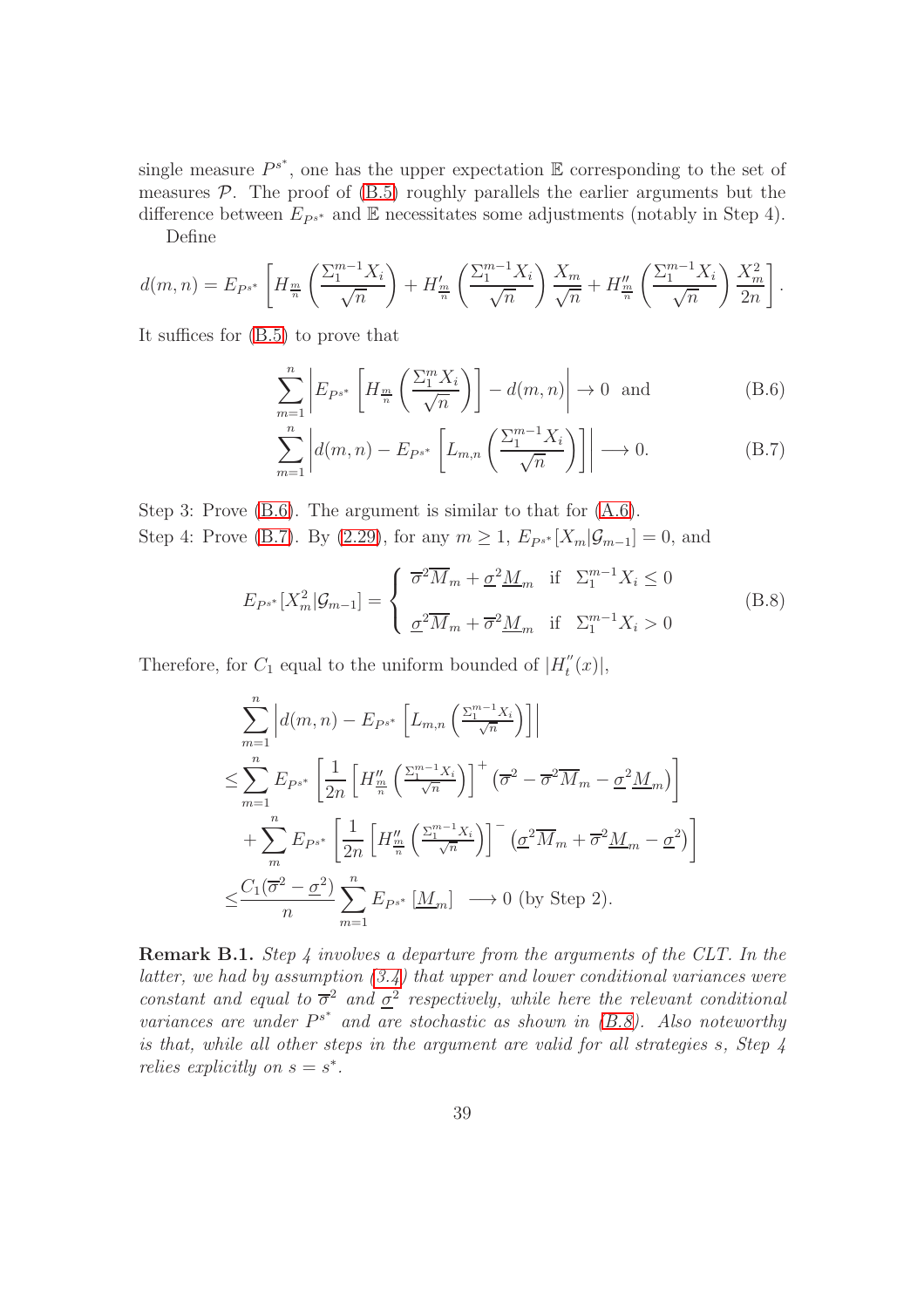Step 5: Complete the proof. It can be checked that,

$$
E_{P^{s^*}}\left[H_1\left(\frac{\sum_{1}^{n}X_i}{\sqrt{n}}\right)\right] - H_0(0)
$$
  
\n
$$
= \sum_{m=1}^{n} \left\{ E_{P^{s^*}}\left[H_{\frac{m}{n}}\left(\frac{\sum_{1}^{m}X_i}{\sqrt{n}}\right)\right] - E_{P^{s^*}}\left[H_{\frac{m-1}{n}}\left(\frac{\sum_{1}^{m-1}X_i}{\sqrt{n}}\right)\right] \right\}
$$
  
\n
$$
= \sum_{m=1}^{n} \left\{ E_{P^{s^*}}\left[H_{\frac{m}{n}}\left(\frac{\sum_{1}^{m}X_i}{\sqrt{n}}\right)\right] - E_{P^{s^*}}\left[L_{m,n}\left(\frac{\sum_{1}^{m-1}X_i}{\sqrt{n}}\right)\right] \right\}
$$
  
\n
$$
+ \sum_{m=1}^{n} \left\{ E_{P^{s^*}}\left[L_{m,n}\left(\frac{\sum_{1}^{m-1}X_i}{\sqrt{n}}\right)\right] - E_{P^{s^*}}\left[H_{\frac{m-1}{n}}\left(\frac{\sum_{1}^{m-1}X_i}{\sqrt{n}}\right)\right] \right\}
$$
  
\n
$$
=:\hat{J}_{1n} + \hat{J}_{2n}.
$$

By [\(B.5\)](#page-37-0), we have  $\lim_{n\to\infty} |\hat{J}_{1n}| = 0$ . By Lemma [A.1\(](#page-26-2)5), (argue as in the proof that  $|I_{2n}| \to 0$  in Appendix [A.2\)](#page-30-1), we have  $\lim_{n\to\infty} |\hat{J}_{2n}| = 0$ . Therefore,

$$
\lim_{n \to \infty} \left| E_{P^{s^*}} \left[ H_1 \left( \frac{\Sigma_1^n X_i}{\sqrt{n}} \right) \right] - H_0(0) \right| = 0.
$$

By the definition of functions  $\{H_t\}$ , with arguments similar to those at the end of Appendix [A.2,](#page-30-1) we have

$$
\left| E_{P^{s^*}}\left[\varphi\left(\frac{\Sigma_1^n X_i}{\sqrt{n}}\right)\right] - E_{P^*}[\varphi(W_1^0)]\right| \to 0 \quad \text{as} \quad n \to \infty. \qquad \blacksquare
$$

**Remark [2.8](#page-18-4)**: (i) is proven in Step 1 above. It is assumed there that  $s = s^*$ , but the identical arguments apply to any s.

Consider (ii). Let  $\nu_n = \mu_n/(1 - \mu_n)$  and apply [\(2.28\)](#page-16-2) to derive, for any s,

$$
\log \nu_{n+1} - \log \nu_1
$$
  
=  $\left[ (f_a^s(\omega^{(n)}) - f_{a,0}^s(\omega^{(n)})) - (f_b^s(\omega^{(n)}) - f_{b,0}^s(\omega^{(n)})) \right] \log \left( \frac{p}{\overline{p}} \right)$   
+  $[f_{a,0}^s(\omega^{(n)}) - f_{b,0}^s(\omega^{(n)})] \log \left( \frac{1-p}{1-\overline{p}} \right).$ 

Define the sets

$$
N_a = \left\{ \omega : \lim_{n \to \infty} f_a^s(\omega^{(n)}) = \infty, \ \lim_{n \to \infty} f_b^s(\omega^{(n)}) < \infty \right\},\,
$$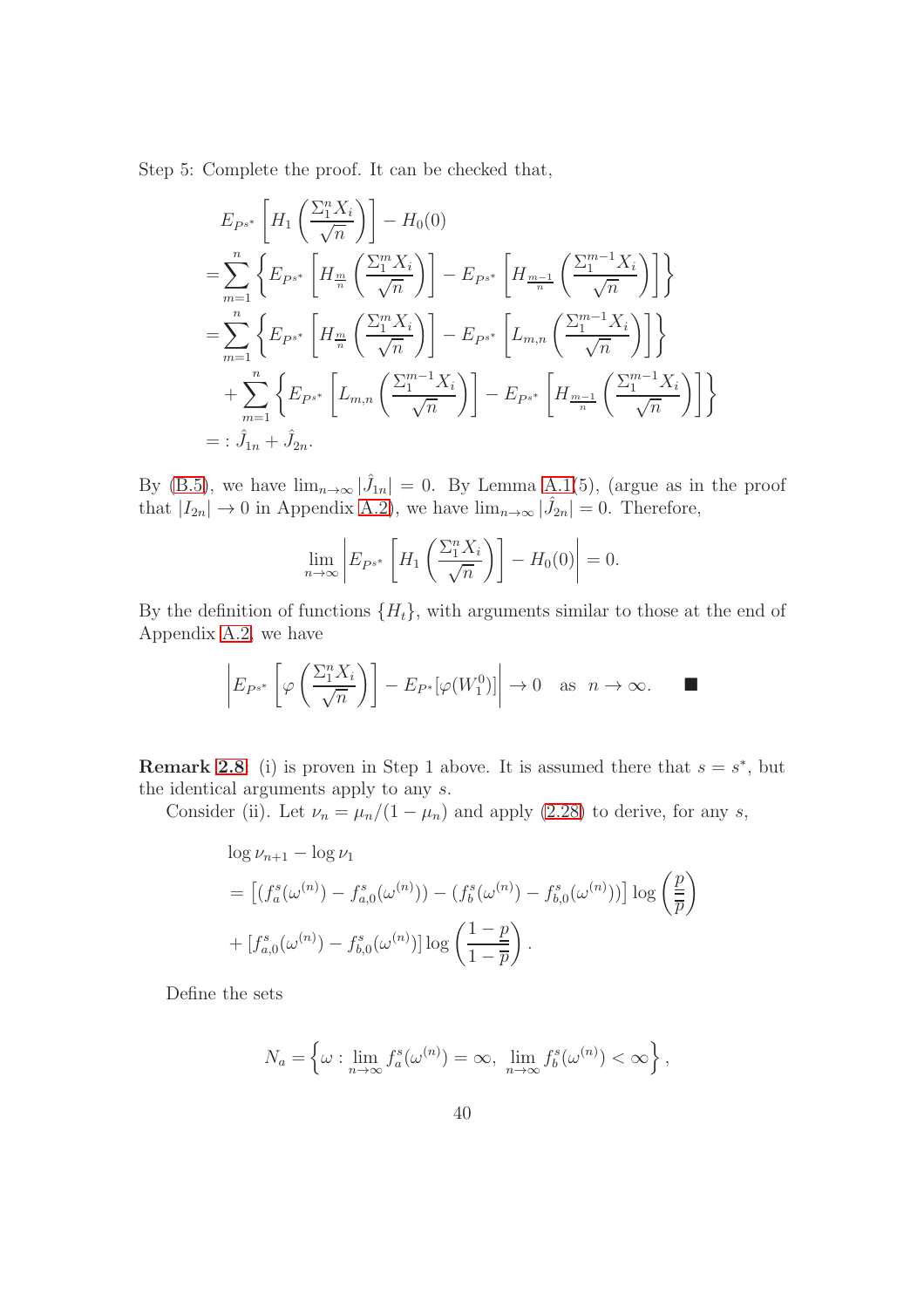$$
N_b = \left\{ \omega : \lim_{n \to \infty} f_a^s(\omega^{(n)}) < \infty, \lim_{n \to \infty} f_b^s(\omega^{(n)}) = \infty \right\},
$$
  
\n
$$
N_{a,b} = \left\{ \omega : \lim_{n \to \infty} f_a^s(\omega^{(n)}) = \infty, \lim_{n \to \infty} f_b^s(\omega^{(n)}) = \infty \right\},
$$
  
\n
$$
M_a = \left\{ \omega : \lim_{n \to \infty} \frac{f_{a,0}^s(\omega^{(n)})}{f_a^s(\omega^{(n)})} = 1 - \frac{p}{p} \right\},
$$
  
\n
$$
M_b = \left\{ \omega : \lim_{n \to \infty} \frac{f_{b,0}^s(\omega^{(n)})}{f_b^s(\omega^{(n)})} = 1 - \overline{p} \right\}.
$$

Consider  $\omega \in N_{a,b} \cap M_a \cap M_b$ : Then  $\log \nu_{n+1} - \log \nu_1 =$ 

$$
- f_a^s \left[ \underline{p} \log \left( \frac{\overline{p}}{\underline{p}} \right) + (1 - \underline{p}) \log \left( \frac{1 - \overline{p}}{1 - \underline{p}} \right) \right]
$$
  

$$
- f_b^s \left[ \overline{p} \log \left( \frac{\underline{p}}{\overline{p}} \right) + (1 - \overline{p}) \log \left( \frac{1 - \underline{p}}{1 - \overline{p}} \right) \right]
$$
  

$$
\equiv -f_a^s H_1 - f_b^s H_2.
$$

By the concavity of log,  $H_1, H_2 < 0$ . Therefore,  $\nu_n \to \infty$ , equivalently  $\mu_n \to 1$ , on  $N_{a,b} \cap M_a \cap M_b$ . By the LLN,  $Q^s(N_{a,b} \cap M_a \cap M_b) = Q^s(N_{a,b})$ . Conclude that

$$
Q^{s}\left(N_{a,b}\cap \{\omega:\mu_{n}\to 1\}\right)=Q^{s}\left(N_{a,b}\right).
$$

Similar equations apply if  $N_{a,b}$  is replaced by either  $N_a$  or  $N_b$ . Finally, since  $\{N_a, N_b, N_{a,b}\}\$ is a partition of  $\Omega$ , conclude that  $Q^s(\{\omega : \mu_n \to 1\}) = 1$ .

## References

- [1] Acciaio, B. and Penner, I. (2011). Dynamic convex risk measures. In G. Di Nunno and B. Oksendal (eds.) Advanced Mathematical Methods for Finance. Springer, Berlin Heidelberg, 1-34.
- [2] Banks, J. and Sundaram, R.K., A class of bandit problems yielding myopic optimal strategies, J. Appl. Probab. 29 (1992), 625-632.
- [3] Barberis, N.C. (2013). Thirty years of prospect theory in economics: a review and assessment. J. Econ. Persp. 27, 173-196.
- [4] Bergemann, D. and Välimäki, J. (2008). Bandit problems. In Palgrave Macmillan (eds.) The New Palgrave Dictionary of Economics. Palgrave Macmillan, London.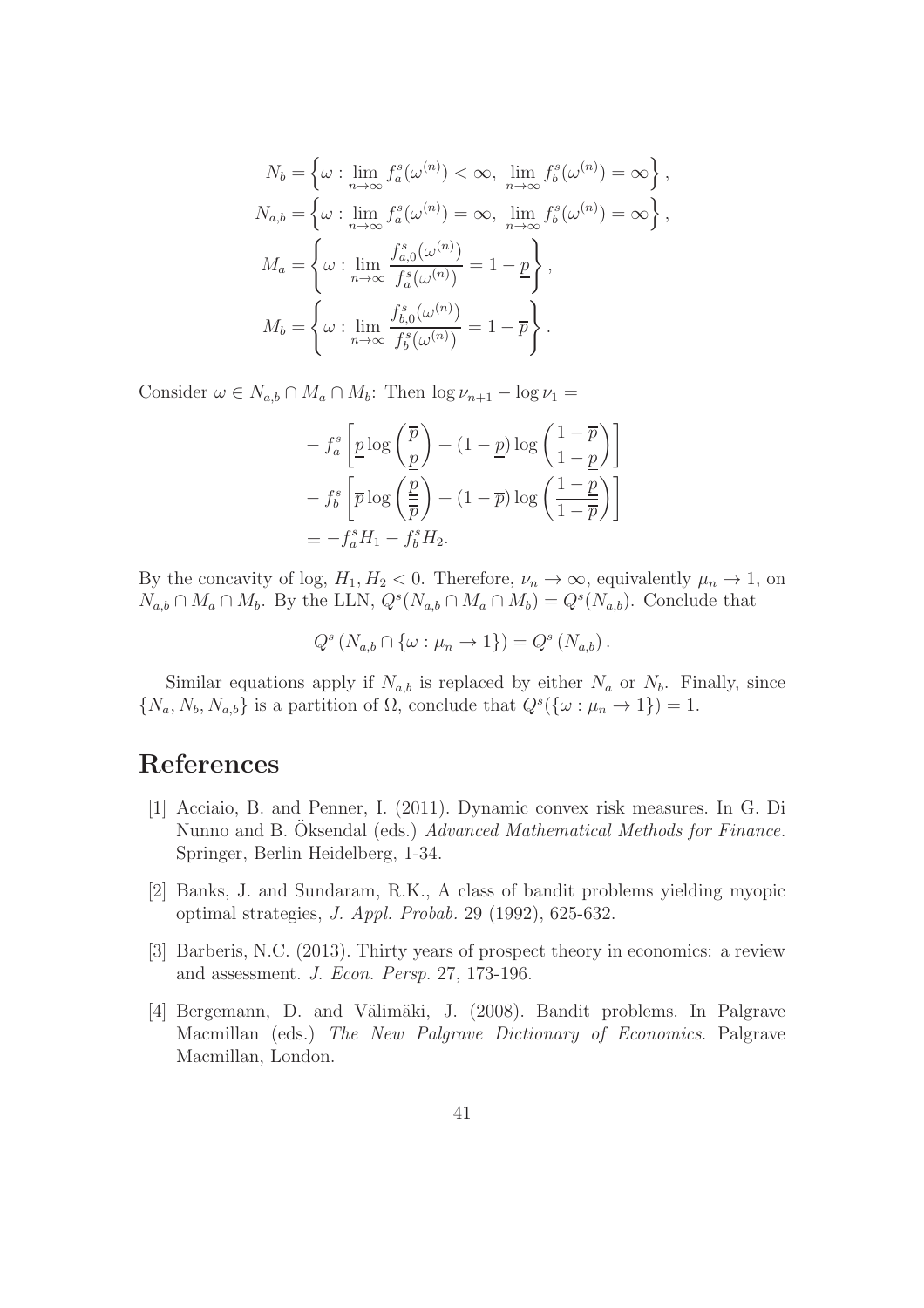- [5] Berry, D. and Fristedt, B. (1985). Bandit Problems. Chapman Hall, London.
- [6] Bradt, R. N., Johnson, S. M., and Karlin, S. (1956). On sequential designs for maximizing the sum of n observations. Ann. Math. Stat. 27(4), 1060-1074.
- [7] Chen, Z. and Epstein, L. G. (2020). A central limit theorem for sets of probability measures. arXiv preprint [arXiv:2006.16875.](http://arxiv.org/abs/2006.16875)
- [8] Chen, Z., Epstein, L. G., and Zhang, G. (2021). A central limit theorem, loss aversion and multi-armed bandits. arXiv preprint [arXiv:2106.05472v](http://arxiv.org/abs/2106.05472)1.
- [9] Chen, Z. and Zili, M. (2015). One-dimensional heat equation with discontinuous conductance. Science China Math. 58(1), 97-108.
- [10] Cheridito, P., Delbaen, F. and Kupper, M. (2006). Dynamic monetary risk measures for bounded discrete-time processes. Electron. J. Probab.11, 57-106.
- [11] De Finetti, B. (1938). English translation is "On the condition of partial exchangeability." In R. Jeffrey (ed.) Studies in Inductive Logic and Probability, vol. 2. 1980, U. California Press, Berkeley.
- [12] Diaconis, P. and Freedman, D. (1982). Partial exchangeability and sufficiency. Tech Report 190, Statistics Department, Stanford University.
- [13] Dreze, J. (1987). Decision theory with moral hazard and state-dependent preference. pp. 23-89 in J. Dreze (ed.) Essays on Economic Decisions under Uncertainty. Cambridge U. Press, Cambridge.
- [14] Easley, D. and Yang, L. (2015). Loss aversion, survival and asset prices. J. Econ. Theory 160, 494-516.
- [15] Ebert, S. and Strack, P. (2015). Until the bitter end: On prospect theory in a dynamic context. Amer. Econ. Rev. 105, 1618-1633.
- [16] Epstein, L.G., Kaido, H. and Seo, K. (2016). Robust confidence regions for incomplete models. Econometrica 84, 1799-1838.
- [17] Epstein, L.G. and Schneider, M. (2003). Recursive multiple-priors. J. Econ. Theory 113, 1-31.
- [18] Fang, X., Peng, S., Shao, Q. M., and Song, Y. (2019). Limit theorems with rate of convergence under sublinear expectations. Bernoulli 25(4A), 2564-2596.
- [19] Feldman, D. (1962), Contributions to the "two-armed bandit" problem. Ann. Math. Statist. 33, 847-856.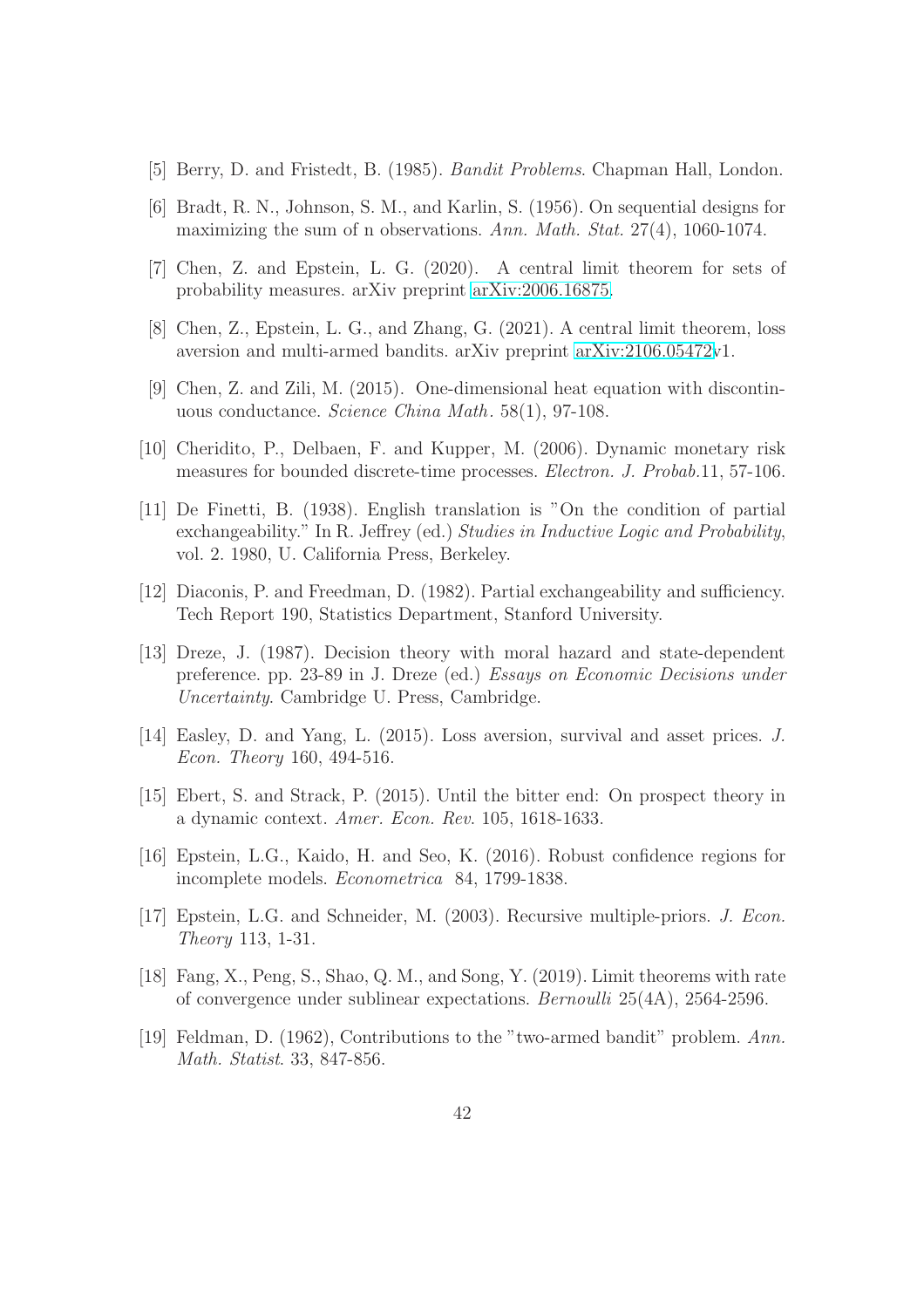- [20] Gittins, J. and Jones, D. (1974). A dynamic allocation index for the sequential allocation of experiments. In J. Gani (ed.) Progress in Statistics. North-Holland, Amsterdam.
- [21] Guasoni, P., Huberman, G., and Ren, D. (2020). Shortfall aversion. Math. Finan. 30, 869-920.
- [22] Huo, X. and Fu, F. (2017). Risk-aware multi-armed bandit problem with application to portfolio selection. Royal Soc.open sci. 4:171377.
- [23] Iyengar, G.N. (2005). Robust dynamic programming. Math. Oper. Res. 30, 257-280.
- [24] Kahneman D. and Tversky, A. (eds.) Choices, Values and Frames. Cambridge U. Press, N.Y. 2000.
- [25] Karni, E. (2011). A theory of Bayesian decision making with action dependent subjective probabilities. *Econ. Theory* 48, 125-146.
- [26] Kallenberg, O. Probabilistic Symmetries and Invariance Principles. Springer, N.Y. 2005.
- [27] Keilson, J. and Wellner, J. A. (1978). Oscillating Brownian motion. J. Appl. Probab. 15(2), 300-310.
- [28] Kelsey, D. and Milne, F. (1999). Induced preferences, nonadditive beliefs, and multiple priors. Intern. Econ. Rev. 40, 455-477.
- [29] Kobberling, V. and Wakker, P.P. (2005). An index of loss aversion. J. Econ. Theory 122, 119-131.
- [30] Le Gall, J. F. (1984). One-dimensional stochastic differential equations involving the local times of the unknown process. In A. Taubman and D. Williams (eds.) Stochastic Analysis and Applications (pp. 51-82), LNM vol 1095. Springer, Berlin.
- [31] Lejay, A. and Pigato, P. (2018). Statistical estimation of the oscillating Brownian motion. Bernoulli 24(4B), 3568-3602.
- [32] Link, G. (1980). Representation theorems of the de Finetti type for (partially) symmetric probability measures. In R. Jeffrey (ed.) Studies in Inductive Logic and Probability, vol. 2. U. California Press, Berkeley.
- [33] Marinacci, M. (1999), Limit laws for non-additive probabilities and their frequentist interpretation. J. Econ. Theory 84, 145-195.